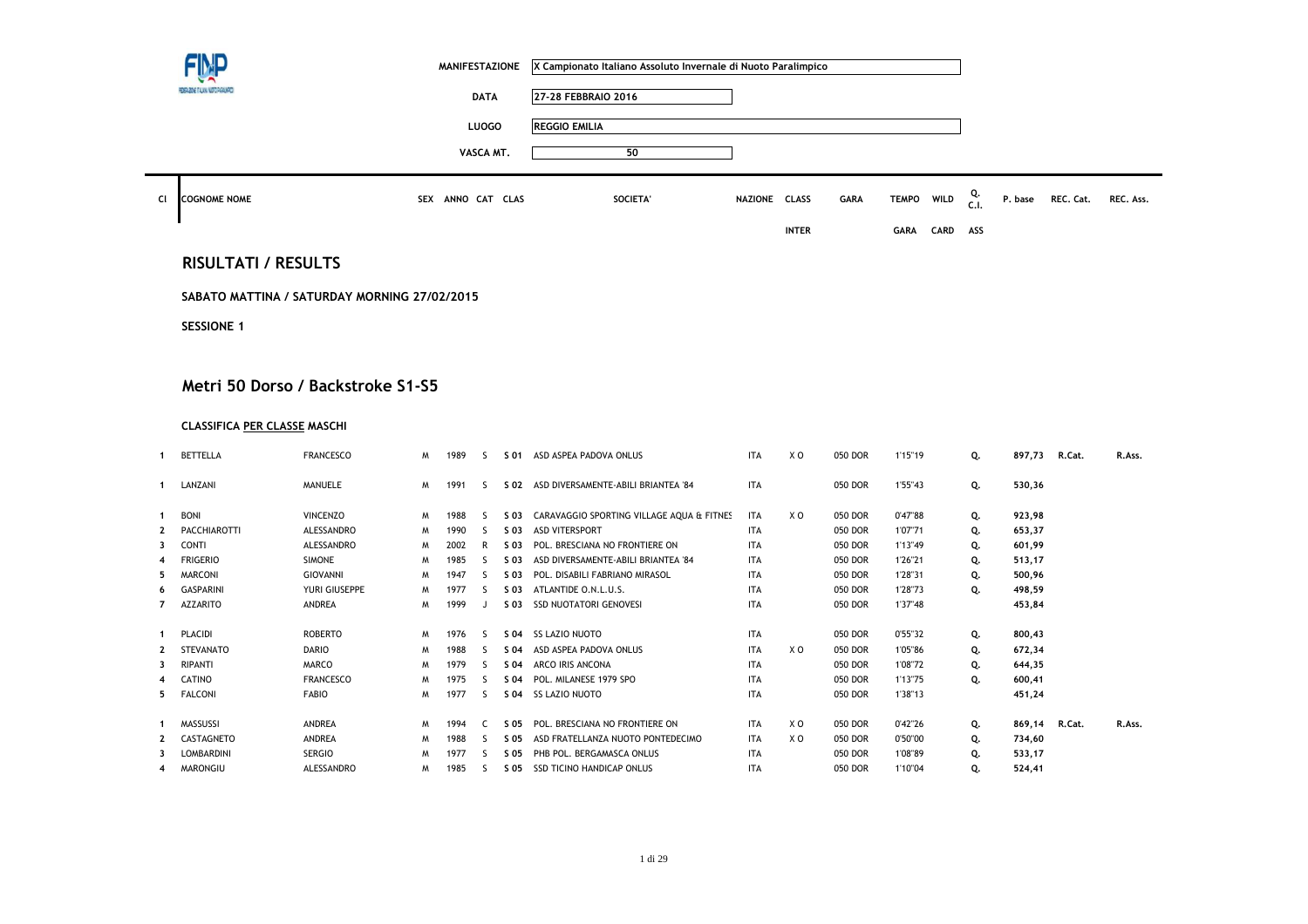**DATA 27-28 FEBBRAIO 2016**

**LUOGO REGGIO EMILIA**

| CI                      | <b>COGNOME NOME</b>           |                  | <b>SEX</b> | ANNO CAT CLAS |   |        | SOCIETA'                                  | NAZIONE    | <b>CLASS</b>   | <b>GARA</b> | <b>TEMPO</b> | <b>WILD</b> | Q.  | P. base | REC. Cat. | REC. Ass. |
|-------------------------|-------------------------------|------------------|------------|---------------|---|--------|-------------------------------------------|------------|----------------|-------------|--------------|-------------|-----|---------|-----------|-----------|
|                         |                               |                  |            |               |   |        |                                           |            | <b>INTER</b>   |             | <b>GARA</b>  | <b>CARD</b> | ASS |         |           |           |
|                         | <b>CLASSIFICA OPEN MASCHI</b> |                  |            |               |   |        |                                           |            |                |             |              |             |     |         |           |           |
|                         | <b>BONI</b>                   | <b>VINCENZO</b>  | M          | 1988          |   | $S$ 03 | CARAVAGGIO SPORTING VILLAGE AQUA & FITNES | <b>ITA</b> | X <sub>O</sub> | 050 DOR     | 0'46"43      |             | Q.  | 952,83  |           |           |
|                         | <b>BETTELLA</b>               | <b>FRANCESCO</b> | M          | 1989          |   | S 01   | ASD ASPEA PADOVA ONLUS                    | <b>ITA</b> | X <sub>O</sub> | 050 DOR     | 1'14"13      |             | Q.  | 910,56  | R.Cat.    | R.Ass.    |
| $\overline{\mathbf{3}}$ | <b>MASSUSSI</b>               | <b>ANDREA</b>    | <b>M</b>   | 1994          | C | $S$ 05 | POL. BRESCIANA NO FRONTIERE ON            | <b>ITA</b> | X <sub>O</sub> | 050 DOR     | 0'42"84      |             | Q.  | 857,38  |           |           |
|                         | <b>PLACIDI</b>                | <b>ROBERTO</b>   | M          | 1976          |   |        | S 04 SS LAZIO NUOTO                       | <b>ITA</b> |                | 050 DOR     | 0'54"79      |             | Q.  | 808,18  |           |           |
|                         | CASTAGNETO                    | ANDREA           | M          | 1988          |   | S 05   | ASD FRATELLANZA NUOTO PONTEDECIMO         | <b>ITA</b> | X O            | 050 DOR     | 0'50"38      |             | Q.  | 729,06  |           |           |
| 6                       | STEVANATO                     | <b>DARIO</b>     | M          | 1988          |   | S 04   | ASD ASPEA PADOVA ONLUS                    | <b>ITA</b> | X O            | 050 DOR     | 1'02"23      |             | Q.  | 711,55  |           |           |
|                         | <b>PACCHIAROTTI</b>           | ALESSANDRO       | M          | 1990          |   | S 03   | <b>ASD VITERSPORT</b>                     | <b>ITA</b> |                | 050 DOR     | 1'07"49      |             | Q.  | 655,50  |           |           |
| 8                       | <b>CONTI</b>                  | ALESSANDRO       | M          | 2002          | R | S 03   | POL. BRESCIANA NO FRONTIERE ON            | <b>ITA</b> |                | 050 DOR     | 1'13"72      |             | Q.  | 600,11  |           |           |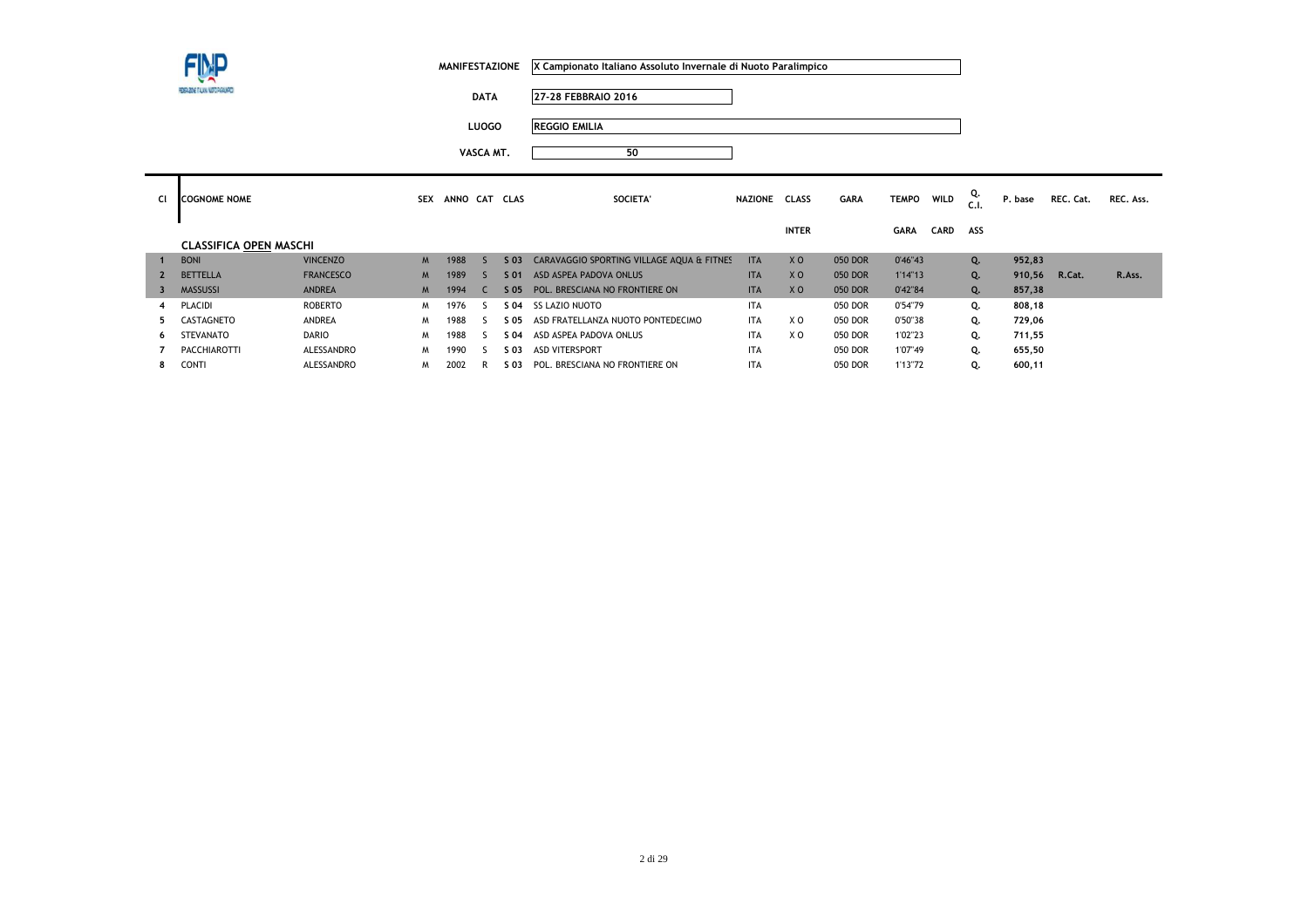|                         |                                      |                  |    | <b>MANIFESTAZIONE</b> |              |                 | X Campionato Italiano Assoluto Invernale di Nuoto Paralimpico |               |                |                |              |             |            |         |           |           |
|-------------------------|--------------------------------------|------------------|----|-----------------------|--------------|-----------------|---------------------------------------------------------------|---------------|----------------|----------------|--------------|-------------|------------|---------|-----------|-----------|
|                         | EDECADNE ITALIANA NEETO PAGALMPET    |                  |    |                       | <b>DATA</b>  |                 | 27-28 FEBBRAIO 2016                                           |               |                |                |              |             |            |         |           |           |
|                         |                                      |                  |    |                       | <b>LUOGO</b> |                 | <b>REGGIO EMILIA</b>                                          |               |                |                |              |             |            |         |           |           |
|                         |                                      |                  |    |                       |              |                 |                                                               |               |                |                |              |             |            |         |           |           |
|                         |                                      |                  |    |                       | VASCA MT.    |                 | 50                                                            |               |                |                |              |             |            |         |           |           |
| Cl                      | <b>COGNOME NOME</b>                  |                  |    | SEX ANNO CAT CLAS     |              |                 | SOCIETA'                                                      | NAZIONE CLASS |                | <b>GARA</b>    | <b>TEMPO</b> | <b>WILD</b> | Q.<br>C.1. | P. base | REC. Cat. | REC. Ass. |
|                         |                                      |                  |    |                       |              |                 |                                                               |               | <b>INTER</b>   |                | <b>GARA</b>  | CARD        | ASS        |         |           |           |
|                         | <b>CLASSIFICA PER CLASSE FEMMINE</b> |                  |    |                       |              |                 |                                                               |               |                |                |              |             |            |         |           |           |
| -1                      | <b>BOCCANERA</b>                     | GLORIA           | F. | 1979                  | -S           | S 02            | ASD ACCADEMIA DEL NUOTO MARINO                                | ITA           | X O            | 050 DOR        | 1'27"52      |             | Q.         | 755,83  |           |           |
| $\mathbf{2}$            | AMODEO                               | <b>GIORGIA</b>   | F. | 2001                  | R            |                 | S 02 POL. DILETTANTISTICA INTEGRABILI                         | <b>ITA</b>    |                | 050 DOR        | 1'52"68      |             | Q.         | 587,06  |           |           |
| -1                      | <b>PROCIDA</b>                       | ANGELA           | F  | 2000                  | R            | S 03            | ASD NUOTATORI CAMPANI                                         | ITA           |                | 050 DOR        | 1'21"42      |             | Q.         | 721,81  |           |           |
| $\mathbf{2}$            | <b>FRANDOLI</b>                      | <b>JASMIN</b>    | F  | 1985                  | <sub>S</sub> | S 03            | ACQUAMARINA TEAM TRIESTE ONLUS                                | ITA           | Χ              | 050 DOR        | 1'49"09      |             | Q.         | 538,73  |           |           |
| 3                       | <b>BELLETTI</b>                      | <b>DANIELA</b>   | F  | 1984                  | S.           | S 03            | SPORT LIFE ONLUS ASD                                          | <b>ITA</b>    |                | 050 DOR        | 1'53"69      |             | Q.         | 516,93  |           |           |
|                         | ZANMARCHI                            | VALENTINA        |    | 1976                  | <sub>S</sub> | S 03            | <b>ASD FAI SPORT</b>                                          | <b>ITA</b>    |                | 050 DOR        | 2'03"11      |             | Q.         | 477,38  |           |           |
| 5                       | PINZONI                              | CARLOTTA         | F  | 1982                  | <sub>S</sub> |                 | S 03 SSD RARI NANTES MAROSTICA                                | <b>ITA</b>    | X O            | 050 DOR        | 2'08"98      |             | Q.         | 455,65  |           |           |
| -1                      | PADOVAN                              | <b>MICHELA</b>   | F  | 1999                  | J            | S 04            | <b>CUS TORINO</b>                                             | ITA           |                | 050 DOR        | 1'16"88      |             | Q.         | 662,20  |           |           |
| $\overline{\mathbf{z}}$ | DE NICOLA                            | MARIA            |    | 1998                  | J            | S 04            | <b>EFFEGIQUADRO</b>                                           | <b>ITA</b>    |                | 050 DOR        | 1'21"59      |             | Q.         | 623,97  |           |           |
| 3                       | <b>ROMAN</b>                         | LUCIANA          |    | 1966                  | S            | S 04            | SPORT LIFE ONLUS ASD                                          | <b>ITA</b>    |                | 050 DOR        | 1'37"90      |             | Q.         | 520,02  |           |           |
| 4                       | <b>BIFFI</b>                         | <b>FRANCESCA</b> | F  | 1997                  | J            | S 04            | PHB POL. BERGAMASCA ONLUS                                     | <b>ITA</b>    |                | 050 DOR        | 1'40"74      |             |            | 505,36  |           |           |
|                         | SANTONOCITO                          | LISA             |    | 1982                  | <sub>S</sub> | S 05            | ASD BRIANZA SILVIA TREMOLADA                                  | ITA           |                | 050 DOR        | 1'02"43      |             | Q.         | 650,49  |           |           |
| 2                       | CHIARIONI                            | <b>STEFANIA</b>  |    | 1979                  | S.           | S 05            | CIRCOLO CANOTTIERI ANIENE                                     | <b>ITA</b>    | X O            | 050 DOR        | 1'02"92      |             | Q.         | 645,42  |           |           |
| 3                       | <b>MESCHINI</b>                      | <b>CATERINA</b>  |    | 2002                  | $\mathsf{R}$ | S 05            | POL. DISABILI FABRIANO MIRASOL                                | ITA           | X              | 050 DOR        | 1'03"45      |             | Q.         | 640,03  | R.Cat.    |           |
| 4                       | <b>BONVECCHI</b>                     | <b>MARIA</b>     | F  | 1985                  | S.           | S 05            | TEAM MARCHE CIS                                               | <b>ITA</b>    |                | 050 DOR        | 1'10"39      |             | Q.         | 576,93  |           |           |
|                         | <b>CLASSIFICA OPEN FEMMINE</b>       |                  |    |                       |              |                 |                                                               |               |                |                |              |             |            |         |           |           |
|                         | <b>PROCIDA</b>                       | ANGELA           | F. | 2000                  | $\mathsf{R}$ | $S$ 03          | ASD NUOTATORI CAMPANI                                         | <b>ITA</b>    |                | 050 DOR        | 1'15"66      |             | Q.         | 776,76  | R.Cat.    | R.Ass.    |
| $\overline{2}$          | <b>BOCCANERA</b>                     | <b>GLORIA</b>    |    | 1979                  | $\mathsf{S}$ | S <sub>02</sub> | ASD ACCADEMIA DEL NUOTO MARINO                                | <b>ITA</b>    | X <sub>0</sub> | <b>050 DOR</b> | 1'31"10      |             | Q.         | 726,13  |           |           |
| $\overline{\mathbf{3}}$ | <b>PADOVAN</b>                       | <b>MICHELA</b>   | F  | 1999                  | $\mathsf{J}$ | S <sub>04</sub> | <b>CUS TORINO</b>                                             | <b>ITA</b>    |                | 050 DOR        | 1'15"16      |             | Q.         | 677,35  |           |           |
| 4                       | SANTONOCITO                          | LISA             | F  | 1982                  | S            | S 05            | ASD BRIANZA SILVIA TREMOLADA                                  | ITA           |                | 050 DOR        | 1'02"03      |             | Q.         | 654,68  |           |           |
| 5                       | DE NICOLA                            | MARIA            |    | 1998                  | J            | S 04            | EFFEGIQUADRO                                                  | ITA           |                | 050 DOR        | 1'18"47      |             | Q.         | 648,78  |           |           |
| 6                       | <b>MESCHINI</b>                      | CATERINA         |    | 2002                  | R            | S 05            | POL. DISABILI FABRIANO MIRASOL                                | ITA           | Χ              | 050 DOR        | 1'02"66      |             | Q.         | 648,10  | R.Cat.    |           |
| $\overline{7}$          | CHIARIONI                            | <b>STEFANIA</b>  | F  | 1979                  | <sub>S</sub> | S 05            | CIRCOLO CANOTTIERI ANIENE                                     | <b>ITA</b>    | X O            | 050 DOR        | 1'03"73      |             | Q.         | 637,22  |           |           |
| 8                       | AMODEO                               | <b>GIORGIA</b>   |    | 2001                  | $\mathsf{R}$ |                 | S 02 POL. DILETTANTISTICA INTEGRABILI                         | <b>ITA</b>    |                | 050 DOR        | 1'55"65      |             | 0.         | 571.98  |           |           |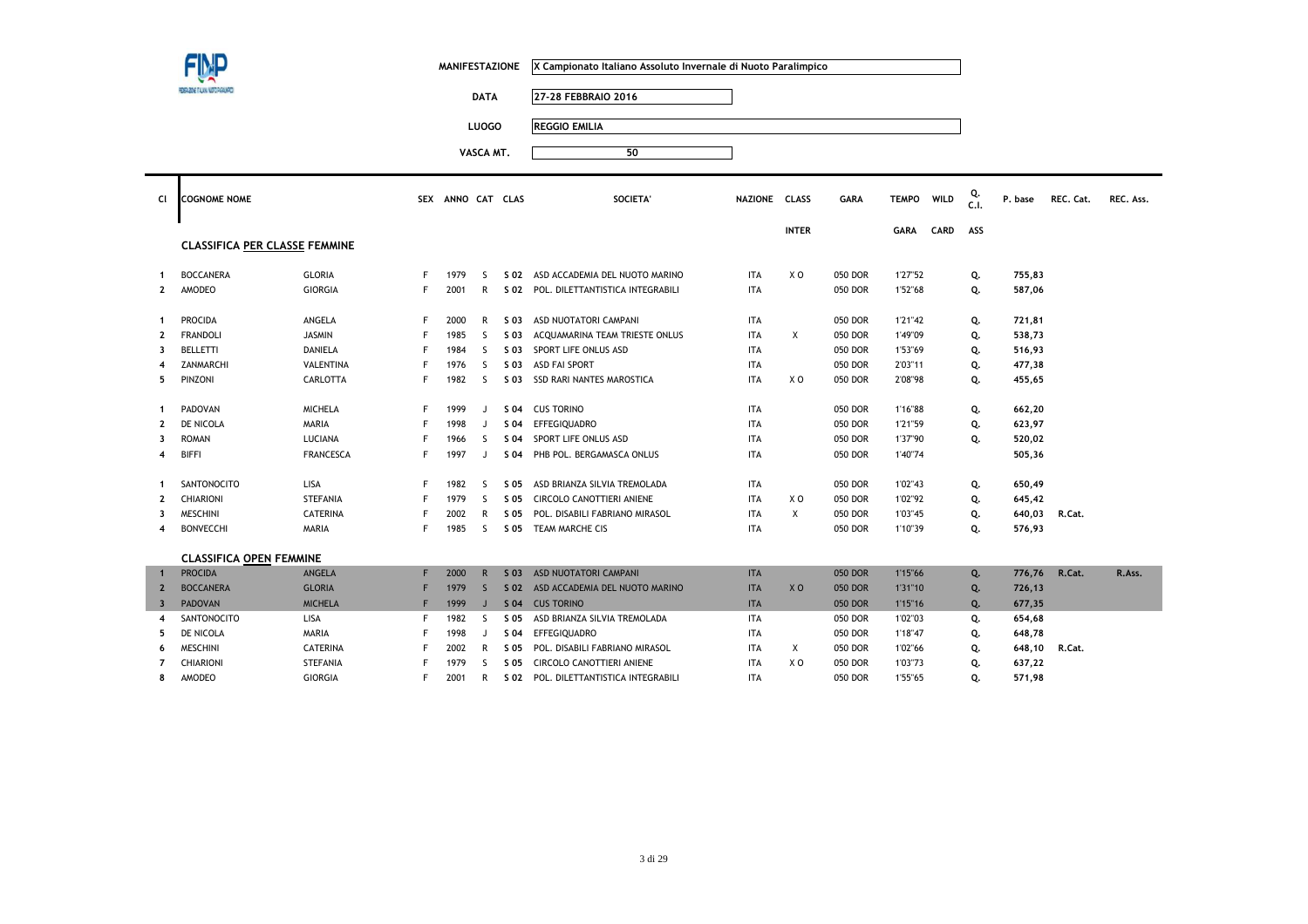|              |                                     |                                      |   | <b>MANIFESTAZIONE</b> |              |                  | X Campionato Italiano Assoluto Invernale di Nuoto Paralimpico |               |                |                |              |             |            |         |           |           |
|--------------|-------------------------------------|--------------------------------------|---|-----------------------|--------------|------------------|---------------------------------------------------------------|---------------|----------------|----------------|--------------|-------------|------------|---------|-----------|-----------|
|              |                                     |                                      |   |                       | <b>DATA</b>  |                  | 27-28 FEBBRAIO 2016                                           |               |                |                |              |             |            |         |           |           |
|              |                                     |                                      |   |                       | <b>LUOGO</b> |                  | <b>REGGIO EMILIA</b>                                          |               |                |                |              |             |            |         |           |           |
|              |                                     |                                      |   |                       |              |                  |                                                               |               |                |                |              |             |            |         |           |           |
|              |                                     |                                      |   |                       | VASCA MT.    |                  | 50                                                            |               |                |                |              |             |            |         |           |           |
| Cl           | <b>COGNOME NOME</b>                 |                                      |   | SEX ANNO CAT CLAS     |              |                  | <b>SOCIETA</b>                                                | NAZIONE CLASS |                | <b>GARA</b>    | <b>TEMPO</b> | WILD        | Q.<br>C.I. | P. base | REC. Cat. | REC. Ass. |
|              |                                     |                                      |   |                       |              |                  |                                                               |               | <b>INTER</b>   |                | <b>GARA</b>  | <b>CARD</b> | ASS        |         |           |           |
|              |                                     | Metri 100 Rana / Breastroke SB4-SB13 |   |                       |              |                  |                                                               |               |                |                |              |             |            |         |           |           |
|              | <b>CLASSIFICA PER CLASSE MASCHI</b> |                                      |   |                       |              |                  |                                                               |               |                |                |              |             |            |         |           |           |
| -1           | MASSUSSI                            | ANDREA                               | M | 1994                  | C            | SB04             | POL. BRESCIANA NO FRONTIERE ON                                | ITA           | X <sub>0</sub> | <b>100 RAN</b> | 1'51"55      |             | Q.         | 849,39  |           |           |
| $\mathbf{2}$ | PAULON                              | ALESSANDRO                           | M | 1991                  | S            |                  | SB04 SS LAZIO NUOTO                                           | ITA           |                | <b>100 RAN</b> | 2'09"00      |             | Q.         | 734,50  |           |           |
| 1            | <b>DOLFIN</b>                       | MARCO MARIA                          | M | 1981                  | S            | SB05             | ASD DIVERSAMENTE-ABILI BRIANTEA '84                           | <b>ITA</b>    | X <sub>0</sub> | <b>100 RAN</b> | 1'40"89      |             | Q.         | 927,64  | R.Cat.    | R.Ass.    |
| 2            | <b>MANGO</b>                        | <b>MAURIZIO</b>                      | M | 1974                  | S            | SB05             | CIRCOLO CANOTTIERI ANIENE                                     | <b>ITA</b>    |                | <b>100 RAN</b> | 1'55"46      |             | Q.         | 810,58  |           |           |
| 3            | ZAMPETTI                            | <b>ENRICO</b>                        | M | 1968                  | S            | SB05             | POL. DISABILI FABRIANO MIRASOL                                | <b>ITA</b>    |                | <b>100 RAN</b> | 2'16"66      |             | Q.         | 684,84  |           |           |
| 4            | <b>ARIANO</b>                       | <b>ENRICO</b>                        | M | 1968                  | <sub>S</sub> | SB05             | PHB POL. BERGAMASCA ONLUS                                     | <b>ITA</b>    |                | <b>100 RAN</b> | 2'21"05      |             | Q.         | 663,52  |           |           |
| 5            | RECCHIA                             | <b>MARIANO</b>                       | M | 1986                  | S            |                  | SB05 DNA NADIR ASD                                            | <b>ITA</b>    |                | <b>100 RAN</b> | 2'31"60      |             | Q.         | 617,35  |           |           |
| -1           | <b>ROMELE</b>                       | <b>GIUSEPPE</b>                      | M | 1992                  | S.           |                  | SB06 POLISP, DISABILI VALCAMONICA                             | <b>ITA</b>    | X O            | <b>100 RAN</b> | 1'35"39      |             | Q.         | 867,49  |           |           |
| -1           | TERRANEO                            | ANDREA                               | M | 1987                  | S            | SB07             | ASD BRIANZA SILVIA TREMOLADA                                  | <b>ITA</b>    |                | <b>100 RAN</b> | 2'06"78      |             | Q.         | 632,43  |           |           |
| 2            | <b>GRAMIGNANO</b>                   | <b>STEFANO</b>                       | M | 1983                  | S            |                  | SB07 ASD PROPATRIA DISABILI BUSTO ARSIZIO                     | <b>ITA</b>    |                | <b>100 RAN</b> | 2'11"45      |             | Q.         | 609,97  |           |           |
| $\mathbf{1}$ | POGGI                               | CARLOS                               | M | 1976                  | S            | SB08             | ATLANTIDE O.N.L.U.S.                                          | ITA           |                | <b>100 RAN</b> | 1'49"83      |             | Q.         | 628,43  |           |           |
| FG           | MORLACCHI                           | <b>FEDERICO</b>                      | M | 1993                  | $\mathsf{S}$ | SB08             | POLHA - VARESE ASS.POLISP.DILE                                | <b>ITA</b>    | X <sub>0</sub> | <b>100 RAN</b> | 1'14"94      |             | Q.         |         |           |           |
|              |                                     |                                      |   |                       |              |                  |                                                               |               |                |                |              |             |            |         |           |           |
| -1           | PERFETTO                            | <b>IVAN</b>                          | M | 2000                  | R            | SB <sub>09</sub> | ASD NUOTATORI CAMPANI                                         | ITA           | X <sub>0</sub> | <b>100 RAN</b> | 1'16"96      |             | Q.         | 861,36  |           |           |
| $\mathbf{2}$ | NADALET                             | ANDREA                               | M | 1996                  | C            | SB <sub>09</sub> | <b>ASD FAI SPORT</b>                                          | ITA           |                | <b>100 RAN</b> | 1'29"55      |             | Q.         | 740,26  |           |           |
| 3            | <b>RUBINO</b>                       | <b>FRANCESCO</b>                     | M | 1970                  | S            | SB09             | CIRCOLO CANOTTIERI ANIENE                                     | <b>ITA</b>    |                | <b>100 RAN</b> | 1'39"78      |             | Q.         | 664,36  |           |           |
| 4            | MICCOLIS YVAN                       | <b>ANTONIO</b>                       | M | 2000                  | R            | SB09             | DNA NADIR ASD                                                 | ITA           |                | <b>100 RAN</b> | 1'40"61      |             | Q.         | 658,88  |           |           |
| 1            | BASSANI                             | <b>FEDERICO</b>                      | M | 1996                  | C            |                  | SB11 CIRCOLO CANOTTIERI ANIENE                                | <b>ITA</b>    | X <sub>0</sub> | <b>100 RAN</b> | 1'27"54      |             | Q.         | 827,39  |           |           |
| 2            | CAMPANALE                           | <b>MAURO</b>                         | M | 1996                  | C            |                  | SB11 SSD ACCADEMIA DEL NUOTO BARLETTA                         | <b>ITA</b>    |                | <b>100 RAN</b> | 1'55"64      | WC          | Q.         | 626,34  |           |           |
| 3            | LAMARCA                             | <b>ANTONIO ROBERTO</b>               | M | 1991                  | S.           |                  | SB11 SSD ACCADEMIA DEL NUOTO BARLETTA                         | <b>ITA</b>    |                | <b>100 RAN</b> | 1'55"86      |             | Q.         | 625,15  |           |           |
| -1           | SOTTILE                             | <b>FABRIZIO</b>                      | M | 1993                  | S.           |                  | SB12 POLHA - VARESE ASS.POLISP.DILE                           | <b>ITA</b>    | X O            | <b>100 RAN</b> | 1'16"88      |             | Q.         | 888,40  |           |           |
| 1            | <b>BERDINI</b>                      | LUCA                                 | M | 1978                  | S            |                  | SB13 VIRTUS BUONCONVENTO                                      | ITA           |                | <b>100 RAN</b> | 1'59"17      |             | Q.         | 550,14  |           |           |
| $\mathbf{1}$ | SCARDONI                            | <b>MARCO</b>                         | M | 1992                  | S.           |                  | SB14 SSV BRIXEN                                               | <b>ITA</b>    |                | <b>100 RAN</b> | 1'28"04      |             | Q.         | 768,51  |           |           |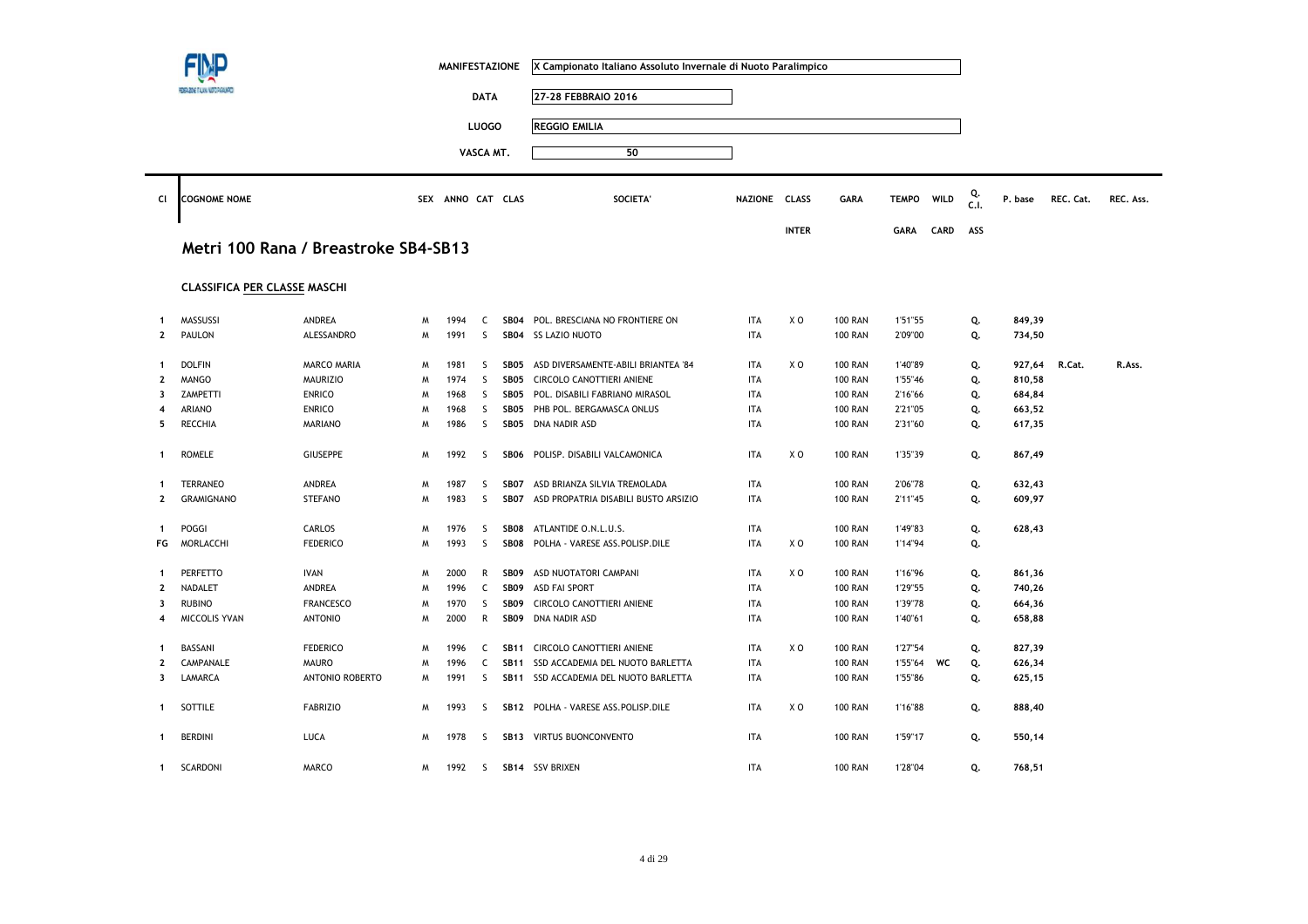**DATA 27-28 FEBBRAIO 2016**

**LUOGO REGGIO EMILIA**

| Cl  | <b>COGNOME NOME</b>           |                    | <b>SEX</b> | ANNO CAT CLAS |                  | SOCIETA'                            | NAZIONE    | <b>CLASS</b>   | <b>GARA</b>    | <b>TEMPO</b> | <b>WILD</b> | Q.<br>C.1. | P. base | REC. Cat. | REC. Ass. |
|-----|-------------------------------|--------------------|------------|---------------|------------------|-------------------------------------|------------|----------------|----------------|--------------|-------------|------------|---------|-----------|-----------|
|     |                               |                    |            |               |                  |                                     |            | <b>INTER</b>   |                | <b>GARA</b>  | CARD        | ASS        |         |           |           |
|     | <b>CLASSIFICA OPEN MASCHI</b> |                    |            |               |                  |                                     |            |                |                |              |             |            |         |           |           |
| च । | <b>DOLFIN</b>                 | <b>MARCO MARIA</b> | M          | 1981          | SB <sub>05</sub> | ASD DIVERSAMENTE-ABILI BRIANTEA '84 | <b>ITA</b> | X <sub>O</sub> | <b>100 RAN</b> | 1'43"98      |             | Q.         | 900,08  |           |           |
|     | <b>ROMELE</b>                 | <b>GIUSEPPE</b>    | M          | 1992          | <b>SB06</b>      | POLISP. DISABILI VALCAMONICA        | <b>ITA</b> | X <sub>O</sub> | <b>100 RAN</b> | 1'35"40      |             | Q.         | 867,40  |           |           |
| 3   | <b>MASSUSSI</b>               | <b>ANDREA</b>      | M          | 1994          | <b>SB04</b>      | POL. BRESCIANA NO FRONTIERE ON      | <b>ITA</b> | X <sub>0</sub> | <b>100 RAN</b> | 1'51"53      |             | Q.         | 849,55  |           |           |
| 4   | <b>PERFETTO</b>               | <b>IVAN</b>        | M          | 2000          | SB <sub>09</sub> | ASD NUOTATORI CAMPANI               | <b>ITA</b> | X <sub>0</sub> | <b>100 RAN</b> | 1'18"93      |             | Q.         | 839,86  |           |           |
|     | BASSANI                       | <b>FEDERICO</b>    | M          | 1996          | <b>SB11</b>      | CIRCOLO CANOTTIERI ANIENE           | <b>ITA</b> | X <sub>O</sub> | <b>100 RAN</b> | 1'28"39      |             | Q.         | 819,44  |           |           |
| 6.  | <b>NADALET</b>                | ANDREA             | M          | 1996          | SB09             | ASD FAI SPORT                       | <b>ITA</b> |                | <b>100 RAN</b> | 1'30"21      |             | Q.         | 734,84  |           |           |
|     | PAULON                        | ALESSANDRO         | M          | 1991          | <b>SB04</b>      | SS LAZIO NUOTO                      | <b>ITA</b> |                | <b>100 RAN</b> | 2'10"90      |             | Q.         | 723,83  |           |           |
| SQ  | MANGO                         | <b>MAURIZIO</b>    | M          | 1974          | SB05             | CIRCOLO CANOTTIERI ANIENE           | <b>ITA</b> |                | <b>100 RAN</b> |              |             |            |         |           |           |
|     |                               |                    |            |               |                  |                                     |            |                |                |              |             |            |         |           |           |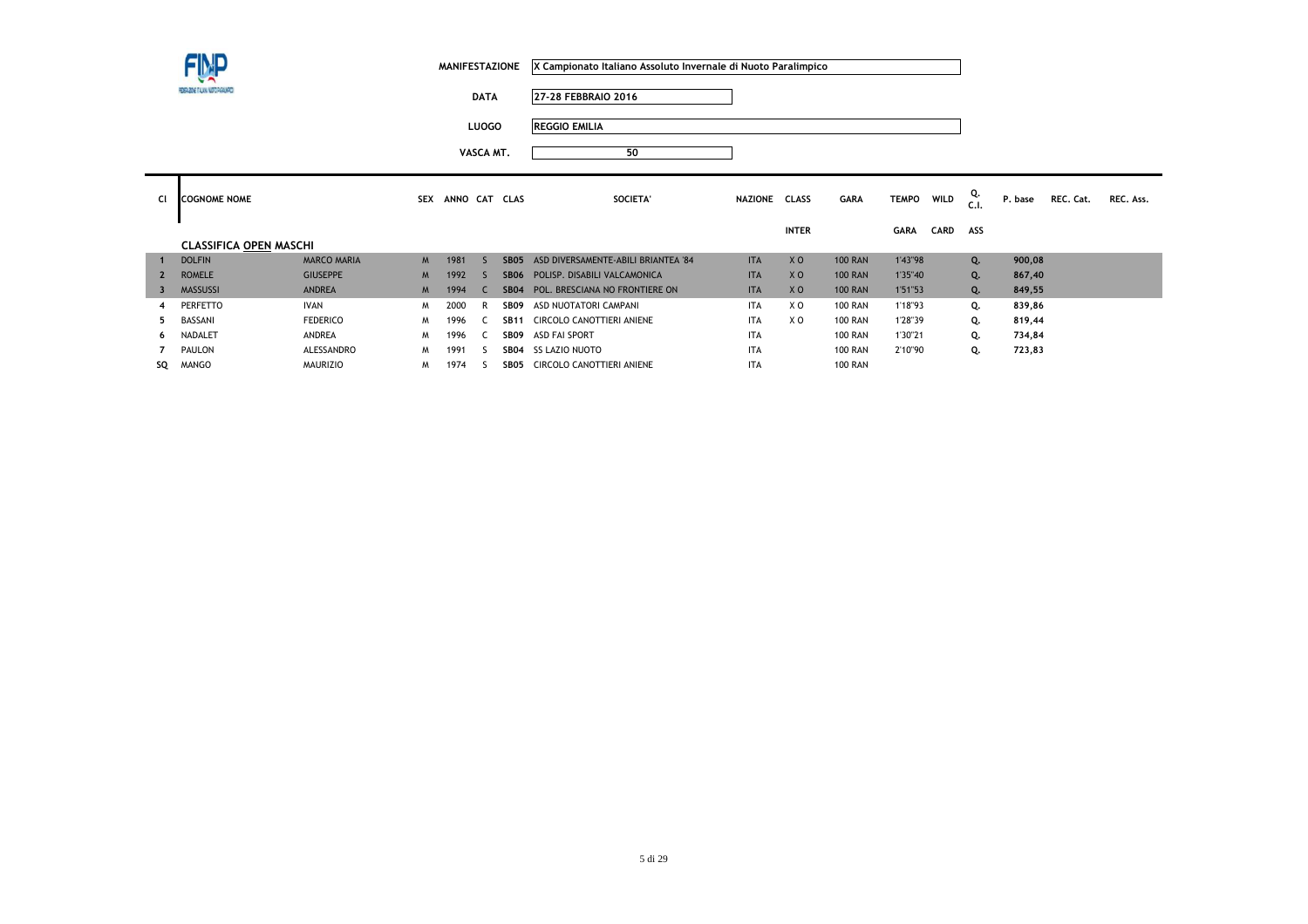|                         |                                      |                           |            | <b>MANIFESTAZIONE</b> |                |                  | X Campionato Italiano Assoluto Invernale di Nuoto Paralimpico |               |                |                |              |      |            |         |           |           |
|-------------------------|--------------------------------------|---------------------------|------------|-----------------------|----------------|------------------|---------------------------------------------------------------|---------------|----------------|----------------|--------------|------|------------|---------|-----------|-----------|
|                         | ZOVE TALANA NUTO PAR                 |                           |            |                       | <b>DATA</b>    |                  | 27-28 FEBBRAIO 2016                                           |               |                |                |              |      |            |         |           |           |
|                         |                                      |                           |            |                       | <b>LUOGO</b>   |                  | <b>REGGIO EMILIA</b>                                          |               |                |                |              |      |            |         |           |           |
|                         |                                      |                           |            |                       |                |                  |                                                               |               |                |                |              |      |            |         |           |           |
|                         |                                      |                           |            |                       | VASCA MT.      |                  | 50                                                            |               |                |                |              |      |            |         |           |           |
| CI                      | <b>COGNOME NOME</b>                  |                           | <b>SEX</b> | ANNO CAT CLAS         |                |                  | <b>SOCIETA</b>                                                | NAZIONE CLASS |                | <b>GARA</b>    | <b>TEMPO</b> | WILD | Q.<br>C.I. | P. base | REC. Cat. | REC. Ass. |
|                         | <b>CLASSIFICA PER CLASSE FEMMINE</b> |                           |            |                       |                |                  |                                                               |               | <b>INTER</b>   |                | <b>GARA</b>  | CARD | ASS        |         |           |           |
| $\mathbf 1$             | <b>GHIRETTI</b>                      | <b>GIULIA</b>             | F          | 1994                  | C              | SB04             | EGO NUOTO ASD                                                 | <b>ITA</b>    | XO             | <b>100 RAN</b> | 1'53"81      |      | Q.         | 959,32  | R.Cat.    | R.Ass.    |
| $\mathbf{2}$            | <b>BRIZIO</b>                        | SOFIA                     | F          | 1997                  | $\mathbf{J}$   | SB04             | PHB POL. BERGAMASCA ONLUS                                     | <b>ITA</b>    |                | <b>100 RAN</b> | 2'56"33      |      | Q.         | 619,18  |           |           |
| 1                       | POZZI                                | <b>FRANCESCA</b>          | F          | 1989                  | S              |                  | SB05 ASD DIVERSAMENTE-ABILI BRIANTEA '84                      | <b>ITA</b>    | XO             | <b>100 RAN</b> | 2'33"69      |      | Q.         | 641,16  |           |           |
| $\mathbf{2}$            | VELLUCCI                             | <b>CHIARA</b>             | F          | 1997                  | $\overline{1}$ |                  | SB05 SS LAZIO NUOTO                                           | <b>ITA</b>    |                | <b>100 RAN</b> | 2'39"64      |      | Q.         | 617,26  |           |           |
| 1                       | <b>BROLLI</b>                        | <b>ALICE</b>              | F          | 1997                  | $\overline{1}$ | SB06             | ASD DELFINI CREMONA ONLUS                                     | <b>ITA</b>    | X <sub>0</sub> | <b>100 RAN</b> | 2'27"05      |      | Q.         | 661,82  |           |           |
| $\mathbf{2}$            | <b>D'EUGENIO</b>                     | <b>STEFANIA</b>           | F          | 1959                  | S              | <b>SB06</b>      | POL. DISABILI FABRIANO MIRASOL                                | <b>ITA</b>    |                | <b>100 RAN</b> | 3'10"99      |      | Q.         | 509,56  |           |           |
| FG                      | <b>TALAMONA</b>                      | ARIANNA                   | F          | 1994                  | C              | SB06             | POLHA - VARESE ASS.POLISP.DILE                                | <b>ITA</b>    | X O            | <b>100 RAN</b> | 1'54"36      |      | Q.         |         |           |           |
| $\mathbf{1}$            | BELLINGERI                           | <b>GIULIA</b>             | F          | 2000                  | R              |                  | SB07 A.I.C.S. PAVIA NUOTO ASD                                 | <b>ITA</b>    |                | <b>100 RAN</b> | 2'18"82      |      | Q.         | 658,48  | R.Cat.    | R.Ass.    |
| 2                       | MAGGI                                | CAMILLA                   | F          | 2001                  | $\mathsf{R}$   | SB07             | EFFEGIQUADRO                                                  | <b>ITA</b>    |                | <b>100 RAN</b> | 3'06"16      |      | Q.         | 491,03  |           |           |
| FG                      | <b>BAZDOACA</b>                      | <b>GEORGIANA VICTORIA</b> | F          | 1983                  | S              | SB07             | CIRCOLO CANOTTIERI ANIENE                                     | ROU           | X O            | <b>100 RAN</b> | 2'00"86      |      | Q.         |         |           |           |
| 1                       | <b>GRANATA</b>                       | SARA                      | F          | 1995                  | C              | <b>SB08</b>      | SSD MOLFETTA NUOTO                                            | <b>ITA</b>    |                | <b>100 RAN</b> | 1'52"19      |      | Q.         | 713,79  | R.Cat.    |           |
| $\mathbf{2}$            | <b>RUSSO</b>                         | <b>MARICA</b>             | F          | 1980                  | <sub>S</sub>   |                  | SB08 SS LAZIO NUOTO                                           | <b>ITA</b>    |                | <b>100 RAN</b> | 2'31"07      |      |            | 530,09  |           |           |
| $\mathbf 1$             | <b>DEL MASTRO</b>                    | MARIKA                    | F.         | 2003                  | E              | SB <sub>09</sub> | CIRCOLO CANOTTIERI ANIENE                                     | <b>ITA</b>    |                | <b>100 RAN</b> | 1'46"61      |      | Q.         | 730,79  |           |           |
| 2                       | <b>BRUNETTI</b>                      | <b>ROSANNA</b>            | F          | 1964                  | S              | SB09             | ACQUAMARINA TEAM TRIESTE ONLUS                                | <b>ITA</b>    | X              | <b>100 RAN</b> | 1'51"94      |      | Q.         | 696,00  |           |           |
| $\mathbf{1}$            | LUSCRI                               | CAMILLA                   | F.         | 2002                  | R              |                  | SB13 A.I.C.S. PAVIA NUOTO ASD                                 | <b>ITA</b>    | Χ              | <b>100 RAN</b> | 1'45"05      |      | Q.         | 754,97  |           |           |
| $\mathbf{1}$            | OBERHAUSER                           | <b>KATHRIN</b>            | F          | 1992                  | S              |                  | SB14 SSV BRIXEN                                               | <b>ITA</b>    | X <sub>0</sub> | <b>100 RAN</b> | 1'39"73      |      | Q.         | 787,02  |           |           |
|                         | <b>CLASSIFICA OPEN FEMMINE</b>       |                           |            |                       |                |                  |                                                               |               |                |                |              |      |            |         |           |           |
| $\mathbf{1}$            | <b>GHIRETTI</b>                      | <b>GIULIA</b>             | F          | 1994                  | $\mathsf{C}$   |                  | SB04 EGO NUOTO ASD                                            | <b>ITA</b>    | X <sub>O</sub> | <b>100 RAN</b> | 1'56"07      |      | Q.         | 940,64  |           |           |
| $\overline{2}$          | <b>LUSCRI</b>                        | <b>CAMILLA</b>            | F          | 2002                  | $\mathsf{R}$   |                  | SB13 A.I.C.S. PAVIA NUOTO ASD                                 | <b>ITA</b>    | X              | <b>100 RAN</b> | 1'45"20      |      | Q.         | 753,90  |           |           |
| $\overline{\mathbf{3}}$ | <b>DEL MASTRO</b>                    | <b>MARIKA</b>             | F          | 2003                  | E.             |                  | SB09 CIRCOLO CANOTTIERI ANIENE                                | <b>ITA</b>    |                | <b>100 RAN</b> | 1'46"83      |      | Q.         | 729,29  |           |           |
| 4                       | <b>GRANATA</b>                       | SARA                      | F          | 1995                  | C              | SB08             | <b>SSD MOLFETTA NUOTO</b>                                     | <b>ITA</b>    |                | <b>100 RAN</b> | 1'54"31      |      | Q.         | 700,55  | R.Cat.    |           |
| 5                       | <b>BRUNETTI</b>                      | <b>ROSANNA</b>            | F          | 1964                  | S              | SB <sub>09</sub> | ACQUAMARINA TEAM TRIESTE ONLUS                                | <b>ITA</b>    | X              | <b>100 RAN</b> | 1'51"41      |      | Q.         | 699,31  |           |           |
| 6                       | <b>BELLINGERI</b>                    | <b>GIULIA</b>             |            | 2000                  | R              | SB07             | A.I.C.S. PAVIA NUOTO ASD                                      | <b>ITA</b>    |                | <b>100 RAN</b> | 2'16"88      |      | Q.         | 667,81  | R.Cat.    | R.Ass.    |
| $\overline{7}$          | <b>BROLLI</b>                        | <b>ALICE</b>              | F          | 1997                  | $\mathbf{J}$   | SB06             | ASD DELFINI CREMONA ONLUS                                     | <b>ITA</b>    | X <sub>0</sub> | <b>100 RAN</b> | 2'27"70      |      | Q.         | 658,90  |           |           |

POZZI FRANCESCA <sup>F</sup> <sup>1989</sup> <sup>S</sup> **SB05** ASD DIVERSAMENTE-ABILI BRIANTEA '84 ITA X O 100 RAN 2'32"29 **Q. 647,05** 

**8**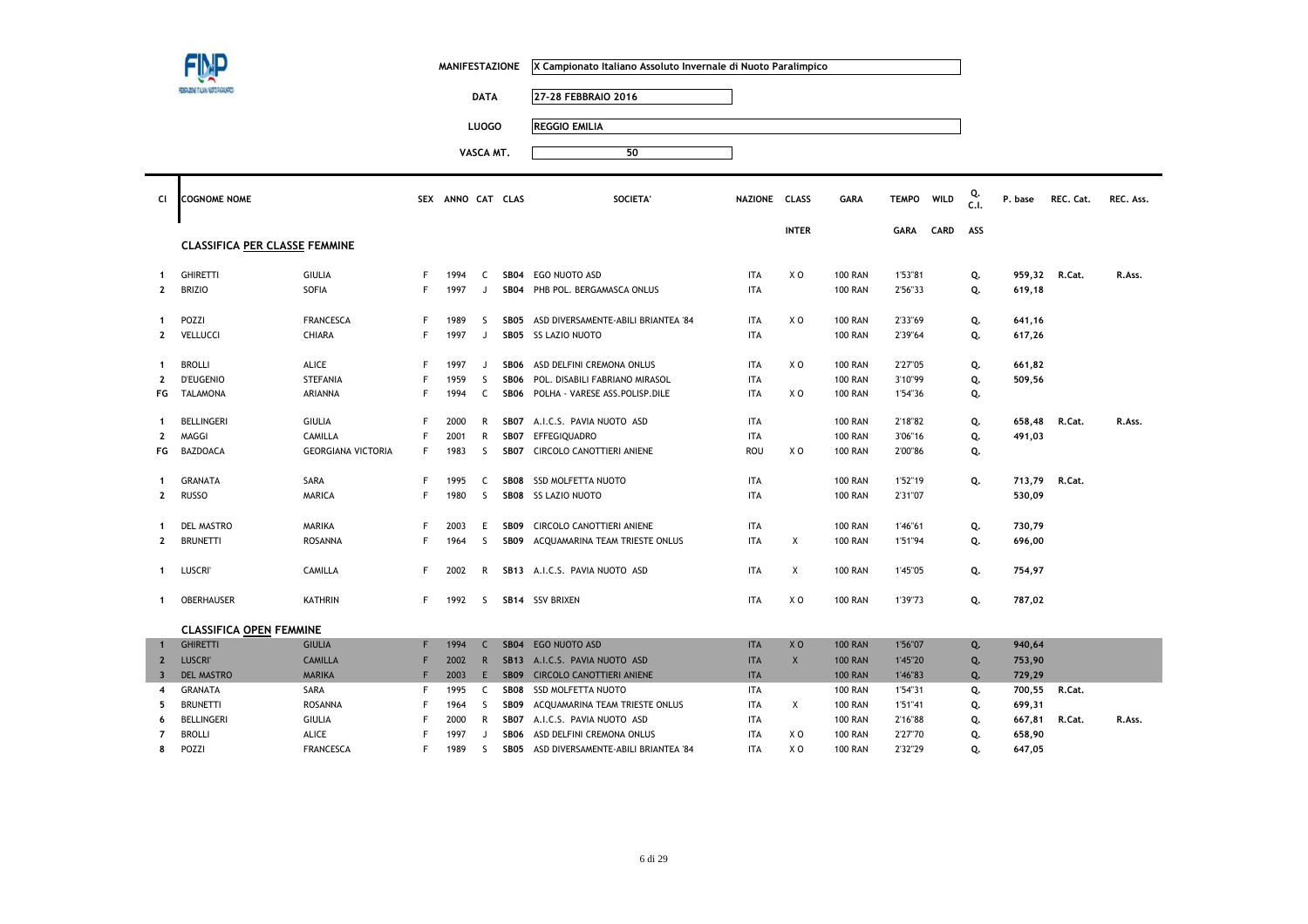|                | FINP                                  |                                       |    | <b>MANIFESTAZIONE</b> |              |      | X Campionato Italiano Assoluto Invernale di Nuoto Paralimpico |               |              |                |             |      |            |         |           |           |
|----------------|---------------------------------------|---------------------------------------|----|-----------------------|--------------|------|---------------------------------------------------------------|---------------|--------------|----------------|-------------|------|------------|---------|-----------|-----------|
|                | FEDERAZIONE ITALIANA NUOTO PARALMPIED |                                       |    |                       | <b>DATA</b>  |      | 27-28 FEBBRAIO 2016                                           |               |              |                |             |      |            |         |           |           |
|                |                                       |                                       |    |                       | <b>LUOGO</b> |      | <b>REGGIO EMILIA</b>                                          |               |              |                |             |      |            |         |           |           |
|                |                                       |                                       |    |                       | VASCA MT.    |      | 50                                                            |               |              |                |             |      |            |         |           |           |
| CI             | <b>COGNOME NOME</b>                   |                                       |    | SEX ANNO CAT CLAS     |              |      | <b>SOCIETA</b>                                                | NAZIONE CLASS |              | <b>GARA</b>    | TEMPO WILD  |      | Q.<br>C.I. | P. base | REC. Cat. | REC. Ass. |
|                |                                       |                                       |    |                       |              |      |                                                               |               | <b>INTER</b> |                | <b>GARA</b> | CARD | ASS        |         |           |           |
|                |                                       | Metri 100 Farfalla / Butterfly S8-S13 |    |                       |              |      |                                                               |               |              |                |             |      |            |         |           |           |
|                | <b>CLASSIFICA PER CLASSE MASCHI</b>   |                                       |    |                       |              |      |                                                               |               |              |                |             |      |            |         |           |           |
| $\mathbf 1$    | ALIBRANDI                             | <b>LORENZO</b>                        | M  | 1994                  | C            |      | S 08 SS LAZIO NUOTO                                           | <b>ITA</b>    | X O          | <b>100 FAR</b> | 1'19"60     |      | Q.         | 764,07  |           |           |
| 1              | PREZZI                                | <b>YURI</b>                           | M  | 1994                  | C            |      | S 09 CIRCOLO CANOTTIERI ANIENE                                | <b>ITA</b>    | X O          | <b>100 FAR</b> | 1'10"28     |      | Q.         | 851,45  |           |           |
|                | <b>MENCIOTTI</b>                      | <b>RICCARDO</b>                       | M  | 1994                  | C.           |      | S 10 SSD ARIA SPORT ARL                                       | <b>ITA</b>    | X O          | <b>100 FAR</b> | 1'01"93     |      | Q.         | 918,46  |           |           |
| 2              | CIULLI                                | <b>SIMONE</b>                         | M  | 1986                  | <sub>S</sub> |      | S 10 CIRCOLO CANOTTIERI ANIENE                                | <b>ITA</b>    | X O          | <b>100 FAR</b> | 1'02"76     |      | Q.         | 906,31  |           |           |
| 1              | <b>URSO</b>                           | SALVATORE                             | M  | 1999                  | $\perp$      |      | S 12 ASD NOIVED NAPOLI                                        | <b>ITA</b>    | X O          | <b>100 FAR</b> | 1'20"29     |      | Q.         | 720,89  |           |           |
|                | <b>CLASSIFICA PER CLASSE FEMMINE</b>  |                                       |    |                       |              |      |                                                               |               |              |                |             |      |            |         |           |           |
|                | <b>DEL MASTRO</b>                     | <b>MARIKA</b>                         | F. | 2003                  | E            | S 09 | CIRCOLO CANOTTIERI ANIENE                                     | <b>ITA</b>    |              | <b>100 FAR</b> | 1'34"35     |      | Q.         | 725,07  | R.Cat.    |           |
| $\overline{2}$ | <b>BELLIN</b>                         | MARIA ROZALIA                         | F. | 1994                  | C.           | S 09 | ASD ASPEA PADOVA ONLUS                                        | <b>ITA</b>    | 0            | <b>100 FAR</b> | 1'46"49     |      | Q.         | 642,41  |           |           |
| 1              | <b>BERRA</b>                          | ALESSIA                               | F  | 1994                  | $\mathsf{C}$ |      | S 13 POLHA - VARESE ASS. POLISP. DILE                         | <b>ITA</b>    | X O          | <b>100 FAR</b> | 1'07"68     |      | Q.         | 982,12  | R.Cat.    | R.Ass.    |

**CONTRACTOR**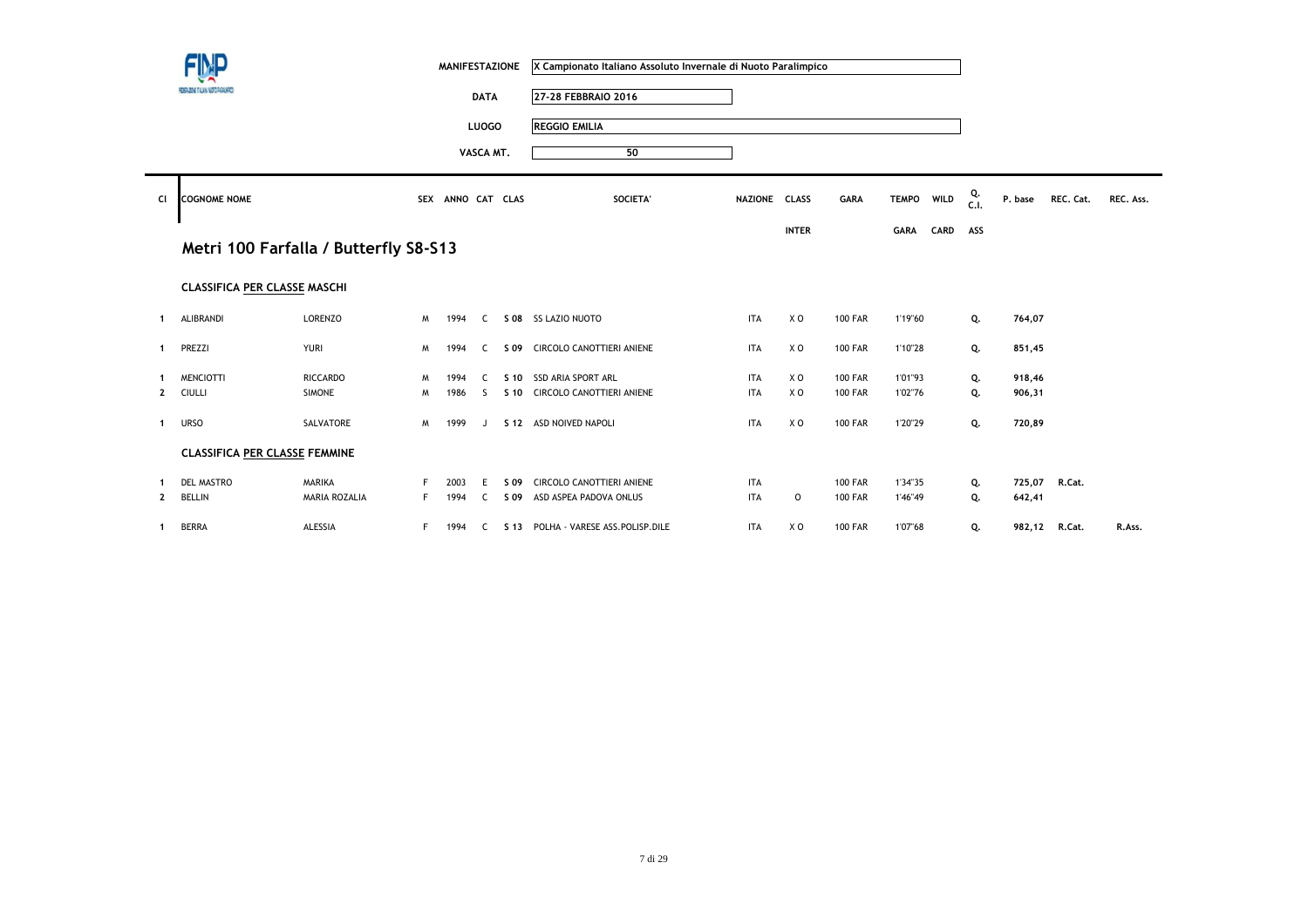|                         |                                       |                                             |   | <b>MANIFESTAZIONE</b> |              |      | X Campionato Italiano Assoluto Invernale di Nuoto Paralimpico |               |                |                |              |      |            |         |           |           |
|-------------------------|---------------------------------------|---------------------------------------------|---|-----------------------|--------------|------|---------------------------------------------------------------|---------------|----------------|----------------|--------------|------|------------|---------|-----------|-----------|
|                         | FEDERAZIONE ITALIANA NUETO PARALMPICO |                                             |   |                       | <b>DATA</b>  |      | 27-28 FEBBRAIO 2016                                           |               |                |                |              |      |            |         |           |           |
|                         |                                       |                                             |   |                       | <b>LUOGO</b> |      | <b>REGGIO EMILIA</b>                                          |               |                |                |              |      |            |         |           |           |
|                         |                                       |                                             |   |                       |              |      |                                                               |               |                |                |              |      |            |         |           |           |
|                         |                                       |                                             |   |                       | VASCA MT.    |      | 50                                                            |               |                |                |              |      |            |         |           |           |
| Cl                      | <b>COGNOME NOME</b>                   |                                             |   | SEX ANNO CAT CLAS     |              |      | <b>SOCIETA</b>                                                | NAZIONE CLASS |                | GARA           | <b>TEMPO</b> | WILD | Q.<br>C.I. | P. base | REC. Cat. | REC. Ass. |
|                         |                                       |                                             |   |                       |              |      |                                                               |               | <b>INTER</b>   |                | GARA         | CARD | ASS        |         |           |           |
|                         |                                       | Metri 150 Misti / Individual Medley SM1-SM4 |   |                       |              |      |                                                               |               |                |                |              |      |            |         |           |           |
|                         | <b>CLASSIFICA PER CLASSE MASCHI</b>   |                                             |   |                       |              |      |                                                               |               |                |                |              |      |            |         |           |           |
| $\mathbf 1$             | SARCINA                               | <b>GIACOMO</b>                              | M | 1992                  | S.           |      | SM03 SSD RARI NANTES MAROSTICA                                | <b>ITA</b>    | X <sub>0</sub> | <b>150 MIS</b> | 4'38"36      |      | Q.         | 617,55  |           |           |
| 2                       | <b>BALDUZZI</b>                       | <b>STEFANO</b>                              | M | 1987                  | S.           |      | SM03 PHB POL. BERGAMASCA ONLUS                                | <b>ITA</b>    |                | <b>150 MIS</b> | 4'54"53      |      | Q.         | 583,64  |           |           |
| 3                       | <b>GASPARINI</b>                      | YURI GIUSEPPE                               | M | 1977                  | S.           |      | SM03 ATLANTIDE O.N.L.U.S.                                     | <b>ITA</b>    |                | 150 MIS        | 5'21"69      |      | Q.         | 534,37  |           |           |
| $\mathbf 1$             | <b>MORELLI</b>                        | <b>EFREM</b>                                | M | 1979                  | S            |      | SM04 POL. BRESCIANA NO FRONTIERE ON                           | <b>ITA</b>    | X O            | 150 MIS        | 2'47"34      |      | Q.         | 916,28  |           |           |
| $\mathbf{2}$            | <b>SERRAFINO</b>                      | CALOGERO ALBERTO                            | M | 1992                  | S.           |      | SM04 ATLANTIDE O.N.L.U.S.                                     | <b>ITA</b>    |                | <b>150 MIS</b> | 4'29"02      |      | Q.         | 569,96  |           |           |
| 3                       | <b>VIDAL</b>                          | <b>MATTEO</b>                               | M | 1984                  | S            |      | SM04 SPORT LIFE ONLUS ASD                                     | <b>ITA</b>    |                | 150 MIS        | 4'32"75      |      | Q.         | 562,16  |           |           |
|                         | <b>CLASSIFICA OPEN MASCHI</b>         |                                             |   |                       |              |      |                                                               |               |                |                |              |      |            |         |           |           |
| $\mathbf{1}$            | <b>MORELLI</b>                        | <b>EFREM</b>                                | M | 1979                  | <sub>S</sub> |      | SM04 POL. BRESCIANA NO FRONTIERE ON                           | <b>ITA</b>    | XO             | <b>150 MIS</b> | 2'47"34      |      | Q.         | 916,28  |           |           |
| $\overline{2}$          | <b>SARCINA</b>                        | <b>GIACOMO</b>                              | M | 1992                  | <sub>S</sub> |      | <b>SMO3 SSD RARI NANTES MAROSTICA</b>                         | <b>ITA</b>    | X <sub>O</sub> | <b>150 MIS</b> | 4'38"36      |      | Q.         | 617,55  |           |           |
| $\overline{\mathbf{3}}$ | <b>BALDUZZI</b>                       | <b>STEFANO</b>                              |   |                       |              |      | SM03 PHB POL. BERGAMASCA ONLUS                                | <b>ITA</b>    |                | <b>150 MIS</b> | 4'54"53      |      | Q.         | 583,64  |           |           |
|                         |                                       |                                             | M | 1987                  | S.           |      |                                                               |               |                |                |              |      |            |         |           |           |
| $\overline{4}$          | <b>SERRAFINO</b>                      | CALOGERO ALBERTO                            | M | 1992                  | S            |      | SM04 ATLANTIDE O.N.L.U.S.                                     | <b>ITA</b>    |                | <b>150 MIS</b> | 4'29"02      |      | Q.         | 569,96  |           |           |
| -5                      | <b>VIDAL</b>                          | MATTEO                                      | M | 1984                  | <sub>S</sub> | SM04 | SPORT LIFE ONLUS ASD                                          | <b>ITA</b>    |                | <b>150 MIS</b> | 4'32"75      |      | Q.         | 562,16  |           |           |
|                         | <b>GASPARINI</b>                      | YURI GIUSEPPE                               | M | 1977                  | S.           |      | SM03 ATLANTIDE O.N.L.U.S.                                     | <b>ITA</b>    |                | <b>150 MIS</b> | 5'21"69      |      | Q.         | 534,37  |           |           |
|                         | <b>CLASSIFICA PER CLASSE FEMMINE</b>  |                                             |   |                       |              |      |                                                               |               |                |                |              |      |            |         |           |           |
| -6<br>-1                | TRIMI                                 | ARJOLA                                      | F | 1987                  | S.           |      | SM04 POL. BRESCIANA NO FRONTIERE ON                           | <b>ITA</b>    | X O            | <b>150 MIS</b> | 3'03"14      |      | Q.         | 962,27  | R.Cat.    | R.Ass.    |
|                         | <b>FRESTA</b>                         | <b>DENISE</b>                               | F | 1996                  | C            |      | SM04 ASS. DI VOLONTARIATO COME GINESTRE                       | <b>ITA</b>    | X              | 150 MIS        | 4'02"40      |      | Q.         | 727,02  | R.Cat.    |           |
| 3                       | KOSINSKA                              | <b>FRANCESCA</b>                            | F | 1976                  | S            |      | SM04 TEAM MARCHE CIS                                          | <b>ITA</b>    |                | <b>150 MIS</b> | 4'05"44      |      | Q.         | 718,02  |           |           |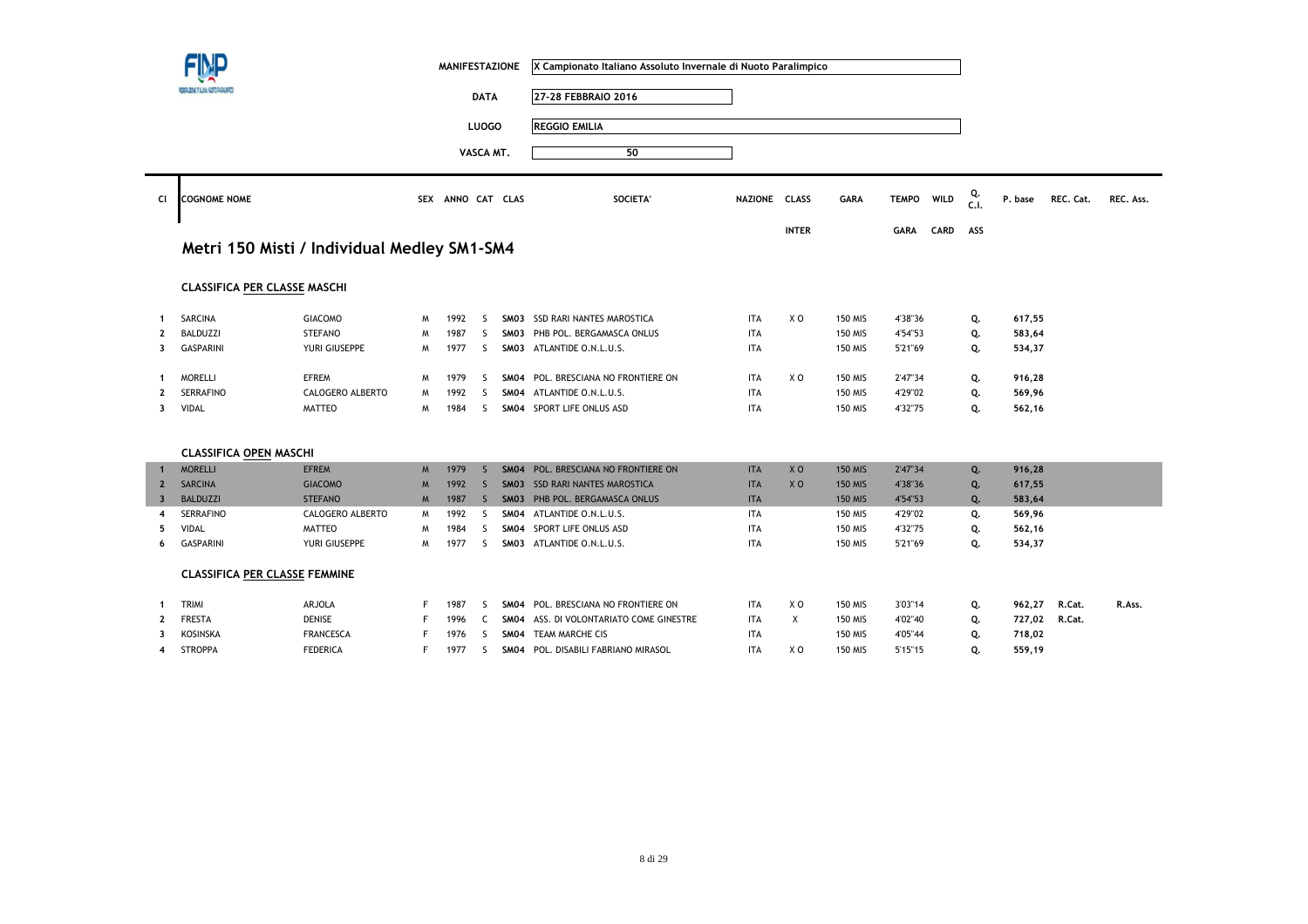|              | FINP                                      |                        |    | <b>MANIFESTAZIONE</b> |              |                 | X Campionato Italiano Assoluto Invernale di Nuoto Paralimpico |               |              |             |              |      |            |         |               |           |
|--------------|-------------------------------------------|------------------------|----|-----------------------|--------------|-----------------|---------------------------------------------------------------|---------------|--------------|-------------|--------------|------|------------|---------|---------------|-----------|
|              | FEDERAZIONE ITALIANA NUETO PARALMPIED     |                        |    |                       | <b>DATA</b>  |                 | 27-28 FEBBRAIO 2016                                           |               |              |             |              |      |            |         |               |           |
|              |                                           |                        |    |                       | <b>LUOGO</b> |                 | <b>REGGIO EMILIA</b>                                          |               |              |             |              |      |            |         |               |           |
|              |                                           |                        |    |                       | VASCA MT.    |                 | 50                                                            |               |              |             |              |      |            |         |               |           |
| CI           | <b>COGNOME NOME</b>                       |                        |    | SEX ANNO CAT CLAS     |              |                 | SOCIETA'                                                      | NAZIONE CLASS |              | <b>GARA</b> | <b>TEMPO</b> | WILD | Q.<br>C.I. | P. base | REC. Cat.     | REC. Ass. |
|              |                                           |                        |    |                       |              |                 |                                                               |               | <b>INTER</b> |             | <b>GARA</b>  | CARD | ASS        |         |               |           |
|              | Metri 200 Stile Libero / Free Style S1-S5 |                        |    |                       |              |                 |                                                               |               |              |             |              |      |            |         |               |           |
|              |                                           |                        |    |                       |              |                 |                                                               |               |              |             |              |      |            |         |               |           |
|              | <b>CLASSIFICA PER CLASSE MASCHI</b>       |                        |    |                       |              |                 |                                                               |               |              |             |              |      |            |         |               |           |
| -1           | <b>BONI</b>                               | <b>VINCENZO</b>        | M  | 1988                  | -S           |                 | S 03 CARAVAGGIO SPORTING VILLAGE AQUA & FITNES                | <b>ITA</b>    | X O          | 200 STI     | 3'33"18      |      | Q.         | 954,64  | R.Cat.        | R.Ass.    |
|              | <b>PARTIPILO</b>                          | <b>GEREMIA</b>         | M  | 1982                  | ς.           | S 04            | FRAMAROSSPORT SSD SRL                                         | <b>ITA</b>    | X O          | 200 STI     | 4'20"38      | WC   | Q.         | 685,92  |               |           |
| $\mathbf{2}$ | <b>STEVANATO</b>                          | <b>DARIO</b>           | M  | 1988                  | -S           | S 04            | ASD ASPEA PADOVA ONLUS                                        | <b>ITA</b>    | XO           | 200 STI     | 4'32"32      |      | Q.         | 655,85  |               |           |
| -1           | <b>BEGGIATO</b>                           | LUIGI                  | M  | 1998                  | J            |                 | S 05 ASD ASPEA PADOVA ONLUS                                   | <b>ITA</b>    | XO           | 200 STI     | 3'36"66      |      | Q.         |         | 710,01 R.Cat. |           |
|              | CASALI                                    | <b>KEVIN</b>           | M  | 1993                  | ς            | S <sub>14</sub> | <b>ASD TRICOLORE - RE</b>                                     | <b>ITA</b>    | XO           | 200 STI     | 2'13"70      |      | Q.         | 894,47  |               |           |
| $\mathbf{2}$ | PALAZZO                                   | MISHA                  | M  | 2002                  | R            | S 14            | ASD TEAM SPORT ISOLA                                          | <b>ITA</b>    |              | 200 STI     | 2'20"56      |      | Q.         | 850,81  | R.Cat.        |           |
|              | <b>CLASSIFICA PER CLASSE FEMMINE</b>      |                        |    |                       |              |                 |                                                               |               |              |             |              |      |            |         |               |           |
|              |                                           |                        |    |                       |              |                 |                                                               |               |              |             |              |      |            |         |               |           |
| -1           | KOSINSKA                                  | <b>FRANCESCA</b>       | F. | 1976                  | S            | S 04            | TEAM MARCHE CIS                                               | <b>ITA</b>    |              | 200 STI     | 5'04"21      |      | Q.         | 672,04  |               |           |
|              | PALAZZO                                   | <b>XENIA FRANCESCA</b> |    | 1998                  |              | S <sub>14</sub> | ASD TEAM SPORT ISOLA                                          | <b>ITA</b>    | XO           | 200 STI     | 2'20"09      |      | Q.         | 938,90  | R.Cat.        | R.Ass.    |
| $\mathbf{2}$ | CORRADIN                                  | SILVIA                 | F. | 1983                  | S.           | S <sub>14</sub> | SSD RARI NANTES MAROSTICA                                     | <b>ITA</b>    |              | 200 STI     | 3'08"51      |      | Q.         | 697,73  |               |           |

 $\sim$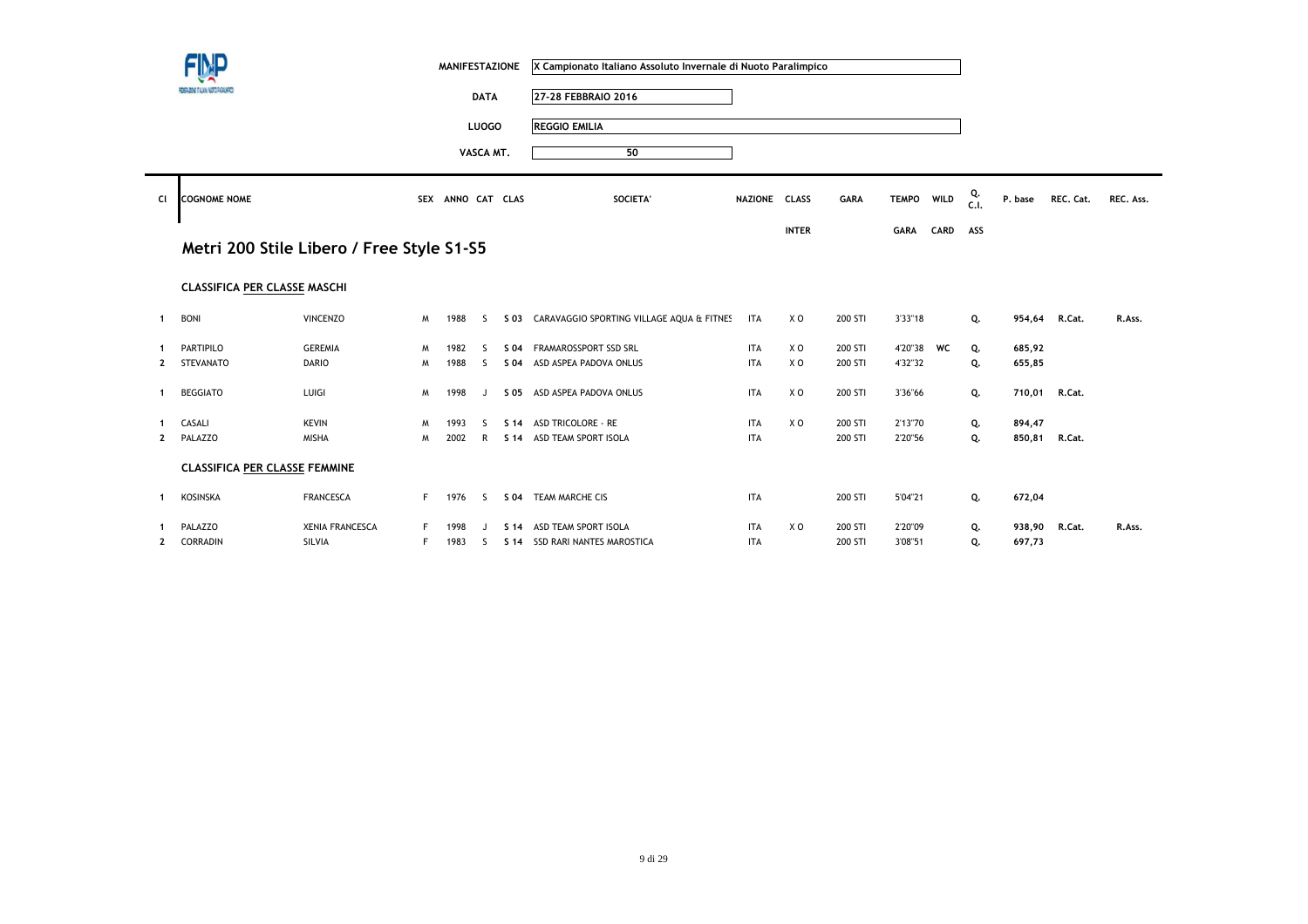|    | FIMP<br><b>MANIFESTAZIONE</b>                        |     |            |               |              |             | X Campionato Italiano Assoluto Invernale di Nuoto Paralimpico |               |              |             |              |             |           |         |           |           |
|----|------------------------------------------------------|-----|------------|---------------|--------------|-------------|---------------------------------------------------------------|---------------|--------------|-------------|--------------|-------------|-----------|---------|-----------|-----------|
|    | FEDERAZIONE ITALIANA NUOTO PARALMPOS                 |     |            |               | <b>DATA</b>  |             | 27-28 FEBBRAIO 2016                                           |               |              |             |              |             |           |         |           |           |
|    |                                                      |     |            |               | <b>LUOGO</b> |             | <b>REGGIO EMILIA</b>                                          |               |              |             |              |             |           |         |           |           |
|    |                                                      |     |            |               | VASCA MT.    |             | 50                                                            |               |              |             |              |             |           |         |           |           |
| CI | <b>COGNOME NOME</b>                                  |     | <b>SEX</b> | ANNO CAT CLAS |              |             | SOCIETA'                                                      | NAZIONE CLASS |              | <b>GARA</b> | <b>TEMPO</b> | WILD        | Q.<br>c.1 | P. base | REC. Cat. | REC. Ass. |
|    |                                                      |     |            |               |              |             |                                                               |               | <b>INTER</b> |             | <b>GARA</b>  | <b>CARD</b> | ASS       |         |           |           |
|    | Staffetta 4x50 Misti mixed/ Mixed Medley Relays P.20 |     |            |               |              |             |                                                               |               |              |             |              |             |           |         |           |           |
|    | <b>CLASSIFICA</b>                                    |     |            |               |              |             |                                                               |               |              |             |              |             |           |         |           |           |
|    | POL. BRESCIANA NO FRONTIEI                           | 0 M |            | <b>STAFF</b>  | $\sim$       | <b>PT20</b> | POL. BRESCIANA NO FRONTIERE ON                                | <b>ITA</b>    |              | 4X050MIMX   | 3'27"49      |             | Q.        | 883,99  | R.Cat.    | R.Ass.    |
|    | ASD ASPEA PADOVA ONLUS                               | 0 M |            | <b>STAFF</b>  | - 5          |             | PT20 ASD ASPEA PADOVA ONLUS                                   | <b>ITA</b>    |              | 4X050MIMX   | 3'45"06      |             | Q.        | 814,98  |           |           |
|    | <b>SS LAZIO NUOTO</b>                                | 0 M |            | <b>STAFF</b>  | -S           | <b>PT20</b> | <b>SS LAZIO NUOTO</b>                                         | <b>ITA</b>    |              | 4X050MIMX   | 4'03"89      |             | Q.        | 752,06  |           |           |
|    | ASD. BRIANTEA 84                                     | 0 M |            | <b>STAFF</b>  | - 5          | <b>PT20</b> | ASD DIVERSAMENTE-ABILI BRIANTEA '84                           | <b>ITA</b>    |              | 4X050MIMX   | 4'40"65      |             | Q.        | 653,55  |           |           |
|    | PHB POLISPORTIVA BERGAMA!                            | 0 M |            | STAFF         | - 5          |             | PT20 PHB POL. BERGAMASCA ONLUS                                | <b>ITA</b>    |              | 4X050MIMX   | 4'42"59      |             | Q.        | 649,07  |           |           |

**Contract Contract**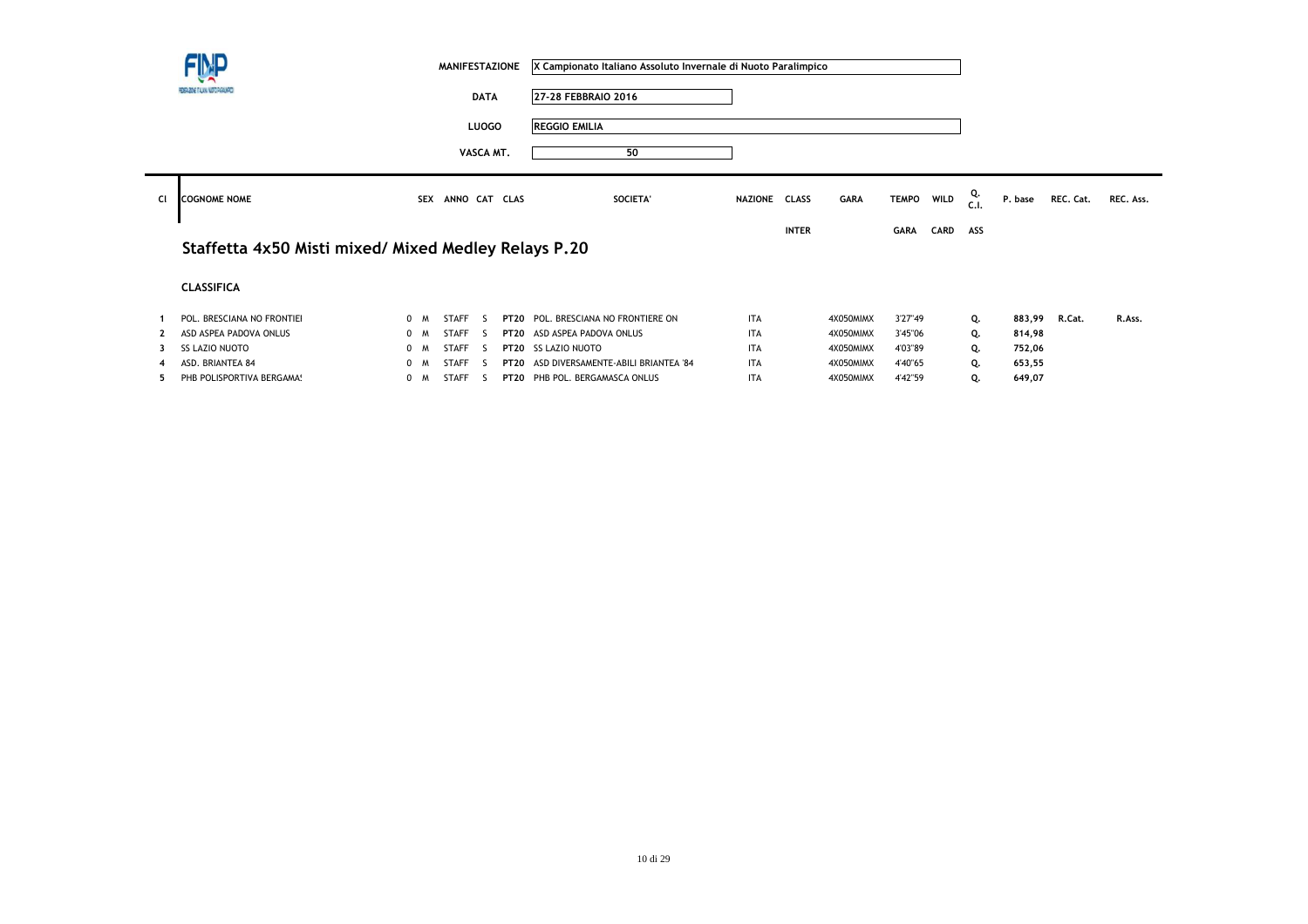|                |                                     |                                                   |        | <b>MANIFESTAZIONE</b> |              |              | X Campionato Italiano Assoluto Invernale di Nuoto Paralimpico |                          |              |                    |                    |      |            |                  |           |           |
|----------------|-------------------------------------|---------------------------------------------------|--------|-----------------------|--------------|--------------|---------------------------------------------------------------|--------------------------|--------------|--------------------|--------------------|------|------------|------------------|-----------|-----------|
|                |                                     |                                                   |        |                       | <b>DATA</b>  |              | 27-28 FEBBRAIO 2016                                           |                          |              |                    |                    |      |            |                  |           |           |
|                |                                     |                                                   |        |                       | <b>LUOGO</b> |              | <b>REGGIO EMILIA</b>                                          |                          |              |                    |                    |      |            |                  |           |           |
|                |                                     |                                                   |        |                       |              |              |                                                               |                          |              |                    |                    |      |            |                  |           |           |
|                |                                     |                                                   |        |                       | VASCA MT.    |              | 50                                                            |                          |              |                    |                    |      |            |                  |           |           |
| CI             | <b>COGNOME NOME</b>                 |                                                   |        | SEX ANNO CAT CLAS     |              |              | SOCIETA'                                                      | NAZIONE CLASS            |              | <b>GARA</b>        | <b>TEMPO</b>       | WILD | Q.<br>C.I. | P. base          | REC. Cat. | REC. Ass. |
|                |                                     |                                                   |        |                       |              |              |                                                               |                          | <b>INTER</b> |                    | <b>GARA</b>        | CARD | ASS        |                  |           |           |
|                | <b>RISULTATI / RESULTS</b>          |                                                   |        |                       |              |              |                                                               |                          |              |                    |                    |      |            |                  |           |           |
|                |                                     | SABATO POMERIGGIO / SATURDAY AFTERNOON 27/02/2016 |        |                       |              |              |                                                               |                          |              |                    |                    |      |            |                  |           |           |
|                | <b>SESSIONE 2</b>                   |                                                   |        |                       |              |              |                                                               |                          |              |                    |                    |      |            |                  |           |           |
|                |                                     |                                                   |        |                       |              |              |                                                               |                          |              |                    |                    |      |            |                  |           |           |
|                |                                     | Metri 100 Stile Libero / Free Style S1-S13        |        |                       |              |              |                                                               |                          |              |                    |                    |      |            |                  |           |           |
|                | <b>CLASSIFICA PER CLASSE MASCHI</b> |                                                   |        |                       |              |              |                                                               |                          |              |                    |                    |      |            |                  |           |           |
|                |                                     |                                                   |        |                       |              |              |                                                               |                          |              |                    |                    |      |            |                  |           |           |
| $\mathbf{1}$   | PELLACANI                           | <b>LUCA</b>                                       | M      | 1984                  | S            |              | S 02 ATLANTIDE O.N.L.U.S.                                     | <b>ITA</b>               |              | 100 STI            | 3'04"27            |      | Q.         | 704,40           |           |           |
| $\mathbf{2}$   | <b>BARRO</b>                        | <b>WALTER</b>                                     | M      | 1975                  | <sub>S</sub> |              | S 02 SSD RARI NANTES MAROSTICA                                | <b>ITA</b>               |              | 100 STI            | 3'48"88            |      | Q.         | 567,11           |           |           |
| FG             | <b>BONI</b>                         | <b>VINCENZO</b>                                   | M      | 1988                  | S            | S 03         | CARAVAGGIO SPORTING VILLAGE AQUA & FITNES                     | <b>ITA</b>               | X O          | 100 STI            | 1'38"11            |      | Q.         |                  | R.Cat.    | R.Ass.    |
| 1              |                                     |                                                   |        |                       |              |              |                                                               |                          |              |                    |                    |      |            |                  |           |           |
| $\mathbf{2}$   | PARTIPILO<br>VIDAL                  | <b>GEREMIA</b><br><b>MATTEO</b>                   | W<br>W | 1982<br>1984          | S.<br>S      | S 04<br>S 04 | FRAMAROSSPORT SSD SRL<br>SPORT LIFE ONLUS ASD                 | <b>ITA</b><br><b>ITA</b> | XO           | 100 STI<br>100 STI | 2'05"00<br>2'23"06 |      | Q.<br>Q.   | 673,04<br>588,07 |           |           |
|                |                                     |                                                   |        |                       |              |              |                                                               |                          |              |                    |                    |      |            |                  |           |           |
| $\mathbf{1}$   | ARIANO                              | <b>ENRICO</b>                                     | M      | 1968                  | S            | S 05         | PHB POL. BERGAMASCA ONLUS                                     | <b>ITA</b>               |              | 100 STI            | 1'46"30            |      | Q.         | 671,40           |           |           |
| FG             | MASSUSSI                            | ANDREA                                            | W      | 1994                  | C            | S 05         | POL. BRESCIANA NO FRONTIERE ON                                | <b>ITA</b>               | XO           | 100 STI            | 1'30"47            |      | Q.         |                  | R.Cat.    |           |
| 1              | <b>BOCCIARDO</b>                    | <b>FRANCESCO</b>                                  | M      | 1994                  | C            | S 06         | <b>SSD NUOTATORI GENOVESI</b>                                 | <b>ITA</b>               | XO           | 100 STI            | 1'10"00            |      | Q.         | 946,71           |           |           |
| $\mathbf{2}$   | SCIACCALUGA                         | GIOVANNI                                          | M      | 1994                  | C            | S 06         | SSD NUOTATORI GENOVESI                                        | <b>ITA</b>               |              | 100 STI            | 1'23"32            |      | Q.         | 795,37           |           |           |
| 3              | CAVALIERE                           | <b>ANTONIO</b>                                    | M      | 1988                  | S            | S 06         | ASD SPORTING CLUB FLEGREO                                     | <b>ITA</b>               | XO           | 100 STI            | 1'23"48            |      | Q.         | 793,84           |           |           |
| 4              | <b>ROTA</b>                         | <b>MATTEO</b>                                     | M      | 1994                  | C            | S 06         | PHB POL. BERGAMASCA ONLUS                                     | <b>ITA</b>               |              | 100 STI            | 1'31"94            |      | Q.         | 720,80           |           |           |
| 5              | <b>BRUSCA</b>                       | MATTEO                                            | W      | 1993                  | S            | S 06         | ASD BRIANZA SILVIA TREMOLADA                                  | <b>ITA</b>               |              | 100 STI            | 1'42"89            |      | Q.         | 644,09           |           |           |
| 6              | CASTIGLIONI                         | SAMUELE                                           | M      | 1991                  | S            | S 06         | ASD PROPATRIA DISABILI BUSTO ARSIZIO                          | <b>ITA</b>               |              | 100 STI            | 1'47"92            |      |            | 614,07           |           |           |
| 1              | <b>FANTIN</b>                       | <b>ANTONIO</b>                                    | M      | 2001                  | R            | S 07         | <b>ASD FAI SPORT</b>                                          | <b>ITA</b>               |              | 100 STI            | 1'14"37            |      | Q.         | 819,15           | R.Cat.    |           |
| $\overline{2}$ | CAPUTO                              | <b>MICHELE</b>                                    | M      | 1973                  | S            | S 07         | ASD ASPEA PADOVA ONLUS                                        | <b>ITA</b>               | X            | 100 STI            | 1'17"22            |      | Q.         | 788,91           |           |           |
| 3              | <b>GIACOMIN</b>                     | <b>ENRICO</b>                                     | M      | 1967                  | S            | S 07         | ASD NUOTO VICENZA LIBERTAS                                    | <b>ITA</b>               |              | 100 STI            | 1'21"04            |      | Q.         | 751,73           |           |           |
| 4              | <b>MISURI</b>                       | <b>DAVIDE</b>                                     | W      | 1998                  | J            | S 07         | ASD TEAM SPORT ISOLA                                          | <b>ITA</b>               |              | 100 STI            | 1'25"69            |      | Q.         | 710,93           |           |           |
|                | POZZAN                              | <b>STEFANO</b>                                    | M      | 1985                  | S            | S 08         | ASD TEAM SPORT ISOLA                                          | <b>ITA</b>               |              | 100 STI            | 1'17"91            |      | Q.         | 733,54           |           |           |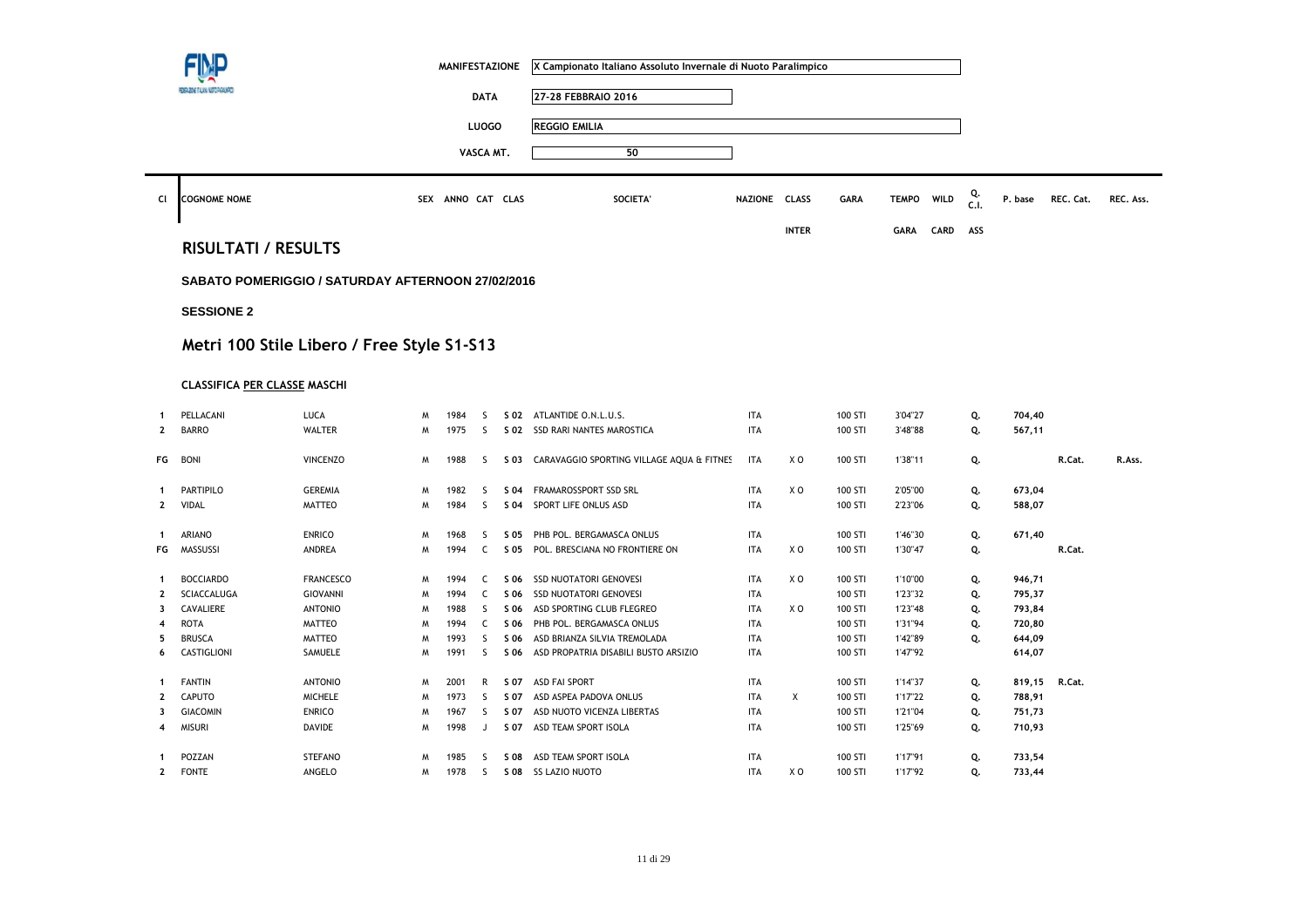| ٠ |
|---|

**DATA 27-28 FEBBRAIO 2016**

**LUOGO REGGIO EMILIA**

| CI.          | <b>COGNOME NOME</b> |                  | <b>SEX</b> | ANNO CAT CLAS |    |                 | SOCIETA'                         | NAZIONE CLASS |              | <b>GARA</b> | <b>TEMPO</b> | <b>WILD</b> | Q.<br>C.1 | P. base | REC. Cat. | REC. Ass. |
|--------------|---------------------|------------------|------------|---------------|----|-----------------|----------------------------------|---------------|--------------|-------------|--------------|-------------|-----------|---------|-----------|-----------|
|              |                     |                  |            |               |    |                 |                                  |               | <b>INTER</b> |             | <b>GARA</b>  | <b>CARD</b> | ASS       |         |           |           |
|              | <b>MORLACCHI</b>    | <b>FEDERICO</b>  | M          | 1993          | ς. | S 09            | POLHA - VARESE ASS.POLISP.DILE   | <b>ITA</b>    | X O          | 100 STI     | 1'00"33      |             | Q.        | 926,24  |           |           |
| $\mathbf{2}$ | PREZZI              | <b>YURI</b>      | M          | 1994          |    | S 09            | CIRCOLO CANOTTIERI ANIENE        | <b>ITA</b>    | X O          | 100 STI     | 1'02"01      |             | Q.        | 901,14  |           |           |
| 3            | <b>BICELLI</b>      | <b>FEDERICO</b>  | M          | 1999          |    | S 09            | POL. BRESCIANA NO FRONTIERE ON   | <b>ITA</b>    | X O          | 100 STI     | 1'04"58      |             | Q.        | 865,28  |           |           |
| 4            | <b>BURZI</b>        | <b>MIRKO</b>     | M          | 1994          | C. | S 09            | CIRCOLO CANOTTIERI ANIENE        | <b>ITA</b>    |              | 100 STI     | 1'08"02      |             | Q.        | 821,52  |           |           |
| 5            | <b>RECALCATI</b>    | <b>MARCO</b>     | M          | 1994          |    | S 09            | ASD BRIANZA SILVIA TREMOLADA     | <b>ITA</b>    | X O          | 100 STI     | 1'09"84      |             | Q.        | 800,11  |           |           |
| 6            | <b>PIARDI</b>       | <b>ENRICO</b>    | M          | 1999          |    | S 09            | POL. BRESCIANA NO FRONTIERE ON   | <b>ITA</b>    |              | 100 STI     | 1'16"58      |             | Q.        | 729,69  |           |           |
|              |                     |                  |            |               |    |                 |                                  |               |              |             |              |             |           |         |           |           |
|              | <b>BARLAAM</b>      | <b>SIMONE</b>    | M          | 2000          | R  | S 10            | POLHA - VARESE ASS POLISP DILE   | <b>ITA</b>    |              | 100 STI     | 1'01"72      |             | Q.        | 840,57  |           |           |
| $\mathbf{2}$ | BERNARDELLI         | <b>FEDERICO</b>  | M          | 1981          | ς. | S 10            | CIRCOLO CANOTTIERI ANIENE        | <b>ITA</b>    |              | 100 STI     | 1'10"23      |             | Q.        | 738,72  |           |           |
| 3            | <b>FRANZONI</b>     | ANTONIO MARCO    | M          | 1989          |    | S 10            | ASD NUOTATORI CAMPANI            | <b>ITA</b>    |              | 100 STI     | 1'11"27      |             | Q.        | 727,94  |           |           |
| FG           | <b>MENCIOTTI</b>    | <b>RICCARDO</b>  | W          | 1994          | C. | S 10            | <b>SSD ARIA SPORT ARL</b>        | <b>ITA</b>    | X O          | 100 STI     | 0'58"02      |             | Q.        |         | R.Cat.    |           |
|              |                     |                  |            |               |    |                 |                                  |               |              |             |              |             |           |         |           |           |
|              | <b>DISALVO</b>      | <b>FRANCESCO</b> | M          | 1998          |    | S 11            | SSD ACCADEMIA DEL NUOTO BARLETTA | <b>ITA</b>    |              | 100 STI     | 1'21"86      |             | Q.        | 704,01  |           |           |
| FG           | BASSANI             | <b>FEDERICO</b>  | M          | 1996          |    | S 11            | <b>CIRCOLO CANOTTIERI ANIENE</b> | <b>ITA</b>    | X O          | 100 STI     | 1'08"96      |             | Q.        |         |           |           |
|              |                     |                  |            |               |    |                 |                                  |               |              |             |              |             |           |         |           |           |
|              | SOTTILE             | <b>FABRIZIO</b>  | M          | 1993          | ς. | S <sub>12</sub> | POLHA - VARESE ASS.POLISP.DILE   | <b>ITA</b>    | X O          | 100 STI     | 0'56"17      |             | Q.        | 937,51  |           |           |
| $\mathbf{2}$ | <b>URSO</b>         | SALVATORE        | M          | 1999          |    | S 12            | ASD NOIVED NAPOLI                | <b>ITA</b>    | X O          | 100 STI     | 1'11"70      |             | Q.        | 734,45  |           |           |
|              |                     |                  |            |               |    |                 |                                  |               |              |             |              |             |           |         |           |           |
|              | <b>FRANCHETTO</b>   | LUIGI            | M          | 1994          | C. |                 | S 14 ASD OSHA ASP COMO           | <b>ITA</b>    |              | 100 STI     | 1'02"41      |             | Q.        | 880,79  |           |           |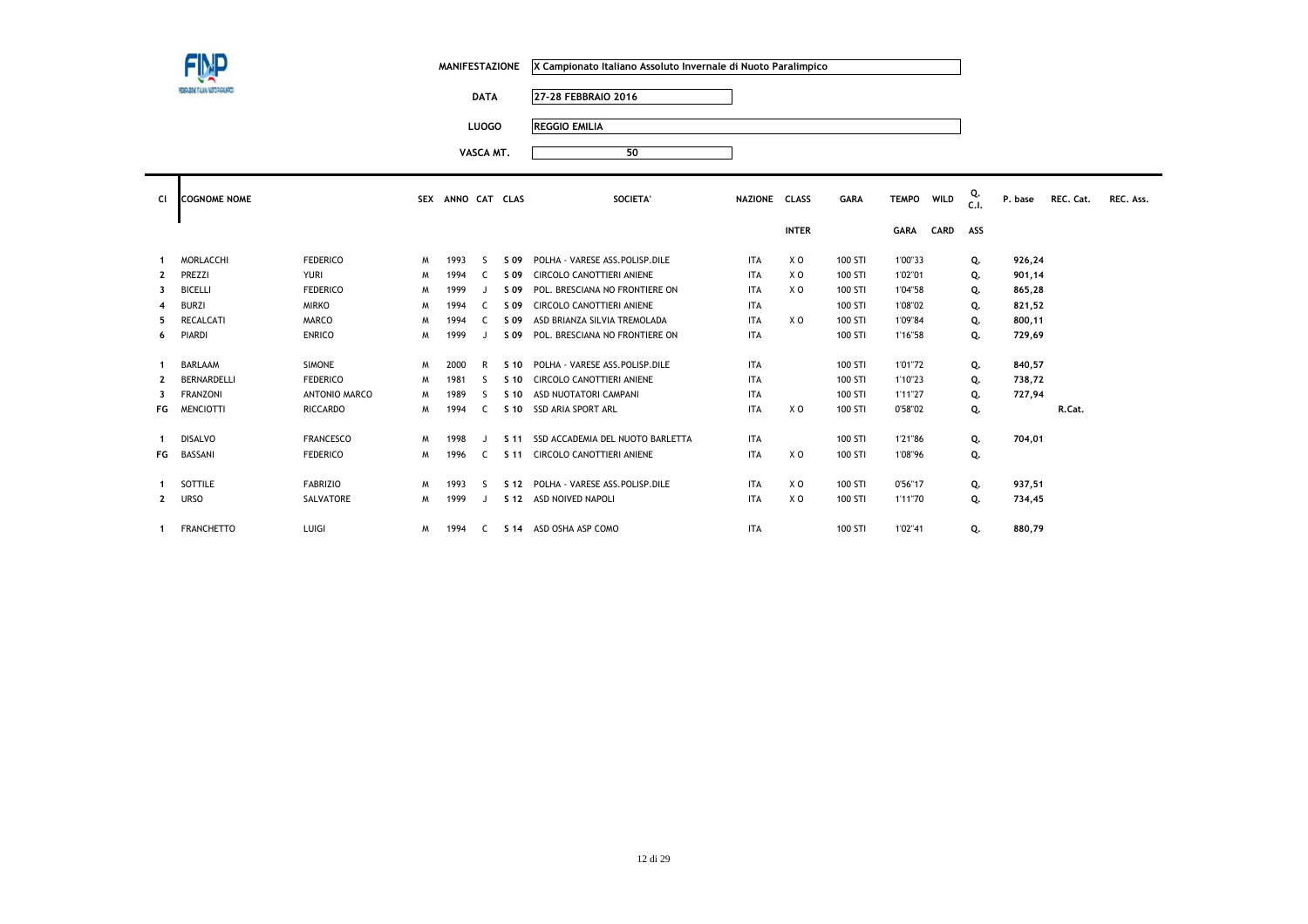**7**

**8**

| MANIFESTAZIONE X Campionato Italiano Assoluto Invernale di Nuoto Paralimpico |
|------------------------------------------------------------------------------|
|                                                                              |

**DATA 27-28 FEBBRAIO 2016**

**LUOGO REGGIO EMILIA**

 $M$  2001 R **S 07** ASD FAI SPORT

**VASCA MT.<sup>50</sup>**

| <b>CI</b>               | <b>COGNOME NOME</b>                  |                  | <b>SEX</b>     | ANNO CAT |              | <b>CLAS</b>     | SOCIETA'                             | NAZIONE CLASS |                | <b>GARA</b> | <b>TEMPO</b> | WILD        | Q.<br>C.1 | P. base | REC. Cat. | REC. Ass. |
|-------------------------|--------------------------------------|------------------|----------------|----------|--------------|-----------------|--------------------------------------|---------------|----------------|-------------|--------------|-------------|-----------|---------|-----------|-----------|
|                         |                                      |                  |                |          |              |                 |                                      |               | <b>INTER</b>   |             | <b>GARA</b>  | <b>CARD</b> | ASS       |         |           |           |
|                         | <b>CLASSIFICA OPEN MASCHI S1-S6</b>  |                  |                |          |              |                 |                                      |               |                |             |              |             |           |         |           |           |
|                         | <b>BOCCIARDO</b>                     | <b>FRANCESCO</b> | M              | 1994     | $\epsilon$   | S 06            | <b>SSD NUOTATORI GENOVESI</b>        | <b>ITA</b>    | X <sub>0</sub> | 100 STI     | 1'09"46      |             | Q.        | 954,07  |           |           |
|                         | <b>SCIACCALUGA</b>                   | <b>GIOVANNI</b>  | M              | 1994     | C.           | S 06            | <b>SSD NUOTATORI GENOVESI</b>        | <b>ITA</b>    |                | 100 STI     | 1'24"09      |             | Q.        | 788,08  |           |           |
|                         | <b>CAVALIERE</b>                     | <b>ANTONIO</b>   | M              | 1988     | <sub>S</sub> | S 06            | ASD SPORTING CLUB FLEGREO            | <b>ITA</b>    | X <sub>0</sub> | 100 STI     | 1'27"42      |             | Q.        | 758,06  |           |           |
| 4                       | <b>ROTA</b>                          | <b>MATTEO</b>    | M              | 1994     |              | \$ 06           | PHB POL. BERGAMASCA ONLUS            | <b>ITA</b>    |                | 100 STI     | 1'40"90      |             | Q.        | 656,79  |           |           |
|                         | <b>ARIANO</b>                        | <b>ENRICO</b>    | M              | 1968     | -S           | S 05            | PHB POL. BERGAMASCA ONLUS            | <b>ITA</b>    |                | 100 STI     | 1'49"92      |             | Q.        | 649,29  |           |           |
| 6                       | CASTIGLIONI                          | SAMUELE          | M              | 1991     | `            | S 06            | ASD PROPATRIA DISABILI BUSTO ARSIZIO | <b>ITA</b>    |                | 100 STI     | 1'49"82      |             |           | 603,44  |           |           |
| ASS                     | <b>BRUSCA</b>                        | <b>MATTEO</b>    | M              | 1993     |              | S 06            | ASD BRIANZA SILVIA TREMOLADA         | <b>ITA</b>    |                | 100 STI     |              |             |           |         |           |           |
| ASS                     | PELLACANI                            | LUCA             | M              | 1984     | S            | S 02            | ATLANTIDE O.N.L.U.S.                 | <b>ITA</b>    |                | 100 STI     |              |             |           |         |           |           |
|                         |                                      |                  |                |          |              |                 |                                      |               |                |             |              |             |           |         |           |           |
|                         | <b>CLASSIFICA OPEN MASCHI S7-S13</b> |                  |                |          |              |                 |                                      |               |                |             |              |             |           |         |           |           |
|                         | <b>MORLACCHI</b>                     | <b>FEDERICO</b>  | M              | 1993     | <sub>S</sub> | S 09            | POLHA - VARESE ASS. POLISP. DILE     | <b>ITA</b>    | X <sub>0</sub> | 100 STI     | 0'58"04      |             | Q.        | 962,78  |           |           |
| $\overline{2}$          | SOTTILE                              | <b>FABRIZIO</b>  | $M_{\odot}$    | 1993     | ς.           | S <sub>12</sub> | POLHA - VARESE ASS.POLISP.DILE       | <b>ITA</b>    | X <sub>O</sub> | 100 STI     | 0'57"96      |             | Q.        | 908,56  |           |           |
| $\overline{\mathbf{3}}$ | PREZZI                               | <b>YURI</b>      | M <sub>1</sub> | 1994     | C.           | S 09            | <b>CIRCOLO CANOTTIERI ANIENE</b>     | <b>ITA</b>    | X <sub>0</sub> | 100 STI     | 1'02"56      |             | Q.        | 893,22  |           |           |
|                         | <b>BICELLI</b>                       | <b>FEDERICO</b>  | M              | 1999     |              | S 09            | POL. BRESCIANA NO FRONTIERE ON       | <b>ITA</b>    | X <sub>0</sub> | 100 STI     | 1'05"53      |             | Q.        | 852,74  |           |           |
|                         | <b>BARLAAM</b>                       | <b>SIMONE</b>    | M              | 2000     | R            | S <sub>10</sub> | POLHA - VARESE ASS.POLISP.DILE       | <b>ITA</b>    |                | 100 STI     | 1'02"52      |             | Q.        | 829,81  |           |           |
| 6                       | <b>BURZI</b>                         | <b>MIRKO</b>     | M              | 1994     |              | S 09            | CIRCOLO CANOTTIERI ANIENE            | <b>ITA</b>    |                | 100 STI     | 1'08"85      |             | о.        | 811.62  |           |           |

CAPUTO MICHELE <sup>M</sup> <sup>1973</sup> <sup>S</sup> **S 07** ASD ASPEA PADOVA ONLUS ITA X 100 STI 1'15"88 **Q. 802,85** 

BURZI MIRKO <sup>M</sup> <sup>1994</sup> <sup>C</sup> **S 09** CIRCOLO CANOTTIERI ANIENE ITA 100 STI 1'08"85 **Q. 811,62**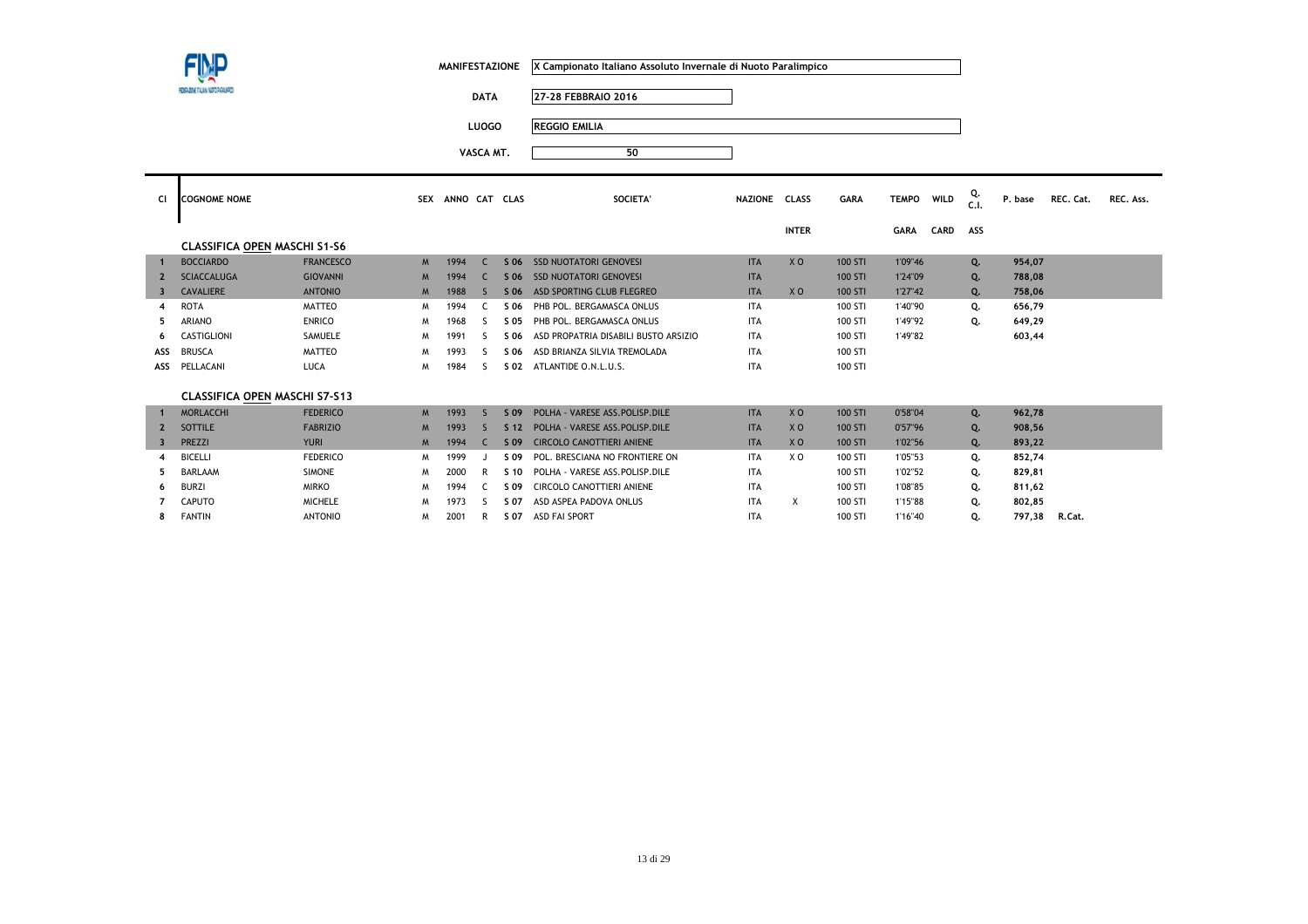|                              |                                      |                         |                   | <b>MANIFESTAZIONE</b> |                   |              | X Campionato Italiano Assoluto Invernale di Nuoto Paralimpico |                          |                |                    |                    |      |            |                  |           |           |
|------------------------------|--------------------------------------|-------------------------|-------------------|-----------------------|-------------------|--------------|---------------------------------------------------------------|--------------------------|----------------|--------------------|--------------------|------|------------|------------------|-----------|-----------|
|                              | EGADE TAAN NOT PAGAM                 |                         |                   |                       |                   |              |                                                               |                          |                |                    |                    |      |            |                  |           |           |
|                              |                                      |                         |                   |                       | <b>DATA</b>       |              | 27-28 FEBBRAIO 2016                                           |                          |                |                    |                    |      |            |                  |           |           |
|                              |                                      |                         |                   |                       | <b>LUOGO</b>      |              | <b>REGGIO EMILIA</b>                                          |                          |                |                    |                    |      |            |                  |           |           |
|                              |                                      |                         |                   |                       |                   |              |                                                               |                          |                |                    |                    |      |            |                  |           |           |
|                              |                                      |                         |                   |                       | VASCA MT.         |              | 50                                                            |                          |                |                    |                    |      |            |                  |           |           |
|                              |                                      |                         |                   |                       |                   |              |                                                               |                          |                |                    |                    |      |            |                  |           |           |
| CI                           | <b>COGNOME NOME</b>                  |                         |                   | SEX ANNO CAT CLAS     |                   |              | <b>SOCIETA</b>                                                | NAZIONE CLASS            |                | <b>GARA</b>        | <b>TEMPO</b>       | WILD | Q.<br>c.i. | P. base          | REC. Cat. | REC. Ass. |
|                              |                                      |                         |                   |                       |                   |              |                                                               |                          |                |                    |                    |      |            |                  |           |           |
|                              |                                      |                         |                   |                       |                   |              |                                                               |                          | <b>INTER</b>   |                    | <b>GARA</b>        | CARD | ASS        |                  |           |           |
|                              | <b>CLASSIFICA PER CLASSE FEMMINE</b> |                         |                   |                       |                   |              |                                                               |                          |                |                    |                    |      |            |                  |           |           |
|                              |                                      |                         |                   |                       |                   |              |                                                               |                          |                |                    |                    |      |            |                  |           |           |
| -1<br>$\mathbf{2}$           | PROCIDA<br><b>GADOLA</b>             | ANGELA<br><b>GIULIA</b> | F<br>$\mathsf{F}$ | 2000<br>1986          | R<br>$\mathsf{S}$ | S 03<br>S 03 | ASD NUOTATORI CAMPANI<br>POL. BRESCIANA NO FRONTIERE ON       | <b>ITA</b><br><b>ITA</b> | XO             | 100 STI            | 2'45"23            |      | Q.         | 620,04           | R.Cat.    |           |
|                              |                                      |                         |                   |                       |                   |              |                                                               |                          |                | 100 STI            | 2'52"95            |      | Q.         | 592,37           |           |           |
| 3                            | <b>BELLETTI</b>                      | DANIELA                 | F<br>F            | 1984                  | S<br>$\mathsf{S}$ | S 03         | SPORT LIFE ONLUS ASD                                          | ITA                      | X              | 100 STI<br>100 STI | 3'46"11<br>3'48"35 |      | Q.         | 453,10           |           |           |
| 4                            | <b>FRANDOLI</b>                      | <b>JASMIN</b>           |                   | 1985                  |                   | S 03         | ACQUAMARINA TEAM TRIESTE ONLUS                                | ITA                      |                |                    |                    |      | Q.         | 448,65           |           |           |
| $\mathbf{1}$                 | <b>STROPPA</b>                       | <b>FEDERICA</b>         | F                 | 1977                  | S.                | S 04         | POL. DISABILI FABRIANO MIRASOL                                | <b>ITA</b>               | X O            | 100 STI            | 3'12"60            |      | Q.         | 503,84           |           |           |
| $\mathbf{2}$                 | <b>ROMAN</b>                         | LUCIANA                 | F                 | 1966                  | S                 | S 04         | SPORT LIFE ONLUS ASD                                          | <b>ITA</b>               |                | 100 STI            | 3'23"44            |      | Q.         | 477,00           |           |           |
| 3                            | <b>BIFFI</b>                         | <b>FRANCESCA</b>        | F                 | 1997                  | J                 | S 04         | PHB POL. BERGAMASCA ONLUS                                     | <b>ITA</b>               |                | 100 STI            | 3'35"37            |      |            | 450,57           |           |           |
|                              |                                      |                         |                   |                       |                   |              |                                                               |                          |                |                    |                    |      |            |                  |           |           |
| $\mathbf{1}$                 | SANTONOCITO                          | LISA                    | F                 | 1982                  | <sub>S</sub>      | S 05         | ASD BRIANZA SILVIA TREMOLADA                                  | <b>ITA</b>               |                | 100 STI            | 2'12"06            |      | Q.         | 599,50           |           |           |
| $\mathbf{2}$                 | <b>BONVECCHI</b>                     | MARIA                   | F                 | 1985                  | $\mathsf{S}$      | S 05         | TEAM MARCHE CIS                                               | <b>ITA</b>               |                | 100 STI            | 2'27"40            |      | Q.         | 537,11           |           |           |
|                              |                                      |                         |                   |                       |                   |              |                                                               |                          |                |                    |                    |      |            |                  |           |           |
| -1                           | <b>BOGGIONI</b>                      | <b>MONICA</b>           | F                 | 1998                  | J                 |              | S 06 A.I.C.S. PAVIA NUOTO ASD                                 | <b>ITA</b>               |                | 100 STI            | 1'26"04            |      | Q.         | 872,04           |           |           |
| $\mathbf{2}$                 | SOLA                                 | <b>YLENIA</b>           | F                 | 1995                  | $\mathsf{C}$      | S 06         | POL. BRESCIANA NO FRONTIERE ON                                | <b>ITA</b>               | XO             | 100 STI            | 1'44"13            |      | Q.         | 720,54           |           |           |
| FG                           | <b>ROMANO</b>                        | <b>EMANUELA</b>         | F                 | 1990                  | <sub>S</sub>      |              | S 06 ASD NUOTATORI CAMPANI                                    | <b>ITA</b>               | X O            | 100 STI            | 1'18"52            |      | Q.         |                  |           |           |
|                              |                                      |                         |                   |                       |                   |              |                                                               |                          |                |                    |                    |      |            |                  |           |           |
| $\mathbf{1}$<br>$\mathbf{2}$ | <b>TALAMONA</b><br>AERE              | ARIANNA                 | $\mathsf{F}$<br>F | 1994<br>1971          | $\mathsf{C}$<br>S | S 07<br>S 07 | POLHA - VARESE ASS.POLISP.DILE<br><b>ASD FAI SPORT</b>        | <b>ITA</b><br><b>ITA</b> | X <sub>0</sub> | 100 STI<br>100 STI | 1'22"38<br>1'30"82 |      | Q.         | 850,57           |           |           |
| 3                            | <b>PIETRONI</b>                      | KATIA<br><b>ELENA</b>   | F                 | 1996                  | $\mathsf{C}$      | S 07         | ASD DIVERSAMENTE-ABILI BRIANTEA '84                           | <b>ITA</b>               | x o            | 100 STI            | 1'40"43            |      | Q.         | 771,53           |           |           |
| 4                            | PASSUELLO                            | <b>GIULIA</b>           | F                 | 1986                  | $\mathsf{S}$      | S 07         | SSD RARI NANTES MAROSTICA                                     | <b>ITA</b>               | XO             | 100 STI            | 1'50"45            |      | Q.<br>Q.   | 697,70<br>634,40 |           |           |
|                              |                                      |                         |                   |                       |                   |              |                                                               |                          |                |                    |                    |      |            |                  |           |           |
| $\mathbf{1}$                 | CORNACCHINI                          | SOFIA                   | F                 | 1997                  | J                 |              | S 08 ATLANTIDE O.N.L.U.S.                                     | <b>ITA</b>               |                | 100 STI            | 1'36"47            |      | Q.         | 695,03           |           |           |
|                              |                                      |                         |                   |                       |                   |              |                                                               |                          |                |                    |                    |      |            |                  |           |           |
| 1                            | SECCI                                | <b>FRANCESCA</b>        | F                 | 1990                  | S                 | S 09         | ASD SARDEGNA SPORT                                            | <b>ITA</b>               | X O            | 100 STI            | 1'09"19            |      | Q.         | 897,24           |           |           |
| $\mathbf{2}$                 | <b>VICCH</b>                         | SILVIA                  | F                 | 2000                  | ${\sf R}$         | S 09         | PHB POL. BERGAMASCA ONLUS                                     | <b>ITA</b>               |                | 100 STI            | 1'27"38            |      | Q.         | 710,46           |           |           |
| 3                            | <b>GRANATA</b>                       | SARA                    | F                 | 1995                  | $\mathsf{C}$      | S 09         | <b>SSD MOLFETTA NUOTO</b>                                     | <b>ITA</b>               |                | 100 STI            | 1'33"38            |      | Q.         | 664,81           |           |           |
| 4                            | <b>GRANCEA</b>                       | <b>FLORENTINA</b>       | F                 | 2000                  | R                 | S 09         | POL. BRESCIANA NO FRONTIERE ON                                | <b>ITA</b>               |                | 100 STI            | 1'39"10            |      | Q.         | 626,44           |           |           |
|                              |                                      |                         |                   |                       |                   |              |                                                               |                          |                |                    |                    |      |            |                  |           |           |
| $\mathbf{1}$                 | PANZA                                | SILVIA                  | F                 | 1998                  | J                 |              | S 10 PHB POL. BERGAMASCA ONLUS                                | <b>ITA</b>               |                | 100 STI            | 1'36"52            |      | Q.         | 629,82           |           |           |
|                              |                                      |                         |                   |                       |                   |              |                                                               |                          |                |                    |                    |      |            |                  |           |           |
| $\mathbf{1}$                 | CAMELLINI                            | CECILIA                 | F                 | 1992                  | S.                |              | S 11 ASD TRICOLORE - RE                                       | <b>ITA</b>               | x o            | 100 STI            | 1'11"36            |      | Q.         | 959,22           |           |           |
|                              |                                      |                         |                   |                       |                   |              |                                                               |                          |                |                    |                    |      |            |                  |           |           |
| $\mathbf{1}$                 | CORRAINE                             | <b>GIOVANNA</b>         | F                 | 1989                  | S.                |              | S 12 ASD SARDEGNA SPORT                                       | <b>ITA</b>               | XO             | 100 STI            | 1'50"64            |      | Q.         | 539,14           |           |           |
| 1                            | <b>LUSCRI'</b>                       | CAMILLA                 | F                 | 2002                  | R                 |              | S 13 A.I.C.S. PAVIA NUOTO ASD                                 | <b>ITA</b>               | Χ              | 100 STI            | 1'18"42            |      | Q.         | 763,96           |           |           |
| 2                            | <b>BELOTTI</b>                       | SARA                    | F                 | 1999                  | J                 |              | S 13 OLIMPIC SWIM PRO ASD                                     | <b>ITA</b>               | X O            | 100 STI            | 1'19"70            |      | Q.         | 751,69           |           |           |
| 3                            | <b>ALBICINI</b>                      | <b>CRISTINA</b>         | $\mathsf F$       | 1969                  | $\mathsf{S}$      |              | S 13 POL. BRESCIANA NO FRONTIERE ON                           | <b>ITA</b>               |                | 100 STI            | 1'46"15            |      | Q.         | 564,39           |           |           |
|                              |                                      |                         |                   |                       |                   |              |                                                               |                          |                |                    |                    |      |            |                  |           |           |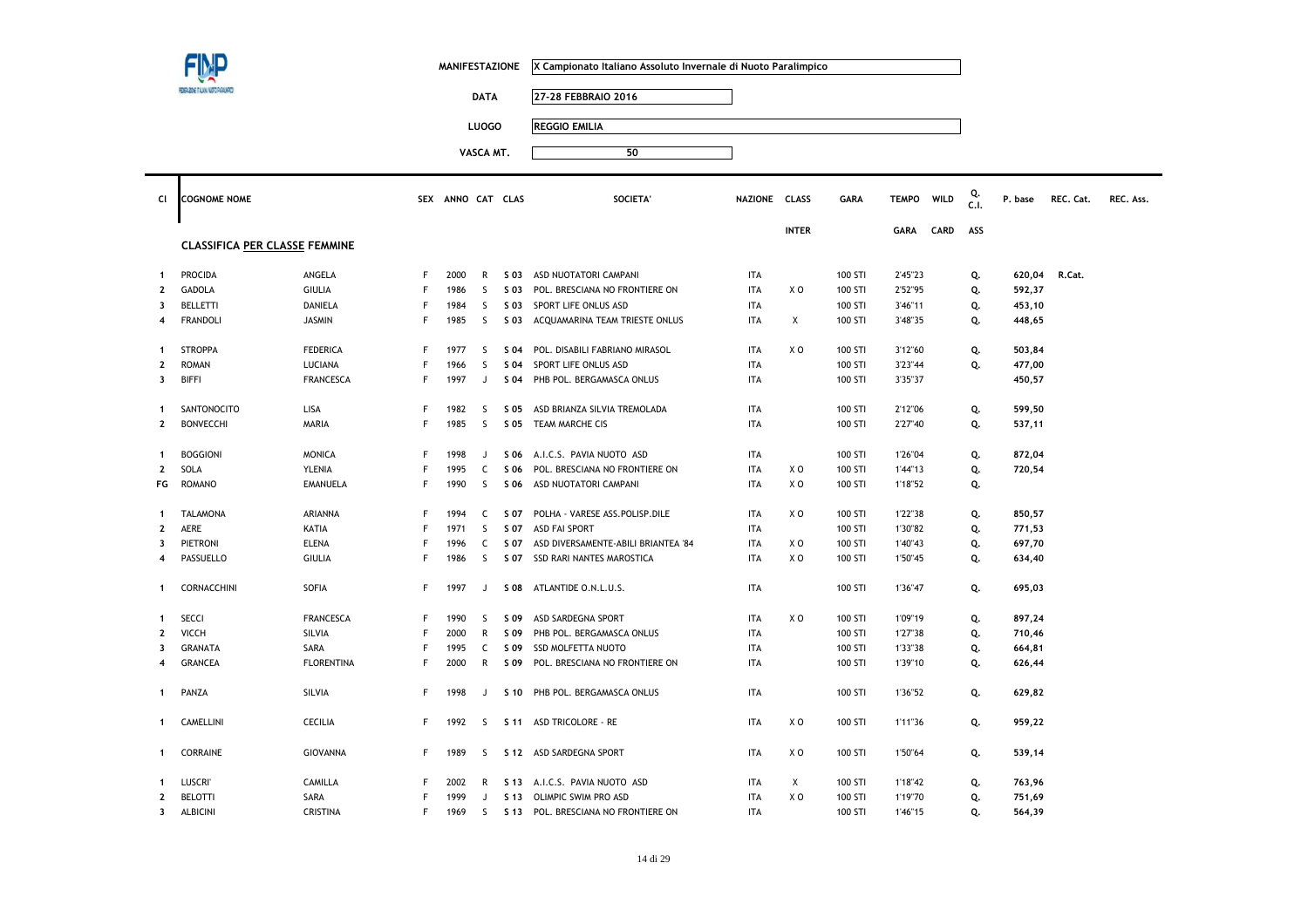| MANIFESTAZIONE X Campionato Italiano Assoluto Invernale di Nuoto Paralimpico |  |
|------------------------------------------------------------------------------|--|
|                                                                              |  |

**DATA 27-28 FEBBRAIO 2016**

**LUOGO REGGIO EMILIA**

| CI                      | <b>COGNOME NOME</b>                   |                  | <b>SEX</b> | ANNO CAT |    | <b>CLAS</b>     | SOCIETA'                         | <b>NAZIONE</b> | <b>CLASS</b>   | <b>GARA</b> | <b>TEMPO</b> | WILD | Q.<br>C.1.     | P. base       | REC. Cat. | REC. Ass. |
|-------------------------|---------------------------------------|------------------|------------|----------|----|-----------------|----------------------------------|----------------|----------------|-------------|--------------|------|----------------|---------------|-----------|-----------|
|                         |                                       |                  |            |          |    |                 |                                  |                | <b>INTER</b>   |             | GARA         | CARD | ASS            |               |           |           |
|                         | <b>CLASSIFICA OPEN FEMMINE S1-S6</b>  |                  |            |          |    |                 |                                  |                |                |             |              |      |                |               |           |           |
| $\mathbf{1}$            | <b>BOGGIONI</b>                       | <b>MONICA</b>    | F.         | 1998     |    | S 06            | A.I.C.S. PAVIA NUOTO ASD         | <b>ITA</b>     |                | 100 STI     | 1'26"60      |      | Q <sub>1</sub> | 866,40        |           |           |
| $\overline{2}$          | <b>SOLA</b>                           | <b>YLENIA</b>    |            | 1995     |    | S 06            | POL. BRESCIANA NO FRONTIERE ON   | <b>ITA</b>     | X <sub>O</sub> | 100 STI     | 1'47"92      |      | Q.             | 695,24        |           |           |
| $\overline{\mathbf{3}}$ | <b>PROCIDA</b>                        | <b>ANGELA</b>    |            | 2000     | R  | $S$ 03          | ASD NUOTATORI CAMPANI            | <b>ITA</b>     |                | 100 STI     | 2'48"73      |      | Q.             | 607,18 R.Cat. |           |           |
| 4                       | <b>GADOLA</b>                         | <b>GIULIA</b>    |            | 1986     |    | S 03            | POL. BRESCIANA NO FRONTIERE ON   | <b>ITA</b>     | X O            | 100 STI     | 2'49"77      |      | Q.             | 603,46        |           |           |
| 5.                      | SANTONOCITO                           | <b>LISA</b>      |            | 1982     | ς. | S 05            | ASD BRIANZA SILVIA TREMOLADA     | <b>ITA</b>     |                | 100 STI     | 2'15"17      |      | Q.             | 585,71        |           |           |
| 6                       | <b>BONVECCHI</b>                      | <b>MARIA</b>     |            | 1985     | ς. | S 05            | TEAM MARCHE CIS                  | <b>ITA</b>     |                | 100 STI     | 2'30"72      |      |                | 525,28        |           |           |
|                         | <b>STROPPA</b>                        | <b>FEDERICA</b>  |            | 1977     |    | S 04            | POL. DISABILI FABRIANO MIRASOL   | <b>ITA</b>     | X O            | 100 STI     | 3'20"01      |      | Q.             | 485,18        |           |           |
| ASS                     | <b>ROMAN</b>                          | LUCIANA          |            | 1966     | ς. | S 04            | SPORT LIFE ONLUS ASD             | <b>ITA</b>     |                | 100 STI     |              |      |                |               |           |           |
|                         |                                       |                  |            |          |    |                 |                                  |                |                |             |              |      |                |               |           |           |
|                         | <b>CLASSIFICA OPEN FEMMINE S7-S13</b> |                  |            |          |    |                 |                                  |                |                |             |              |      |                |               |           |           |
|                         | <b>CAMELLINI</b>                      | <b>CECILIA</b>   |            | 1992     |    | S <sub>11</sub> | <b>ASD TRICOLORE - RE</b>        | <b>ITA</b>     | X <sub>O</sub> | 100 STI     | 1'11"35      |      | Q.             | 959,36        |           |           |
|                         | <b>SECCI</b>                          | <b>FRANCESCA</b> |            | 1990     |    | S 09            | <b>ASD SARDEGNA SPORT</b>        | <b>ITA</b>     | X <sub>O</sub> | 100 STI     | 1'09"93      |      | Q.             | 887,74        |           |           |
|                         | <b>TALAMONA</b>                       | <b>ARIANNA</b>   |            | 1994     |    | S 07            | POLHA - VARESE ASS. POLISP. DILE | <b>ITA</b>     | X <sub>O</sub> | 100 STI     | 1'21"25      |      | Q.             | 862,40        |           |           |
| 4                       | AERE                                  | KATIA            |            | 1971     | S  | S 07            | <b>ASD FAI SPORT</b>             | <b>ITA</b>     |                | 100 STI     | 1'32"54      |      | Q.             | 757,19        |           |           |

| <b>AERE</b>     | KATIA        | 1971 | S 07 | ASD FAI SPORT                       | <b>ITA</b> |    | 100 STI | 1'32"54 | 757,19 |
|-----------------|--------------|------|------|-------------------------------------|------------|----|---------|---------|--------|
| Luscri'         | CAMILLA      | 2002 | S 13 | A.I.C.S. PAVIA NUOTO ASD            | ITA        |    | 100 STI | 1'20"14 | 747,57 |
| <b>BELOTTI</b>  | <b>SARA</b>  | 1999 | S 13 | OLIMPIC SWIM PRO ASD                | <b>ITA</b> | χo | 100 STI | 1'20"15 | 747.47 |
| <b>VICCH</b>    | SILVIA       | 2000 | S 09 | PHB POL. BERGAMASCA ONLUS           | <b>ITA</b> |    | 100 STI | 1'27"52 | 709.32 |
| <b>PIETRONI</b> | <b>ELENA</b> | 1996 | S 07 | ASD DIVERSAMENTE-ABILI BRIANTEA '84 | ITA        | xο | 100 STI | 1'40"87 | 694,66 |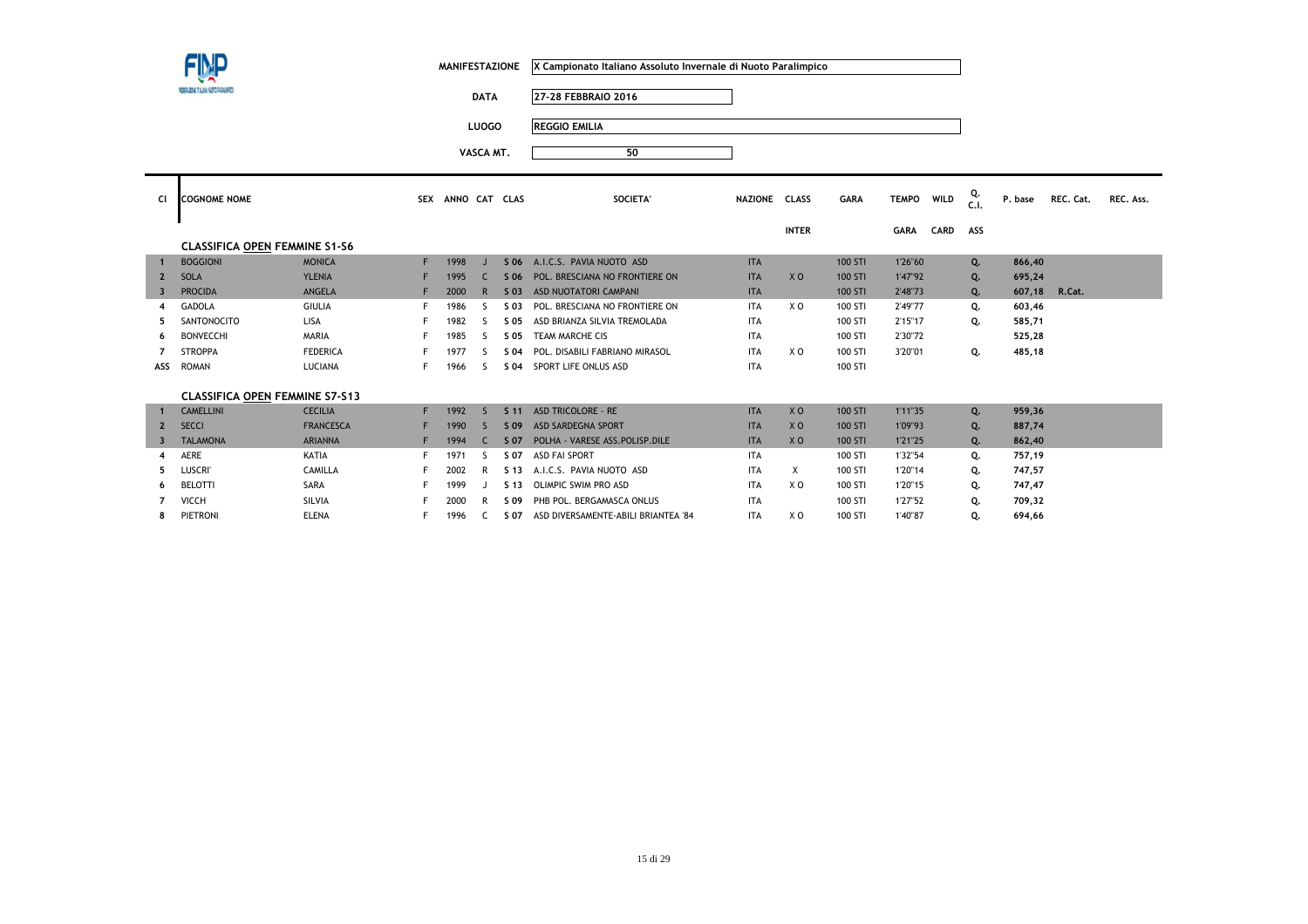|                         |                                      |                                    |    | <b>MANIFESTAZIONE</b> |              |             | X Campionato Italiano Assoluto Invernale di Nuoto Paralimpico |               |              |                |              |             |           |         |           |           |
|-------------------------|--------------------------------------|------------------------------------|----|-----------------------|--------------|-------------|---------------------------------------------------------------|---------------|--------------|----------------|--------------|-------------|-----------|---------|-----------|-----------|
|                         | FEDERADNE ITALIANA NUETO PARALMPOS   |                                    |    |                       | <b>DATA</b>  |             | 27-28 FEBBRAIO 2016                                           |               |              |                |              |             |           |         |           |           |
|                         |                                      |                                    |    |                       | <b>LUOGO</b> |             | <b>REGGIO EMILIA</b>                                          |               |              |                |              |             |           |         |           |           |
|                         |                                      |                                    |    |                       | VASCA MT.    |             | 50                                                            |               |              |                |              |             |           |         |           |           |
| Cl                      | <b>COGNOME NOME</b>                  |                                    |    | SEX ANNO CAT CLAS     |              |             | <b>SOCIETA'</b>                                               | NAZIONE CLASS |              | <b>GARA</b>    | <b>TEMPO</b> | <b>WILD</b> | Q.<br>C.1 | P. base | REC. Cat. | REC. Ass. |
|                         |                                      |                                    |    |                       |              |             |                                                               |               | <b>INTER</b> |                | <b>GARA</b>  | CARD        | ASS       |         |           |           |
|                         |                                      | Metri 50 Rana / Breastroke SB1-SB3 |    |                       |              |             |                                                               |               |              |                |              |             |           |         |           |           |
|                         | <b>CLASSIFICA PER CLASSE MASCHI</b>  |                                    |    |                       |              |             |                                                               |               |              |                |              |             |           |         |           |           |
|                         | <b>BALDUZZI</b>                      | <b>STEFANO</b>                     | M  | 1987                  | -S           | SB02        | PHB POL. BERGAMASCA ONLUS                                     | <b>ITA</b>    |              | <b>050 RAN</b> | 1'37"45      |             | Q.        | 588,92  |           |           |
| $\overline{2}$          | <b>FRIGERIO</b>                      | <b>SIMONE</b>                      | M  | 1985                  | -S           | <b>SB02</b> | ASD DIVERSAMENTE-ABILI BRIANTEA '84                           | <b>ITA</b>    |              | <b>050 RAN</b> | 1'39"81      |             | Q.        | 574,99  |           |           |
| FG                      | <b>BONI</b>                          | <b>VINCENZO</b>                    | м  | 1988                  | S            |             | SB02 CARAVAGGIO SPORTING VILLAGE AQUA & FITNES                | <b>ITA</b>    | X O          | <b>050 RAN</b> | 2'04"43      |             |           |         |           |           |
|                         | <b>MORELLI</b>                       | <b>EFREM</b>                       | M  | 1979                  | <sub>S</sub> | SB03        | POL. BRESCIANA NO FRONTIERE ON                                | <b>ITA</b>    | X O          | <b>050 RAN</b> | 0'49"71      |             | Q.        | 990,75  | R.Cat.    | R.Ass.    |
| $\overline{2}$          | <b>MARSON</b>                        | CRISTIANO                          | M  | 1973                  | -S           | SB03        | ASD DIVERSAMENTE-ABILI BRIANTEA '84                           | <b>ITA</b>    | X O          | <b>050 RAN</b> | 1'08"96      |             | Q.        | 714,18  |           |           |
| 3                       | SERRAFINO                            | CALOGERO ALBERTO                   | M  | 1992                  | <sub>S</sub> |             | SB03 ATLANTIDE O.N.L.U.S.                                     | <b>ITA</b>    |              | <b>050 RAN</b> | 1'09"41      |             | Q.        | 709,55  |           |           |
|                         | <b>CLASSIFICA PER CLASSE FEMMINE</b> |                                    |    |                       |              |             |                                                               |               |              |                |              |             |           |         |           |           |
|                         | TRIMI                                | ARJOLA                             | F. | 1987                  | -S           | SB03        | POL. BRESCIANA NO FRONTIERE ON                                | <b>ITA</b>    | X O          | 050 RAN        | 1'06"20      |             | Q.        | 859,82  |           |           |
| $\overline{\mathbf{2}}$ | <b>FRESTA</b>                        | <b>DENISE</b>                      |    | 1996                  | C            | SBO3        | ASS. DI VOLONTARIATO COME GINESTRE                            | <b>ITA</b>    | $\times$     | <b>050 RAN</b> | 1'25"53      |             | Q.        | 665,50  |           |           |
|                         | DE NICOLA                            | MARIA                              |    | 1998                  |              | SB03        | EFFEGIQUADRO                                                  | <b>ITA</b>    |              | <b>050 RAN</b> | 1'48"32      |             | Q.        | 525,48  |           |           |
| 4                       | <b>TODARELLO</b>                     | <b>IRENE</b>                       |    | 1988                  | <sub>S</sub> |             | SB03 A.S. SPECIAL TEAM PRATO                                  | <b>ITA</b>    |              | <b>050 RAN</b> | 2'12"99      |             | Q.        | 428,00  |           |           |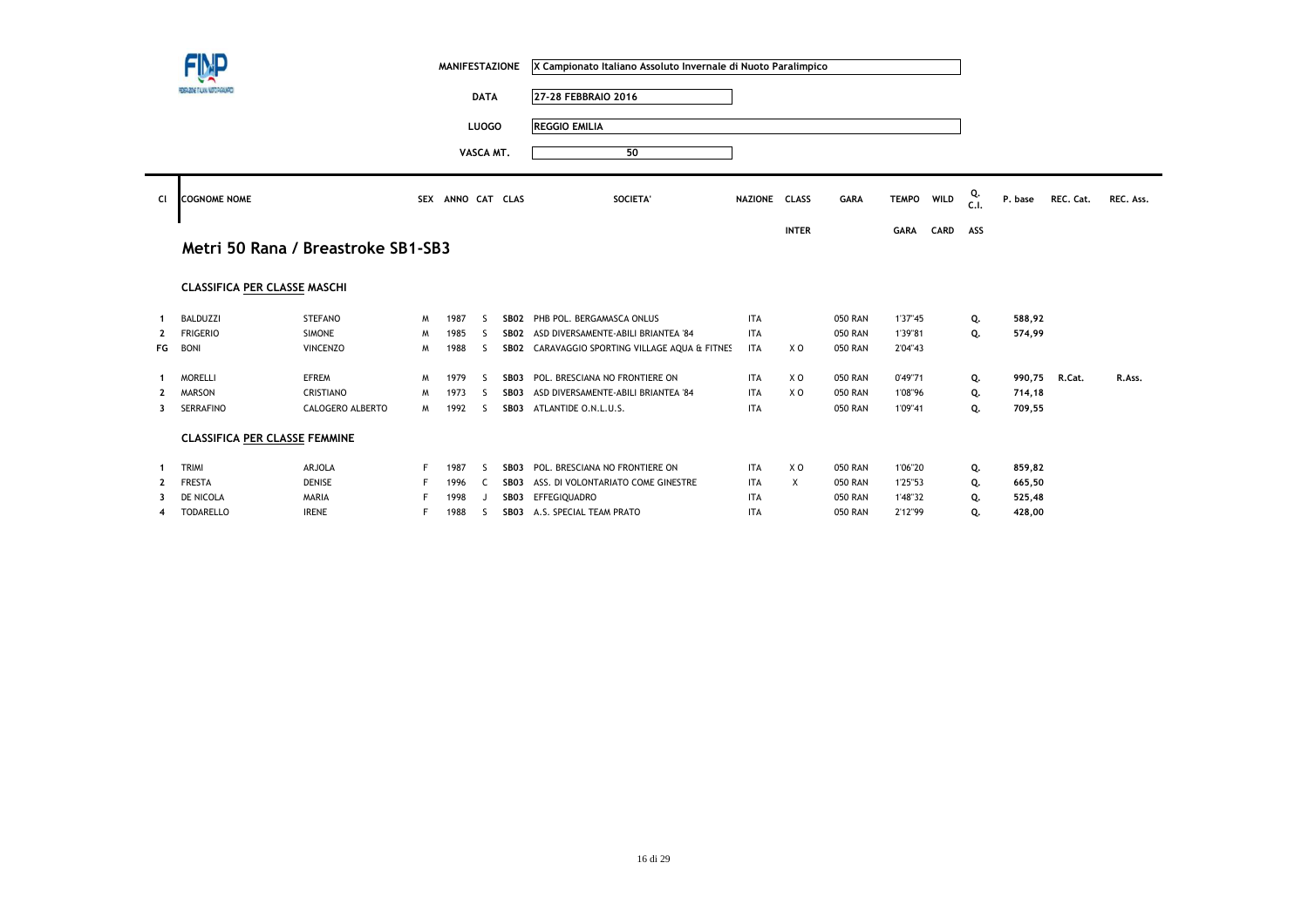| 27-28 FEBBRAIO 2016<br><b>DATA</b><br><b>REGGIO EMILIA</b><br><b>LUOGO</b><br>50<br>VASCA MT.<br>Cl<br><b>COGNOME NOME</b><br>SEX ANNO CAT CLAS<br><b>SOCIETA'</b><br>NAZIONE CLASS<br>Metri 200 Misti / Individual Medley SM5-SM13<br>CLASSIFICA PER CLASSE MASCHI<br><b>DOLFIN</b><br>X <sub>0</sub><br><b>MARCO MARIA</b><br>1981<br>SMO6 ASD DIVERSAMENTE-ABILI BRIANTEA '84<br><b>ITA</b><br>FG<br>-S<br>M<br><b>TARAS</b><br><b>ITA</b><br>XO<br><b>VALERIO</b><br>1988<br>SM07 SS LAZIO NUOTO<br>M<br>S<br>$\mathbf{1}$<br>DI LUCA<br>RAFFAELE VICENTE<br>1968<br>S<br>SM07 CIRCOLO CANOTTIERI ANIENE<br><b>ITA</b><br>SQ<br>M<br><b>ROMELE</b><br><b>GIUSEPPE</b><br>SM08 POLISP. DISABILI VALCAMONICA<br><b>ITA</b><br>XO<br>FG<br>M<br>1992<br>-S<br>ANDREA<br>XO<br>LOBBA<br>1999<br>SMO9 SSD RARI NANTES MAROSTICA<br><b>ITA</b><br>M<br>$\mathbf{1}$<br>J |                                     |                                                 |
|------------------------------------------------------------------------------------------------------------------------------------------------------------------------------------------------------------------------------------------------------------------------------------------------------------------------------------------------------------------------------------------------------------------------------------------------------------------------------------------------------------------------------------------------------------------------------------------------------------------------------------------------------------------------------------------------------------------------------------------------------------------------------------------------------------------------------------------------------------------------|-------------------------------------|-------------------------------------------------|
|                                                                                                                                                                                                                                                                                                                                                                                                                                                                                                                                                                                                                                                                                                                                                                                                                                                                        |                                     |                                                 |
|                                                                                                                                                                                                                                                                                                                                                                                                                                                                                                                                                                                                                                                                                                                                                                                                                                                                        |                                     |                                                 |
|                                                                                                                                                                                                                                                                                                                                                                                                                                                                                                                                                                                                                                                                                                                                                                                                                                                                        |                                     |                                                 |
|                                                                                                                                                                                                                                                                                                                                                                                                                                                                                                                                                                                                                                                                                                                                                                                                                                                                        |                                     |                                                 |
|                                                                                                                                                                                                                                                                                                                                                                                                                                                                                                                                                                                                                                                                                                                                                                                                                                                                        | WILD<br><b>GARA</b><br><b>TEMPO</b> | Q.<br>C.I.<br>REC. Ass.<br>P. base<br>REC. Cat. |
|                                                                                                                                                                                                                                                                                                                                                                                                                                                                                                                                                                                                                                                                                                                                                                                                                                                                        | <b>INTER</b><br>CARD<br><b>GARA</b> | ASS                                             |
|                                                                                                                                                                                                                                                                                                                                                                                                                                                                                                                                                                                                                                                                                                                                                                                                                                                                        |                                     |                                                 |
|                                                                                                                                                                                                                                                                                                                                                                                                                                                                                                                                                                                                                                                                                                                                                                                                                                                                        |                                     |                                                 |
|                                                                                                                                                                                                                                                                                                                                                                                                                                                                                                                                                                                                                                                                                                                                                                                                                                                                        | <b>200 MIS</b><br>3'15"36           | Q.                                              |
|                                                                                                                                                                                                                                                                                                                                                                                                                                                                                                                                                                                                                                                                                                                                                                                                                                                                        | <b>200 MIS</b><br>2'50"21           | Q.<br>911,99                                    |
|                                                                                                                                                                                                                                                                                                                                                                                                                                                                                                                                                                                                                                                                                                                                                                                                                                                                        | <b>200 MIS</b>                      |                                                 |
|                                                                                                                                                                                                                                                                                                                                                                                                                                                                                                                                                                                                                                                                                                                                                                                                                                                                        | <b>200 MIS</b><br>2'57"82           | Q.                                              |
|                                                                                                                                                                                                                                                                                                                                                                                                                                                                                                                                                                                                                                                                                                                                                                                                                                                                        | <b>200 MIS</b><br>2'46"85           | Q.<br>814,38                                    |
| <b>IVAN</b><br><b>ITA</b><br>X <sub>0</sub><br>PERFETTO<br>2000<br>$\mathsf{R}$<br>SM10 ASD NUOTATORI CAMPANI<br>M<br>$\mathbf 1$                                                                                                                                                                                                                                                                                                                                                                                                                                                                                                                                                                                                                                                                                                                                      | 2'27"96<br><b>200 MIS</b>           | Q.<br>894,77<br>R.Cat.                          |
| <b>VELOTTO</b><br><b>WALTER</b><br><b>ITA</b><br>M<br>1986<br>S.<br>SM12 A.P.D. DHEA SPORT<br>$\mathbf{1}$                                                                                                                                                                                                                                                                                                                                                                                                                                                                                                                                                                                                                                                                                                                                                             | <b>200 MIS</b><br>3'37"92           | Q.<br>609,44                                    |
| <b>ITA</b><br>PALAZZO<br>MISHA<br>M<br>2002<br>SM14 ASD TEAM SPORT ISOLA<br>R<br>-1                                                                                                                                                                                                                                                                                                                                                                                                                                                                                                                                                                                                                                                                                                                                                                                    | <b>200 MIS</b><br>2'44"57           | Q.<br>823,18<br>R.Cat.<br>R.Ass.                |
| <b>SCAFIDI</b><br><b>MARCO</b><br>SM14 GSH PEGASO<br><b>ITA</b><br>M<br>1987<br>S<br>2                                                                                                                                                                                                                                                                                                                                                                                                                                                                                                                                                                                                                                                                                                                                                                                 | 200 MIS<br>2'48"98                  | Q.<br>801,69                                    |
| SCARDONI<br><b>MARCO</b><br>1992<br>SM14 SSV BRIXEN<br><b>ITA</b><br>M<br>S.<br>3                                                                                                                                                                                                                                                                                                                                                                                                                                                                                                                                                                                                                                                                                                                                                                                      | 200 MIS<br>2'55"54                  | 771,73<br>Q.                                    |
| <b>CLASSIFICA PER CLASSE FEMMINE</b>                                                                                                                                                                                                                                                                                                                                                                                                                                                                                                                                                                                                                                                                                                                                                                                                                                   |                                     |                                                 |
| <b>ITA</b><br>XO<br><b>GHIRETTI</b><br><b>GIULIA</b><br>F<br>SM05 EGO NUOTO ASD<br>1994<br>C<br>$\mathbf{1}$                                                                                                                                                                                                                                                                                                                                                                                                                                                                                                                                                                                                                                                                                                                                                           | <b>200 MIS</b><br>3'53"65           | Q.<br>R.Cat.<br>869,25<br>R.Ass.                |
| <b>FRANCESCA</b><br>XO<br>POZZI<br>F<br>1989<br>S<br>SMO6 ASD DIVERSAMENTE-ABILI BRIANTEA '84<br><b>ITA</b><br>-1                                                                                                                                                                                                                                                                                                                                                                                                                                                                                                                                                                                                                                                                                                                                                      | <b>200 MIS</b><br>5'39"79           | Q.<br>561,23                                    |
| <b>BELLINGERI</b><br><b>GIULIA</b><br>F<br>SM07 A.I.C.S. PAVIA NUOTO ASD<br><b>ITA</b><br>2000<br>R<br>-1                                                                                                                                                                                                                                                                                                                                                                                                                                                                                                                                                                                                                                                                                                                                                              | <b>200 MIS</b><br>4'18"67           | 677,08<br>Q.                                    |
| <b>BELLIN</b><br>MARIA ROZALIA<br>ASD ASPEA PADOVA ONLUS<br><b>ITA</b><br>F<br>1994<br>SM09<br>C<br>$\mathbf 1$                                                                                                                                                                                                                                                                                                                                                                                                                                                                                                                                                                                                                                                                                                                                                        | $\mathsf O$<br>200 MIS<br>3'53"03   | Q.<br>651,89                                    |
| <b>BERRA</b><br>ALESSIA<br>SM13 POLHA - VARESE ASS.POLISP.DILE<br><b>ITA</b><br>XO<br>F<br>1994<br>C<br>-1                                                                                                                                                                                                                                                                                                                                                                                                                                                                                                                                                                                                                                                                                                                                                             | 200 MIS<br>2'37"78                  | Q.<br>951,26<br>R.Cat.<br>R.Ass.                |
| <b>XENIA FRANCESCA</b><br>SM14 ASD TEAM SPORT ISOLA<br><b>ITA</b><br>xо<br>PALAZZO<br>1998<br>F                                                                                                                                                                                                                                                                                                                                                                                                                                                                                                                                                                                                                                                                                                                                                                        | <b>200 MIS</b><br>2'44"64           |                                                 |
| SILVIA<br>F<br>SM14 SSD RARI NANTES MAROSTICA<br><b>ITA</b><br>$\mathbf{2}$<br>CORRADIN<br>1983<br>S.                                                                                                                                                                                                                                                                                                                                                                                                                                                                                                                                                                                                                                                                                                                                                                  |                                     | Q.<br>919,34                                    |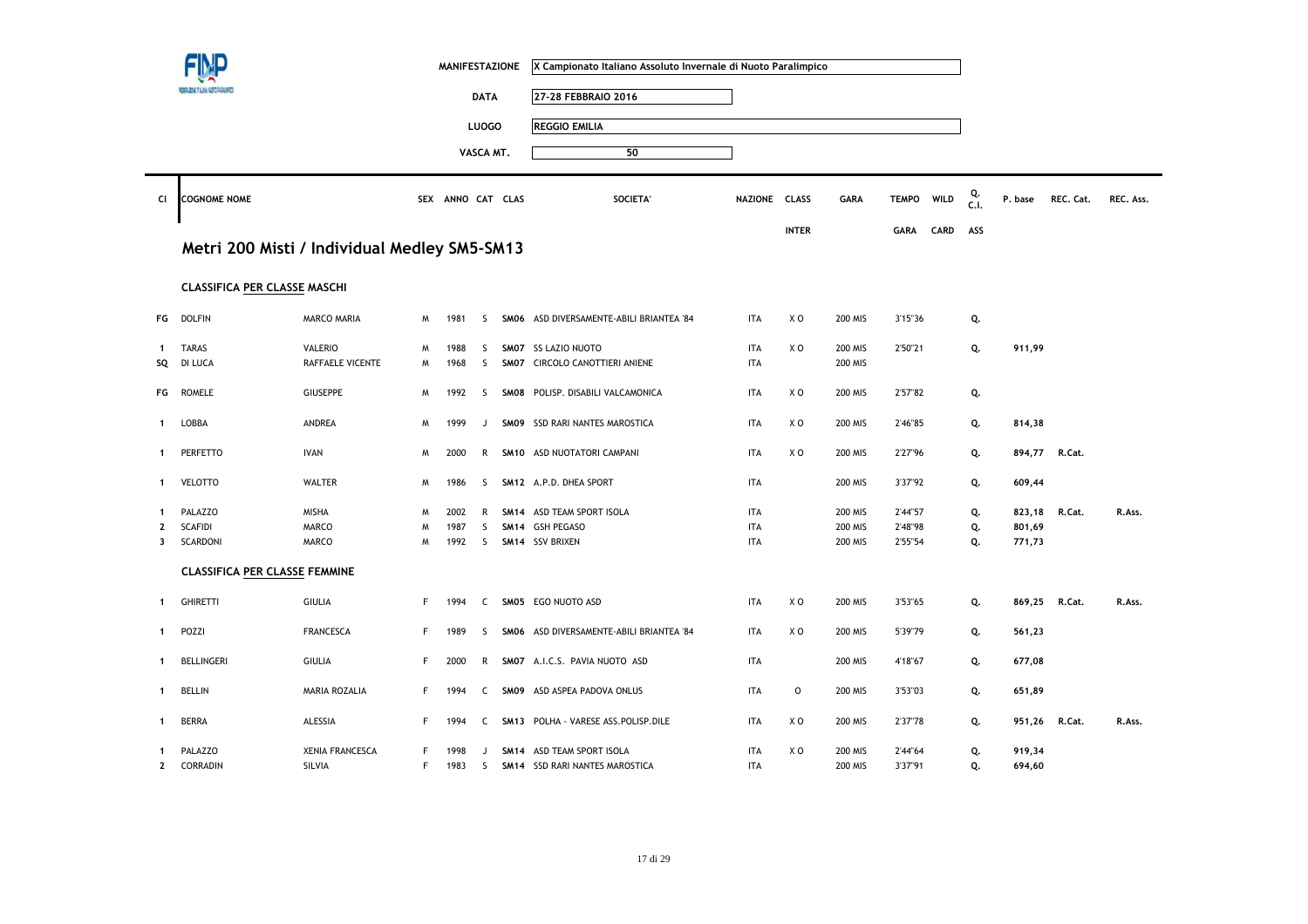|    | FIMP                                                    |     |            | <b>MANIFESTAZIONE</b> |              |             | X Campionato Italiano Assoluto Invernale di Nuoto Paralimpico |               |              |             |              |      |            |         |           |           |
|----|---------------------------------------------------------|-----|------------|-----------------------|--------------|-------------|---------------------------------------------------------------|---------------|--------------|-------------|--------------|------|------------|---------|-----------|-----------|
|    | FEDERAZIONE ITALIANA NUOTO PARALMPOS                    |     |            |                       | <b>DATA</b>  |             | 27-28 FEBBRAIO 2016                                           |               |              |             |              |      |            |         |           |           |
|    |                                                         |     |            |                       | <b>LUOGO</b> |             | <b>REGGIO EMILIA</b>                                          |               |              |             |              |      |            |         |           |           |
|    |                                                         |     |            |                       | VASCA MT.    |             | 50                                                            |               |              |             |              |      |            |         |           |           |
| Cl | <b>COGNOME NOME</b>                                     |     | <b>SEX</b> | ANNO CAT CLAS         |              |             | SOCIETA'                                                      | NAZIONE CLASS |              | <b>GARA</b> | <b>TEMPO</b> | WILD | Q.<br>C.I. | P. base | REC. Cat. | REC. Ass. |
|    |                                                         |     |            |                       |              |             |                                                               |               | <b>INTER</b> |             | <b>GARA</b>  | CARD | ASS        |         |           |           |
|    | Staffetta 4x50 Stile mixed/ Mixed Freestyle Relays P.20 |     |            |                       |              |             |                                                               |               |              |             |              |      |            |         |           |           |
|    | <b>CLASSIFICA</b>                                       |     |            |                       |              |             |                                                               |               |              |             |              |      |            |         |           |           |
|    | POL. BRESCIANA NO FRONTIEI                              | 0 M |            | <b>STAFF</b>          | $\sim$       | <b>PT20</b> | POL. BRESCIANA NO FRONTIERE ON                                | <b>ITA</b>    |              | 4X050STMX   | 2'56"96      |      | Q.         | 865,90  | R.Cat.    | R.Ass.    |
|    | ASD ASPEA PADOVA ONLUS                                  | 0 M |            | <b>STAFF</b>          | - 5          | <b>PT20</b> | ASD ASPEA PADOVA ONLUS                                        | <b>ITA</b>    |              | 4X050STMX   | 3'38"66      | WC   | Q.         | 700,77  |           |           |
|    | <b>SS LAZIO NUOTO</b>                                   | 0 M |            | <b>STAFF</b>          | -S           | <b>PT20</b> | <b>SS LAZIO NUOTO</b>                                         | <b>ITA</b>    |              | 4X050STMX   | 3'41"31      |      | Q.         | 692,38  |           |           |
|    | PHB POLISPORTIVA BERGAMA!                               | 0 M |            | <b>STAFF</b>          | $\sim$       |             | PT20 PHB POL. BERGAMASCA ONLUS                                | <b>ITA</b>    |              | 4X050STMX   | 4'23"55      |      | Q.         | 581,41  |           |           |
|    | ASD. BRIANTEA 84                                        | 0 M |            | STAFF                 | -5           |             | PT20 ASD DIVERSAMENTE-ABILI BRIANTEA '84                      | <b>ITA</b>    |              | 4X050STMX   | 4'38"86      |      | Q.         | 549,49  |           |           |

**Contract Contract** 

18 di 29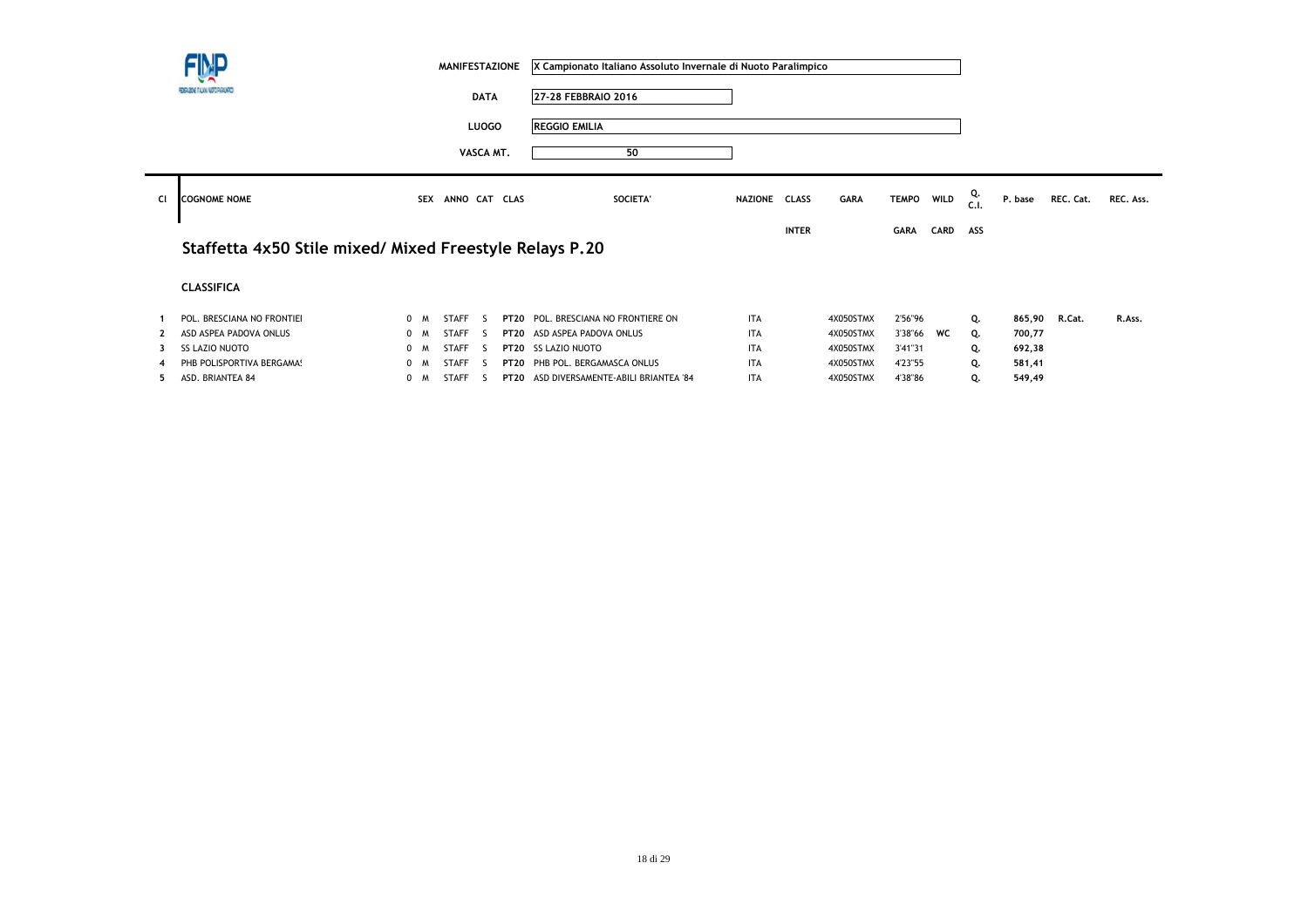|                |                                     |                                                |   | <b>MANIFESTAZIONE</b> |              |      | X Campionato Italiano Assoluto Invernale di Nuoto Paralimpico |               |                |                |              |      |            |         |           |           |
|----------------|-------------------------------------|------------------------------------------------|---|-----------------------|--------------|------|---------------------------------------------------------------|---------------|----------------|----------------|--------------|------|------------|---------|-----------|-----------|
|                | ANE DAVA METORI                     |                                                |   |                       | <b>DATA</b>  |      | 27-28 FEBBRAIO 2016                                           |               |                |                |              |      |            |         |           |           |
|                |                                     |                                                |   |                       | <b>LUOGO</b> |      | <b>REGGIO EMILIA</b>                                          |               |                |                |              |      |            |         |           |           |
|                |                                     |                                                |   |                       |              |      |                                                               |               |                |                |              |      |            |         |           |           |
|                |                                     |                                                |   |                       | VASCA MT.    |      | 50                                                            |               |                |                |              |      |            |         |           |           |
| CI             | <b>COGNOME NOME</b>                 |                                                |   | SEX ANNO CAT CLAS     |              |      | <b>SOCIETA'</b>                                               | NAZIONE CLASS |                | <b>GARA</b>    | <b>TEMPO</b> | WILD | Q.<br>C.1. | P. base | REC. Cat. | REC. Ass. |
|                |                                     |                                                |   |                       |              |      |                                                               |               | <b>INTER</b>   |                | <b>GARA</b>  | CARD | ASS        |         |           |           |
|                | <b>RISULTATI / RESULTS</b>          |                                                |   |                       |              |      |                                                               |               |                |                |              |      |            |         |           |           |
|                |                                     | DOMENICA MATTINA / SUNDAY MORNING 28/02/2016   |   |                       |              |      |                                                               |               |                |                |              |      |            |         |           |           |
|                | <b>SESSIONE 3</b>                   |                                                |   |                       |              |      |                                                               |               |                |                |              |      |            |         |           |           |
|                |                                     |                                                |   |                       |              |      |                                                               |               |                |                |              |      |            |         |           |           |
|                |                                     | Metri 100 Dorso / Backstroke S01-S02 e S06-S13 |   |                       |              |      |                                                               |               |                |                |              |      |            |         |           |           |
|                | <b>CLASSIFICA PER CLASSE MASCHI</b> |                                                |   |                       |              |      |                                                               |               |                |                |              |      |            |         |           |           |
| $\mathbf{1}$   | <b>BETTELLA</b>                     | <b>FRANCESCO</b>                               | M | 1989                  | S.           | S 01 | ASD ASPEA PADOVA ONLUS                                        | <b>ITA</b>    | X O            | <b>100 DOR</b> | 2'35"61      |      | Q.         | 960,74  | R.Cat.    | R.Ass.    |
| 1              | <b>BARRO</b>                        | <b>WALTER</b>                                  | M | 1975                  | S.           | S 02 | SSD RARI NANTES MAROSTICA                                     | <b>ITA</b>    |                | <b>100 DOR</b> | 3'47"45      |      | Q.         | 570,67  |           |           |
| $\overline{2}$ | LANZANI                             | MANUELE                                        | M | 1991                  | S            | S 02 | ASD DIVERSAMENTE-ABILI BRIANTEA '84                           | <b>ITA</b>    |                | <b>100 DOR</b> | 4'14"34      |      |            | 510,34  |           |           |
| FG             | <b>BONI</b>                         | <b>VINCENZO</b>                                | M | 1988                  | <sub>S</sub> | S 03 | CARAVAGGIO SPORTING VILLAGE AQUA & FITNES                     | <b>ITA</b>    | X O            | <b>100 DOR</b> | 1'39"86      |      | Q.         |         |           | <b>WR</b> |
| $\mathbf 1$    | <b>DOLFIN</b>                       | <b>MARCO MARIA</b>                             | M | 1981                  | S            | S 06 | ASD DIVERSAMENTE-ABILI BRIANTEA '84                           | <b>ITA</b>    | X O            | <b>100 DOR</b> | 1'38"02      |      | Q.         | 762,70  |           |           |
| $\overline{2}$ | MATTIAZZI                           | ANDREA                                         | M | 1993                  | <sub>S</sub> | S 06 | SPORT LIFE ONLUS ASD                                          | <b>ITA</b>    |                | <b>100 DOR</b> | 2'00"43      |      | Q.         | 620,78  |           |           |
| -1             | <b>FAZZARI</b>                      | <b>ROBERTO</b>                                 | M | 1987                  | S            | S 07 | ASD FRATELLANZA NUOTO PONTEDECIMO                             | <b>ITA</b>    | Х              | <b>100 DOR</b> | 1'39"36      |      | Q.         | 714,88  |           |           |
| 2              | <b>CIAGLIA</b>                      | <b>ALESSIO</b>                                 | M | 1974                  | S            | S 07 | ASD BRIANZA SILVIA TREMOLADA                                  | <b>ITA</b>    |                | <b>100 DOR</b> | 1'51"96      |      |            | 634,42  |           |           |
| -1             | <b>FONTE</b>                        | ANGELO                                         | M | 1978                  | S.           | S 08 | <b>SS LAZIO NUOTO</b>                                         | <b>ITA</b>    | X O            | <b>100 DOR</b> | 1'22"15      |      | Q.         | 784,42  |           |           |
| $\mathbf{2}$   | <b>ROMELE</b>                       | <b>GIUSEPPE</b>                                | M | 1992                  | S            | S 08 | POLISP. DISABILI VALCAMONICA                                  | <b>ITA</b>    | XO             | <b>100 DOR</b> | 1'24"24      |      | Q.         | 764,96  |           |           |
| 3              | VALENTINO                           | <b>MATTIA</b>                                  | M | 1988                  | S            | S 08 | ASD BRIANZA SILVIA TREMOLADA                                  | <b>ITA</b>    | X              | 100 DOR        | 1'37"61      |      | Q.         | 660,18  |           |           |
| $\mathbf 1$    | <b>MORLACCHI</b>                    | <b>FEDERICO</b>                                | M | 1993                  | S            | S 09 | POLHA - VARESE ASS.POLISP.DILE                                | <b>ITA</b>    | X O            | <b>100 DOR</b> | 1'10"55      |      | Q.         | 888,31  |           |           |
| $\mathbf{2}$   | <b>BICELLI</b>                      | <b>FEDERICO</b>                                | M | 1999                  | J            | S 09 | POL. BRESCIANA NO FRONTIERE ON                                | <b>ITA</b>    | XO             | <b>100 DOR</b> | 1'16"43      |      | Q.         | 819,97  |           |           |
| 3              | NADALET                             | ANDREA                                         | W | 1996                  | C            | S 09 | ASD FAI SPORT                                                 | <b>ITA</b>    |                | <b>100 DOR</b> | 1'36"53      |      |            | 649,23  |           |           |
| $\mathbf 1$    | <b>MENCIOTTI</b>                    | <b>RICCARDO</b>                                | M | 1994                  | C            | S 10 | <b>SSD ARIA SPORT ARL</b>                                     | <b>ITA</b>    | X O            | <b>100 DOR</b> | 1'03"51      |      | Q.         | 951,50  | R.Cat.    | R.Ass.    |
| $\mathbf{2}$   | <b>MONETA</b>                       | <b>STEFANO</b>                                 | M | 1998                  | J            | S 10 | ASD RARI NANTES SARONNO                                       | <b>ITA</b>    | X <sub>0</sub> | <b>100 DOR</b> | 1'13"15      |      | Q.         | 826,11  |           |           |
| 1              | <b>VELOTTO</b>                      | <b>WALTER</b>                                  | M | 1986                  | -S           | S 12 | A.P.D. DHEA SPORT                                             | <b>ITA</b>    |                | <b>100 DOR</b> | 1'36"17      |      | Q.         | 627,95  |           |           |
| $\mathbf{2}$   | <b>ROSSI</b>                        | <b>CLAUDIO</b>                                 | M | 1982                  | S            | S 12 | SSD TICINO HANDICAP ONLUS                                     | <b>ITA</b>    |                | <b>100 DOR</b> | 1'45"74      |      | Q.         | 571,12  |           |           |
| FG             | SOTTILE                             | <b>FABRIZIO</b>                                | M | 1993                  | S            |      | S 12 POLHA - VARESE ASS.POLISP.DILE                           | <b>ITA</b>    | X O            | <b>100 DOR</b> | 1'07"81      |      | Q.         |         |           |           |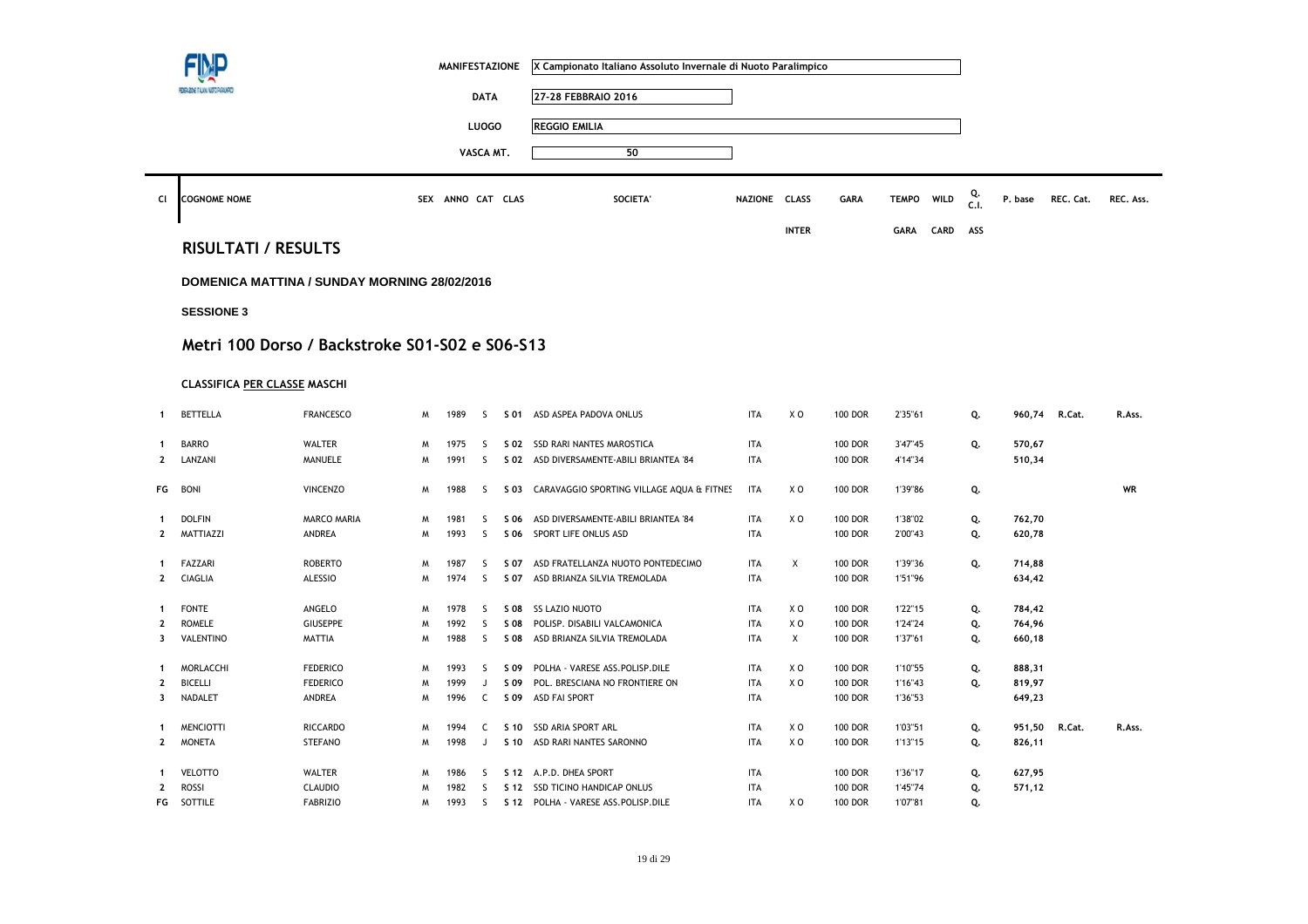**DATA 27-28 FEBBRAIO 2016**

**LUOGO REGGIO EMILIA**

| <b>CI</b> | <b>COGNOME NOME</b>           |                  | <b>SEX</b> | ANNO CAT CLAS |                 | SOCIETA'                            | <b>NAZIONE</b> | <b>CLASS</b>   | <b>GARA</b>    | <b>TEMPO</b> | <b>WILD</b> | Q.<br>C.I. | P. base | REC. Cat. | REC. Ass. |
|-----------|-------------------------------|------------------|------------|---------------|-----------------|-------------------------------------|----------------|----------------|----------------|--------------|-------------|------------|---------|-----------|-----------|
|           |                               |                  |            |               |                 |                                     |                | <b>INTER</b>   |                | <b>GARA</b>  | <b>CARD</b> | ASS        |         |           |           |
|           | <b>CLASSIFICA OPEN MASCHI</b> |                  |            |               |                 |                                     |                |                |                |              |             |            |         |           |           |
|           | <b>BETTELLA</b>               | <b>FRANCESCO</b> | M          | 1989          | S 01            | ASD ASPEA PADOVA ONLUS              | <b>ITA</b>     | X <sub>O</sub> | <b>100 DOR</b> | 2'34"37      |             | Q.         | 968.45  | R.Cat.    | R.Ass.    |
|           | <b>MENCIOTTI</b>              | <b>RICCARDO</b>  | M          | 1994          | S <sub>10</sub> | <b>SSD ARIA SPORT ARL</b>           | <b>ITA</b>     | X <sub>0</sub> | <b>100 DOR</b> | 1'04"55      |             | Q.         | 936,17  |           |           |
| 3         | <b>MORLACCHI</b>              | <b>FEDERICO</b>  | M          | 1993          | S 09            | POLHA - VARESE ASS. POLISP. DILE    | <b>ITA</b>     | X <sub>O</sub> | <b>100 DOR</b> | 1'08"69      |             | Q.         | 912,36  |           |           |
| 4         | <b>MONETA</b>                 | <b>STEFANO</b>   | M          | 1998          | $S$ 10          | ASD RARI NANTES SARONNO             | <b>ITA</b>     | X <sub>0</sub> | <b>100 DOR</b> | 1'13"29      |             | Q.         | 824,53  |           |           |
| 5.        | <b>BICELLI</b>                | <b>FEDERICO</b>  | M          | 1999          | S 09            | POL. BRESCIANA NO FRONTIERE ON      | <b>ITA</b>     | X <sub>0</sub> | <b>100 DOR</b> | 1'16"44      |             | Q.         | 819,86  |           |           |
| 6         | <b>FONTE</b>                  | ANGELO           | M          | 1978          | S 08            | <b>SS LAZIO NUOTO</b>               | <b>ITA</b>     | X <sub>0</sub> | <b>100 DOR</b> | 1'21"74      |             | Q.         | 788,35  |           |           |
|           | <b>DOLFIN</b>                 | MARCO MARIA      | M          | 1981          | S 06            | ASD DIVERSAMENTE-ABILI BRIANTEA '84 | <b>ITA</b>     | X <sub>0</sub> | <b>100 DOR</b> | 1'38"97      |             | Q.         | 755,38  |           |           |
| 8.        | <b>ROMELE</b>                 | <b>GIUSEPPE</b>  | M          | 1992          | S 08            | POLISP. DISABILI VALCAMONICA        | <b>ITA</b>     | X O            | <b>100 DOR</b> | 1'25"93      |             | Q.         | 749,91  |           |           |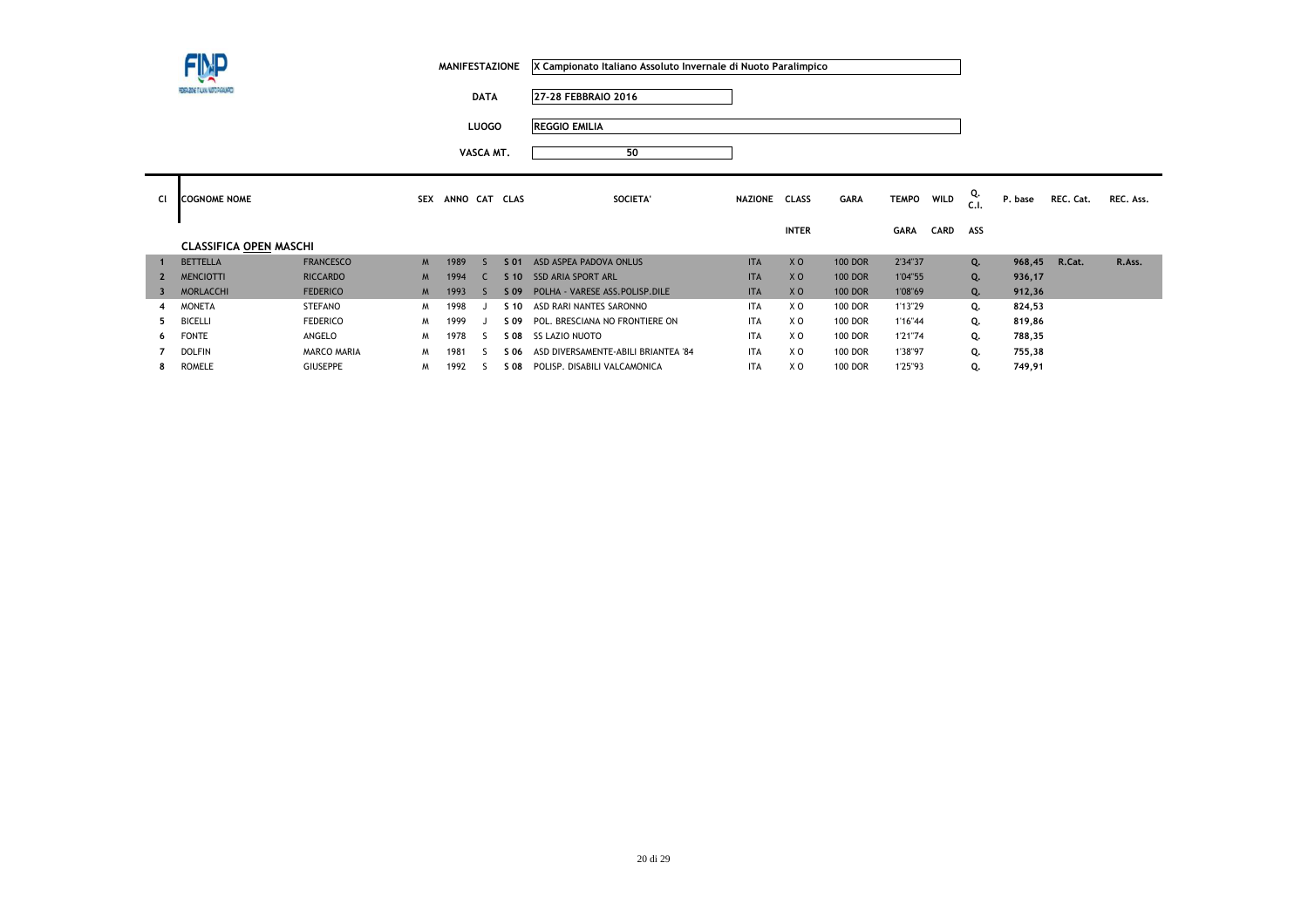|                         | SAZINE TALAM MUTO PARAMP             |                           |    | <b>MANIFESTAZIONE</b> |                             |                 | X Campionato Italiano Assoluto Invernale di Nuoto Paralimpico |               |                |                |              |             |            |         |           |           |
|-------------------------|--------------------------------------|---------------------------|----|-----------------------|-----------------------------|-----------------|---------------------------------------------------------------|---------------|----------------|----------------|--------------|-------------|------------|---------|-----------|-----------|
|                         |                                      |                           |    |                       | <b>DATA</b><br><b>LUOGO</b> |                 | 27-28 FEBBRAIO 2016<br><b>REGGIO EMILIA</b>                   |               |                |                |              |             |            |         |           |           |
|                         |                                      |                           |    |                       | VASCA MT.                   |                 | 50                                                            |               |                |                |              |             |            |         |           |           |
| CI                      | <b>COGNOME NOME</b>                  |                           |    | SEX ANNO CAT CLAS     |                             |                 | SOCIETA'                                                      | NAZIONE CLASS |                | GARA           | <b>TEMPO</b> | <b>WILD</b> | Q.<br>C.I. | P. base | REC. Cat. | REC. Ass. |
|                         | <b>CLASSIFICA PER CLASSE FEMMINE</b> |                           |    |                       |                             |                 |                                                               |               | <b>INTER</b>   |                | <b>GARA</b>  | CARD        | ASS        |         |           |           |
| $\mathbf{1}$            | <b>BOCCANERA</b>                     | <b>GLORIA</b>             | F. | 1979                  | S.                          |                 | S 02 ASD ACCADEMIA DEL NUOTO MARINO                           | ITA           | X O            | <b>100 DOR</b> | 3'09"49      |             | Q.         | 766,95  |           |           |
| $\mathbf{1}$            | <b>D'OTTAVI</b>                      | DARIA                     | F  | 1994                  | $\mathsf{C}$                |                 | S 06 SS LAZIO NUOTO                                           | <b>ITA</b>    |                | <b>100 DOR</b> | 2'19"34      |             | Q.         | 613,39  |           |           |
| $\mathbf{1}$            | CORNACCHINI                          | SOFIA                     | F  | 1997                  | J                           | S 08            | ATLANTIDE O.N.L.U.S.                                          | <b>ITA</b>    |                | <b>100 DOR</b> | 2'06"80      |             | Q.         | 608,04  |           |           |
| $\mathbf{2}$            | <b>RUSSO</b>                         | <b>MARICA</b>             | F  | 1980                  | <sub>S</sub>                | S 08            | <b>SS LAZIO NUOTO</b>                                         | <b>ITA</b>    |                | <b>100 DOR</b> | 2'11"94      | WC          | Q.         | 584,36  |           |           |
| FG                      | <b>BAZDOACA</b>                      | <b>GEORGIANA VICTORIA</b> | F  | 1983                  | <sub>S</sub>                | S 08            | CIRCOLO CANOTTIERI ANIENE                                     | ROU           | X <sub>0</sub> | <b>100 DOR</b> | 1'38"04      |             | Q.         |         |           |           |
| 1                       | <b>VICCH</b>                         | SILVIA                    | F  | 2000                  | R                           | S 09            | PHB POL. BERGAMASCA ONLUS                                     | <b>ITA</b>    |                | <b>100 DOR</b> | 1'37"89      |             | Q.         | 712,53  |           |           |
| $\mathbf{2}$            | <b>GRANCEA</b>                       | <b>FLORENTINA</b>         | F  | 2000                  | $\mathsf{R}$                | S 09            | POL. BRESCIANA NO FRONTIERE ON                                | <b>ITA</b>    |                | <b>100 DOR</b> | 2'00"20      |             | Q.         | 580,28  |           |           |
| 1                       | <b>PUGNETTI</b>                      | SONIA                     | F  | 1974                  | S                           | S 10            | ASD ASPEA PADOVA ONLUS                                        | <b>ITA</b>    |                | <b>100 DOR</b> | 1'35"02      |             | Q.         | 717,74  |           |           |
| $\mathbf{2}$            | <b>BRUNETTI</b>                      | <b>ROSANNA</b>            | F  | 1964                  | S                           | S 10            | ACQUAMARINA TEAM TRIESTE ONLUS                                | <b>ITA</b>    | X              | <b>100 DOR</b> | 1'51"91      |             |            | 609,42  |           |           |
| FG                      | CAMELLINI                            | <b>CECILIA</b>            | F  | 1992                  | S.                          | S 11            | <b>ASD TRICOLORE - RE</b>                                     | <b>ITA</b>    | X <sub>0</sub> | <b>100 DOR</b> | 1'27"91      |             | Q.         |         |           |           |
| $\mathbf{1}$            | <b>GASTALDI</b>                      | ANNA LAURA                | F  | 2000                  | R                           |                 | S 12 ASD ASPEA PADOVA ONLUS                                   | <b>ITA</b>    | X <sub>0</sub> | <b>100 DOR</b> | 1'57"89      |             | Q.         | 585,21  |           |           |
| $\overline{2}$          | CORRAINE                             | GIOVANNA                  | F  | 1989                  | S.                          | S 12            | ASD SARDEGNA SPORT                                            | <b>ITA</b>    | X O            | 100 DOR        | 2'00"35      |             | Q.         | 573,24  |           |           |
| 3                       | <b>MANTOAN</b>                       | LARA                      | F  | 1999                  | J                           |                 | S 12 ASD ASPEA PADOVA ONLUS                                   | <b>ITA</b>    | X O            | <b>100 DOR</b> | 2'03"78      |             | Q.         | 557,36  |           |           |
| 1                       | <b>BELOTTI</b>                       | SARA                      | F  | 1999                  | J                           | S 13            | OLIMPIC SWIM PRO ASD                                          | <b>ITA</b>    | X <sub>0</sub> | <b>100 DOR</b> | 1'34"26      |             | Q.         | 742,63  |           |           |
| $\mathbf{2}$            | <b>TEOFILI</b>                       | <b>VIVIANA</b>            | F  | 2003                  | E                           | S 13            | <b>SS LAZIO NUOTO</b>                                         | <b>ITA</b>    |                | <b>100 DOR</b> | 1'41"94      | WC          | Q.         | 686,68  |           |           |
| $\mathbf{1}$            | OBERHAUSER                           | <b>KATHRIN</b>            | F  | 1992                  | S                           | S 14            | <b>SSV BRIXEN</b>                                             | <b>ITA</b>    | X <sub>0</sub> | <b>100 DOR</b> | 1'31"50      |             | Q.         | 740,98  |           |           |
| FG                      | PALAZZO                              | <b>XENIA FRANCESCA</b>    | F  | 1998                  | J                           |                 | S 14 ASD TEAM SPORT ISOLA                                     | ITA           | XO             | <b>100 DOR</b> | 1'21"59      |             | Q.         |         |           |           |
|                         | <b>CLASSIFICA OPEN FEMMINE</b>       |                           |    |                       |                             |                 |                                                               |               |                |                |              |             |            |         |           |           |
| $\mathbf{1}$            | <b>BOCCANERA</b>                     | <b>GLORIA</b>             | F  | 1979                  | $\mathsf{S}$                | S 02            | ASD ACCADEMIA DEL NUOTO MARINO                                | <b>ITA</b>    | X <sub>0</sub> | <b>100 DOR</b> | 3'13"24      |             | Q.         | 752,07  |           |           |
| $\overline{2}$          | <b>BELOTTI</b>                       | SARA                      | F  | 1999                  | J                           | S <sub>13</sub> | <b>OLIMPIC SWIM PRO ASD</b>                                   | <b>ITA</b>    | X <sub>0</sub> | <b>100 DOR</b> | 1'34"45      |             | Q.         | 741,13  |           |           |
| $\overline{\mathbf{3}}$ | <b>PUGNETTI</b>                      | SONIA                     |    | 1974                  | $\mathsf{S}$                | S <sub>10</sub> | ASD ASPEA PADOVA ONLUS                                        | <b>ITA</b>    |                | <b>100 DOR</b> | 1'35"35      |             | Q.         | 715,26  |           |           |
| 4                       | VICCH                                | SILVIA                    | F  | 2000                  | $\mathsf{R}$                | S 09            | PHB POL. BERGAMASCA ONLUS                                     | <b>ITA</b>    |                | <b>100 DOR</b> | 1'39"87      |             | Q.         | 698,41  |           |           |
| 5                       | <b>TEOFILI</b>                       | VIVIANA                   | F  | 2003                  | E                           | S 13            | <b>SS LAZIO NUOTO</b>                                         | ITA           |                | 100 DOR        | 1'45"65      | WC          | Q.         | 662,57  |           |           |
| 6                       | <b>BRUNETTI</b>                      | <b>ROSANNA</b>            | F  | 1964                  | <sub>S</sub>                | S 10            | ACQUAMARINA TEAM TRIESTE ONLUS                                | <b>ITA</b>    | Χ              | <b>100 DOR</b> | 1'55"61      |             |            | 589,91  |           |           |
| $\overline{7}$          | <b>D'OTTAVI</b>                      | DARIA                     | F  | 1994                  | C                           | S 06            | <b>SS LAZIO NUOTO</b>                                         | <b>ITA</b>    |                | <b>100 DOR</b> | 2'27"14      |             |            | 580,88  |           |           |
| 8                       | <b>GASTALDI</b>                      | ANNA LAURA                | F  | 2000                  | $\mathsf{R}$                |                 | S 12 ASD ASPEA PADOVA ONLUS                                   | <b>ITA</b>    | X <sub>0</sub> | <b>100 DOR</b> | 2'00"06      |             | Q.         | 574,63  |           |           |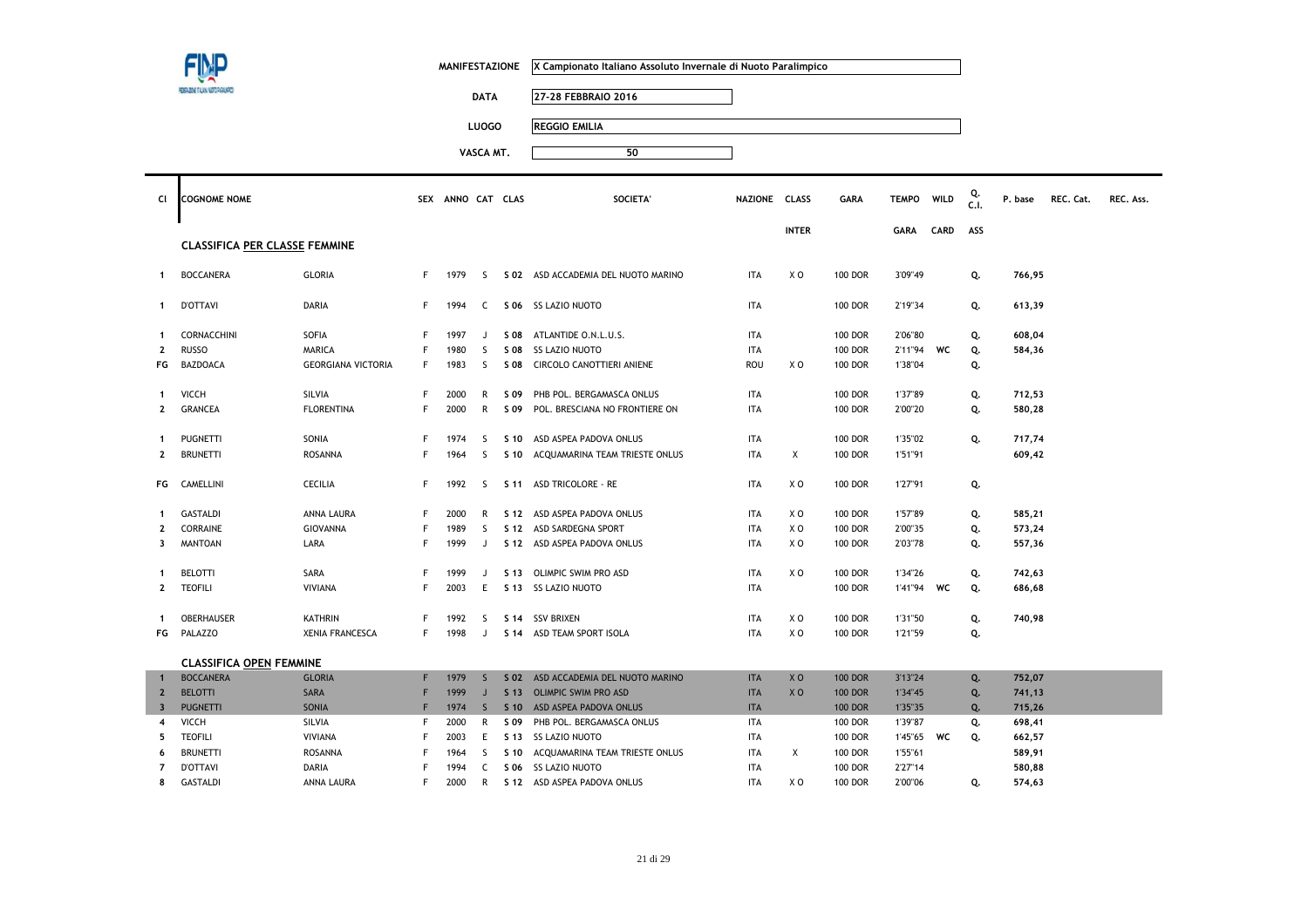|                         |                                      |                                     |   | <b>MANIFESTAZIONE</b> |              |      | X Campionato Italiano Assoluto Invernale di Nuoto Paralimpico |               |                |                |              |      |            |               |           |           |
|-------------------------|--------------------------------------|-------------------------------------|---|-----------------------|--------------|------|---------------------------------------------------------------|---------------|----------------|----------------|--------------|------|------------|---------------|-----------|-----------|
|                         |                                      |                                     |   |                       | <b>DATA</b>  |      | 27-28 FEBBRAIO 2016                                           |               |                |                |              |      |            |               |           |           |
|                         |                                      |                                     |   |                       | <b>LUOGO</b> |      | <b>REGGIO EMILIA</b>                                          |               |                |                |              |      |            |               |           |           |
|                         |                                      |                                     |   |                       |              |      |                                                               |               |                |                |              |      |            |               |           |           |
|                         |                                      |                                     |   |                       | VASCA MT.    |      | 50                                                            |               |                |                |              |      |            |               |           |           |
| Cl                      | <b>COGNOME NOME</b>                  |                                     |   | SEX ANNO CAT CLAS     |              |      | <b>SOCIETA</b>                                                | NAZIONE CLASS |                | <b>GARA</b>    | <b>TEMPO</b> | WILD | Q.<br>C.I. | P. base       | REC. Cat. | REC. Ass. |
|                         |                                      | Metri 50 Farfalla / Butterfly S3-S7 |   |                       |              |      |                                                               |               | <b>INTER</b>   |                | <b>GARA</b>  | CARD | ASS        |               |           |           |
|                         | <b>CLASSIFICA PER CLASSE MASCHI</b>  |                                     |   |                       |              |      |                                                               |               |                |                |              |      |            |               |           |           |
| 1                       | <b>FRISON</b>                        | WILLIAM                             | M | 1978                  | -S           |      | S 03 ASD ASPEA PADOVA ONLUS                                   | <b>ITA</b>    | XO             | <b>050 FAR</b> | 1'25"02      |      | Q.         | 688,78        |           |           |
| SQ                      | CAMPIONE                             | <b>VINCENZO</b>                     | M | 1982                  | S.           |      | S 03 A.S. CULT. ANTHROPOS SOC. SPOR                           | <b>ITA</b>    |                | <b>050 FAR</b> |              |      |            |               |           |           |
|                         |                                      |                                     |   |                       |              |      |                                                               |               |                |                |              |      |            |               |           |           |
| -1                      | CASTAGNETO                           | ANDREA                              | M | 1988                  | S.           | S 05 | ASD FRATELLANZA NUOTO PONTEDECIMO                             | <b>ITA</b>    | XO             | <b>050 FAR</b> | 0'42"73      |      | Q.         | 838,99        |           |           |
| $\mathbf{2}$            | <b>LOMBARDINI</b>                    | <b>SERGIO</b>                       | M | 1977                  | S            | S 05 | PHB POL. BERGAMASCA ONLUS                                     | <b>ITA</b>    |                | <b>050 FAR</b> | 0'54"78      |      | Q.         | 654,44        |           |           |
| 3                       | <b>BURATTINI</b>                     | <b>MATTEO</b>                       | M | 1976                  | S            | S 05 | POL. DISABILI FABRIANO MIRASOL                                | <b>ITA</b>    |                | <b>050 FAR</b> | 1'06"44      |      | Q.         | 539,58        |           |           |
| FG                      | MASSUSSI                             | ANDREA                              | M | 1994                  | C            | S 05 | POL. BRESCIANA NO FRONTIERE ON                                | <b>ITA</b>    | X O            | <b>050 FAR</b> | 0'47"80      |      | Q.         |               | R.Cat.    |           |
| FG                      | <b>DOLFIN</b>                        | MARCO MARIA                         | M | 1981                  | -S           | S 06 | ASD DIVERSAMENTE-ABILI BRIANTEA '84                           | <b>ITA</b>    | X O            | <b>050 FAR</b> | 0'39"81      |      | Q.         |               |           |           |
| 1                       | <b>DI LUCA</b>                       | RAFFAELE VICENTE                    | M | 1968                  | S            | S 07 | CIRCOLO CANOTTIERI ANIENE                                     | <b>ITA</b>    |                | <b>050 FAR</b> | 0'41"33      |      | Q.         | 733,37        |           |           |
| <b>FTL</b>              | <b>GEMECHIS</b>                      | PAPARELLA                           | M | 2001                  | $\mathsf{R}$ |      | S 07 SSD MOLFETTA NUOTO                                       | <b>ITA</b>    |                | 050 FAR        | 1'33"73 WC   |      |            | 323,38 R.Cat. |           |           |
|                         | <b>CLASSIFICA OPEN MASCHI</b>        |                                     |   |                       |              |      |                                                               |               |                |                |              |      |            |               |           |           |
| $\mathbf 1$             | <b>CASTAGNETO</b>                    | <b>ANDREA</b>                       | M | 1988                  | $\mathsf{S}$ | S 05 | ASD FRATELLANZA NUOTO PONTEDECIMO                             | <b>ITA</b>    | X <sub>0</sub> | <b>050 FAR</b> | 0'42"73      |      | Q.         | 838,99        |           |           |
| $\mathbf{2}$            | <b>DI LUCA</b>                       | RAFFAELE VICENTE                    | M | 1968                  | $\mathsf{S}$ | S 07 | <b>CIRCOLO CANOTTIERI ANIENE</b>                              | <b>ITA</b>    |                | <b>050 FAR</b> | 0'41"33      |      | Q.         | 733,37        |           |           |
| $\overline{\mathbf{3}}$ | <b>FRISON</b>                        | <b>WILLIAM</b>                      | M | 1978                  | $\mathsf{S}$ | S 03 | ASD ASPEA PADOVA ONLUS                                        | <b>ITA</b>    | X <sub>O</sub> | <b>050 FAR</b> | 1'25"02      |      | Q.         | 688,78        |           |           |
| 4                       | <b>LOMBARDINI</b>                    | <b>SERGIO</b>                       | M | 1977                  | S            | S 05 | PHB POL. BERGAMASCA ONLUS                                     | <b>ITA</b>    |                | <b>050 FAR</b> | 0'54"78      |      | Q.         | 654,44        |           |           |
| 5                       | <b>BURATTINI</b>                     | <b>MATTEO</b>                       | M | 1976                  | S            | S 05 | POL. DISABILI FABRIANO MIRASOL                                | <b>ITA</b>    |                | <b>050 FAR</b> | 1'06"44      |      | Q.         | 539,58        |           |           |
| FTL.                    | <b>GEMECHIS</b>                      | PAPARELLA                           | W | 2001                  | R            | S 07 | SSD MOLFETTA NUOTO                                            | <b>ITA</b>    |                | <b>050 FAR</b> | 1'33"73      | WC   |            | 323,38        | R.Cat.    |           |
|                         | <b>CLASSIFICA PER CLASSE FEMMINE</b> |                                     |   |                       |              |      |                                                               |               |                |                |              |      |            |               |           |           |
| -1                      | CHIARIONI                            | STEFANIA                            | F | 1979                  | -S           | S 05 | CIRCOLO CANOTTIERI ANIENE                                     | <b>ITA</b>    | X O            | <b>050 FAR</b> | 0'56"20      |      | Q.         | 751,96        |           |           |
| SQ                      | <b>AGOSTINI</b>                      | <b>IRENE</b>                        | F | 2001                  | R            | S 05 | ASD ASPEA PADOVA ONLUS                                        | <b>ITA</b>    |                | <b>050 FAR</b> |              |      |            |               |           |           |
| FG                      | <b>GHIRETTI</b>                      | <b>GIULIA</b>                       | F | 1994                  | C            | S 05 | EGO NUOTO ASD                                                 | <b>ITA</b>    | X O            | <b>050 FAR</b> | 0'49"07      |      | Q.         |               | R.Cat.    | R.Ass.    |
|                         |                                      |                                     |   |                       |              |      |                                                               |               |                |                |              |      |            |               |           |           |
| -1                      | <b>ROMANO</b>                        | <b>EMANUELA</b>                     | F | 1990                  | S            | S 06 | ASD NUOTATORI CAMPANI                                         | <b>ITA</b>    | X O            | <b>050 FAR</b> | 0'43"03      |      | Q.         | 867,07        | R.Cat.    | R.Ass.    |
| $\mathbf{2}$            | <b>BROLLI</b>                        | <b>ALICE</b>                        | F | 1997                  | J            | S 06 | ASD DELFINI CREMONA ONLUS                                     | <b>ITA</b>    | XO             | <b>050 FAR</b> | 0'58"56      |      | Q.         | 637,12        |           |           |
| 1                       | <b>D'EUGENIO</b>                     | <b>STEFANIA</b>                     | F | 1959                  | S            | S 07 | POL. DISABILI FABRIANO MIRASOL                                | <b>ITA</b>    |                | 050 FAR        | 1'12"18      |      | Q.         | 481,57        |           |           |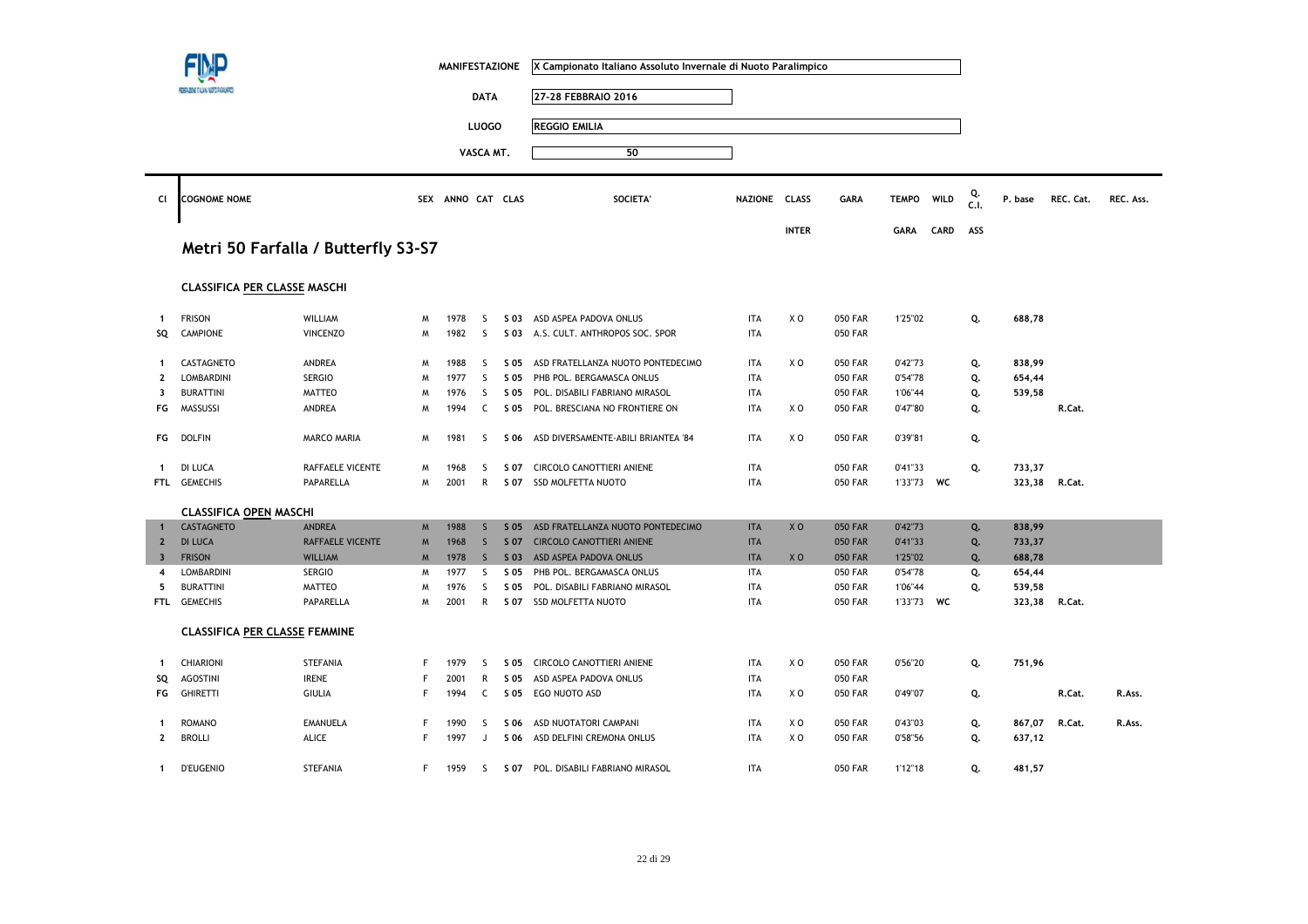|                  |                                     |                                           |   | <b>MANIFESTAZIONE</b> |              |      | X Campionato Italiano Assoluto Invernale di Nuoto Paralimpico |               |                |             |              |      |            |         |           |           |
|------------------|-------------------------------------|-------------------------------------------|---|-----------------------|--------------|------|---------------------------------------------------------------|---------------|----------------|-------------|--------------|------|------------|---------|-----------|-----------|
|                  |                                     |                                           |   |                       | <b>DATA</b>  |      | 27-28 FEBBRAIO 2016                                           |               |                |             |              |      |            |         |           |           |
|                  |                                     |                                           |   |                       | <b>LUOGO</b> |      | <b>REGGIO EMILIA</b>                                          |               |                |             |              |      |            |         |           |           |
|                  |                                     |                                           |   |                       |              |      |                                                               |               |                |             |              |      |            |         |           |           |
|                  |                                     |                                           |   |                       | VASCA MT.    |      | 50                                                            |               |                |             |              |      |            |         |           |           |
| CI               | <b>COGNOME NOME</b>                 |                                           |   | SEX ANNO CAT CLAS     |              |      | <b>SOCIETA</b>                                                | NAZIONE CLASS |                | <b>GARA</b> | <b>TEMPO</b> | WILD | Q.<br>C.I. | P. base | REC. Cat. | REC. Ass. |
|                  |                                     | Metri 50 Stile Libero / Free Style S1-S13 |   |                       |              |      |                                                               |               | <b>INTER</b>   |             | <b>GARA</b>  | CARD | ASS        |         |           |           |
|                  | <b>CLASSIFICA PER CLASSE MASCHI</b> |                                           |   |                       |              |      |                                                               |               |                |             |              |      |            |         |           |           |
| 1                | PELLACANI                           | LUCA                                      | M | 1984                  | <sub>S</sub> |      | S 02 ATLANTIDE O.N.L.U.S.                                     | <b>ITA</b>    |                | 050 STI     | 1'31"02      |      | Q.         | 665,68  |           |           |
| $\mathbf 1$      | <b>PACCHIAROTTI</b>                 | ALESSANDRO                                | M | 1990                  | <sub>S</sub> | S 03 | <b>ASD VITERSPORT</b>                                         | <b>ITA</b>    |                | 050 STI     | 1'06"89      |      | Q.         | 646,43  |           |           |
| $\mathbf{2}$     | <b>CONTI</b>                        | ALESSANDRO                                | М | 2002                  | $\mathsf{R}$ | S 03 | POL. BRESCIANA NO FRONTIERE ON                                | <b>ITA</b>    |                | 050 STI     | 1'13"64      |      | Q.         | 587,18  |           |           |
| 3                | <b>CAMPIONE</b>                     | <b>VINCENZO</b>                           | M | 1982                  | S            | S 03 | A.S. CULT. ANTHROPOS SOC. SPOR                                | <b>ITA</b>    |                | 050 STI     | 1'21"15      |      | Q.         | 532,84  |           |           |
| 4                | <b>FRISON</b>                       | WILLIAM                                   | М | 1978                  | S            | S 03 | ASD ASPEA PADOVA ONLUS                                        | ITA           | X O            | 050 STI     | 1'24"63      |      | Q.         | 510,93  |           |           |
| FG               | <b>BONI</b>                         | <b>VINCENZO</b>                           | M | 1988                  | <sub>S</sub> | S 03 | CARAVAGGIO SPORTING VILLAGE AQUA & FITNES                     | <b>ITA</b>    | X <sub>0</sub> | 050 STI     | 0'44"79      |      | Q.         |         | R.Cat.    | R.Ass.    |
| -1               | PLACIDI                             | <b>ROBERTO</b>                            | M | 1976                  | -S           | S 04 | <b>SS LAZIO NUOTO</b>                                         | <b>ITA</b>    |                | 050 STI     | 0'49"35      |      | Q.         | 765,75  |           |           |
| $\mathbf{2}$     | MAGGI                               | <b>FABIO</b>                              | W | 1991                  | S            | S 04 | <b>SSD MOLFETTA NUOTO</b>                                     | <b>ITA</b>    |                | 050 STI     | 0'53"92      | WC   | Q.         | 700,85  |           |           |
| 3                | <b>FALCONI</b>                      | <b>FABIO</b>                              | Μ | 1977                  | S            | S 04 | <b>SS LAZIO NUOTO</b>                                         | <b>ITA</b>    |                | 050 STI     | 1'06"37      |      | Q.         | 569,38  |           |           |
| 4                | <b>MARSON</b>                       | <b>CRISTIANO</b>                          | W | 1973                  | S            | S 04 | ASD DIVERSAMENTE-ABILI BRIANTEA '84                           | <b>ITA</b>    | X O            | 050 STI     | 1'08"19      |      |            | 554,19  |           |           |
| FG               | <b>MORELLI</b>                      | <b>EFREM</b>                              | M | 1979                  | S            | S 04 | POL. BRESCIANA NO FRONTIERE ON                                | <b>ITA</b>    | XO             | 050 STI     | 0'42"66      |      | Q.         |         |           |           |
| $\mathbf{1}$     | <b>BEGGIATO</b>                     | LUIGI                                     | W | 1998                  | J            | S 05 | ASD ASPEA PADOVA ONLUS                                        | <b>ITA</b>    | X O            | 050 STI     | 0'42"28      |      | Q.         | 784,06  | R.Cat.    |           |
| $\mathbf{2}$     | <b>DELLA PIETRA</b>                 | <b>MIRKO</b>                              | W | 1985                  | S            | S 05 | POLHA - VARESE ASS.POLISP.DILE                                | <b>ITA</b>    |                | 050 STI     | 0'42"92      |      | Q.         | 772,37  |           |           |
| 3                | PAULON                              | ALESSANDRO                                | M | 1991                  | <sub>S</sub> | S 05 | <b>SS LAZIO NUOTO</b>                                         | <b>ITA</b>    |                | 050 STI     | 0'48"75      |      | Q.         | 680,00  |           |           |
| 4                | <b>MANGO</b>                        | <b>MAURIZIO</b>                           | M | 1974                  | S            | S 05 | CIRCOLO CANOTTIERI ANIENE                                     | ITA           |                | 050 STI     | 0'49"77      |      | Q.         | 666,06  |           |           |
| 5                | CATI                                | PAOLO                                     | M | 1974                  | S            | S 05 | A.S. SPECIAL TEAM PRATO                                       | <b>ITA</b>    |                | 050 STI     | 0'50"93      |      | Q.         | 650,89  |           |           |
| 6                | GAZZOLA                             | MARCO                                     | Μ | 1980                  | S            | S 05 | SPORT LIFE ONLUS ASD                                          | <b>ITA</b>    |                | 050 STI     | 0'55"20      |      | Q.         | 600,54  |           |           |
| $\overline{7}$   | MARONGIU                            | ALESSANDRO                                | M | 1985                  | S            | S 05 | SSD TICINO HANDICAP ONLUS                                     | <b>ITA</b>    |                | 050 STI     | 1'05"82      |      |            | 503,65  |           |           |
| FG               | CASTAGNETO                          | ANDREA                                    | M | 1988                  | <sub>S</sub> | S 05 | ASD FRATELLANZA NUOTO PONTEDECIMO                             | <b>ITA</b>    | X <sub>0</sub> | 050 STI     | 0'43"29      |      | Q.         |         |           |           |
| $\mathbf{1}$     | <b>BOCCIARDO</b>                    | <b>FRANCESCO</b>                          | M | 1994                  | C            | S 06 | SSD NUOTATORI GENOVESI                                        | <b>ITA</b>    | X O            | 050 STI     | 0'32"79      |      | Q.         | 897,22  |           |           |
| $\mathbf{2}$     | CAVALIERE                           | <b>ANTONIO</b>                            | W | 1988                  | S            | S 06 | ASD SPORTING CLUB FLEGREO                                     | <b>ITA</b>    | X <sub>O</sub> | 050 STI     | 0'39"09      |      | Q.         | 752,62  |           |           |
| 3                | <b>BRUSCA</b>                       | <b>MATTEO</b>                             | W | 1993                  | S            | S 06 | ASD BRIANZA SILVIA TREMOLADA                                  | <b>ITA</b>    |                | 050 STI     | 0'44"32      |      | Q.         | 663,81  |           |           |
| $\boldsymbol{4}$ | CASTIGLIONI                         | SAMUELE                                   | W | 1991                  | S            | S 06 | ASD PROPATRIA DISABILI BUSTO ARSIZIO                          | <b>ITA</b>    |                | 050 STI     | 0'46"25      |      | Q.         | 636,11  |           |           |
| 5                | <b>GROTTESI</b>                     | ALESSANDRO                                | M | 1970                  | S            | S 06 | <b>SS LAZIO NUOTO</b>                                         | <b>ITA</b>    |                | 050 STI     | 0'46"97      |      | Q.         | 626,36  |           |           |
| 6                | <b>GIOIA</b>                        | ALDO SALVATORE                            | M | 1966                  | S            | S 06 | ASS. DI VOLONTARIATO COME GINESTRE                            | <b>ITA</b>    |                | 050 STI     | 0'47"03      |      | Q.         | 625,56  |           |           |
| -1               | <b>TARAS</b>                        | VALERIO                                   | M | 1988                  | S            | S 07 | <b>SS LAZIO NUOTO</b>                                         | <b>ITA</b>    | X O            | 050 STI     | 0'31"15      |      | Q.         | 895,99  |           |           |
| $\overline{2}$   | <b>FANTIN</b>                       | <b>ANTONIO</b>                            | M | 2001                  | R            | S 07 | <b>ASD FAI SPORT</b>                                          | ITA           |                | 050 STI     | 0'34"06      |      | Q.         | 819,44  | R.Cat.    |           |
| 3                | FAZZARI                             | <b>ROBERTO</b>                            | M | 1987                  | S            | S 07 | ASD FRATELLANZA NUOTO PONTEDECIMO                             | <b>ITA</b>    | X              | 050 STI     | 0'37"54      |      | Q.         | 743,47  |           |           |
| 4                | <b>TERRANEO</b>                     | ANDREA                                    | M | 1987                  | S            | S 07 | ASD BRIANZA SILVIA TREMOLADA                                  | <b>ITA</b>    |                | 050 STI     | 0'42"68      |      |            | 653,94  |           |           |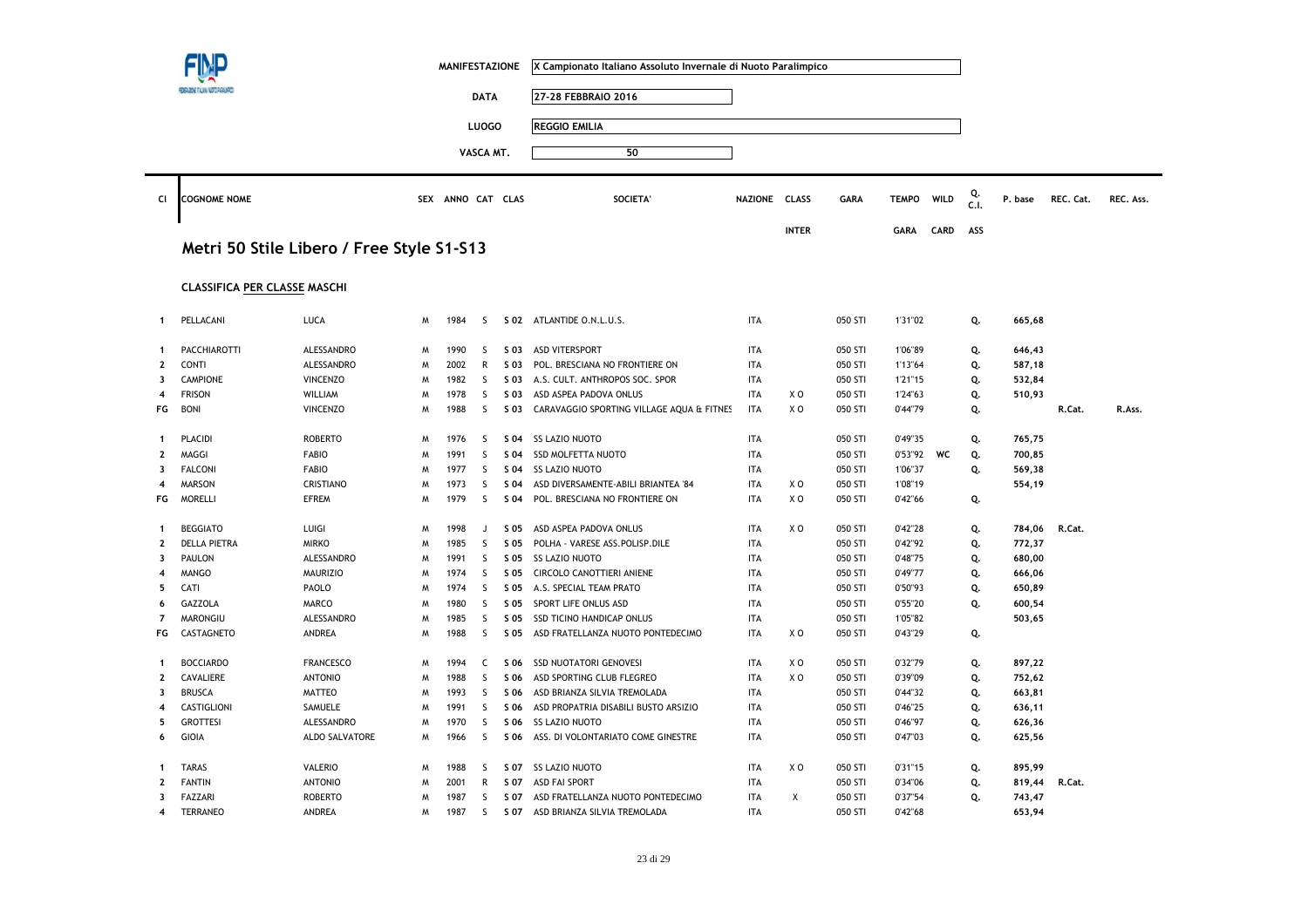

**DATA 27-28 FEBBRAIO 2016**

**LUOGO REGGIO EMILIA**

| <b>CI</b>               | <b>COGNOME NOME</b> |                  |   | SEX ANNO CAT CLAS |              |                 | SOCIETA'                         | <b>NAZIONE</b> | <b>CLASS</b>   | <b>GARA</b> | <b>TEMPO</b> | WILD        | C.1. | P. base | REC. Cat. | REC. Ass. |
|-------------------------|---------------------|------------------|---|-------------------|--------------|-----------------|----------------------------------|----------------|----------------|-------------|--------------|-------------|------|---------|-----------|-----------|
|                         |                     |                  |   |                   |              |                 |                                  |                | <b>INTER</b>   |             | <b>GARA</b>  | <b>CARD</b> | ASS  |         |           |           |
| -1                      | <b>ALIBRANDI</b>    | <b>LORENZO</b>   | M | 1994              | C.           |                 | S 08 SS LAZIO NUOTO              | <b>ITA</b>     | X O            | 050 STI     | 0'31"50      |             | Q.   | 833,33  |           |           |
| $\overline{2}$          | <b>VALENTINO</b>    | <b>MATTIA</b>    | M | 1988              | S.           | S 08            | ASD BRIANZA SILVIA TREMOLADA     | <b>ITA</b>     | X              | 050 STI     | 0'33"85      |             | Q.   | 775,48  |           |           |
| 3                       | POGGI               | CARLOS           | M | 1976              | <sub>S</sub> | S 08            | ATLANTIDE O.N.L.U.S.             | <b>ITA</b>     |                | 050 STI     | 0'41"79      |             |      | 628,14  |           |           |
| <b>FTL</b>              | <b>GADALETA</b>     | <b>GAETANO</b>   | M | 1953              | -S           |                 | S 08 SSD MOLFETTA NUOTO          | <b>ITA</b>     |                | 050 STI     | 0'47"36      | <b>WC</b>   |      | 554,27  |           |           |
| $\mathbf{1}$            | LOBBA               | <b>ANDREA</b>    | M | 1999              | $\mathbf{J}$ | S 09            | <b>SSD RARI NANTES MAROSTICA</b> | <b>ITA</b>     | X O            | 050 STI     | 0'28"91      |             | Q.   | 880,66  |           |           |
| $\mathbf{2}$            | <b>BURZI</b>        | <b>MIRKO</b>     | M | 1994              | C            | S 09            | CIRCOLO CANOTTIERI ANIENE        | <b>ITA</b>     |                | 050 STI     | 0'31"53      |             | Q.   | 807,48  |           |           |
| 3                       | <b>PIARDI</b>       | <b>ENRICO</b>    | M | 1999              | $\cdot$      | S 09            | POL. BRESCIANA NO FRONTIERE ON   | <b>ITA</b>     |                | 050 STI     | 0'32"70      |             | Q.   | 778,59  |           |           |
| 4                       | <b>FARETRA</b>      | <b>CLAUDIO</b>   | M | 1965              | S.           | S 09            | <b>SS LAZIO NUOTO</b>            | <b>ITA</b>     |                | 050 STI     | 0'34"99      |             | Q.   | 727,64  |           |           |
| 5.                      | PALUMBO             | <b>VINCENZO</b>  | M | 2001              | R            | S 09            | A.P.D. DHEA SPORT                | <b>ITA</b>     |                | 050 STI     | 0'35"44      |             | Q.   | 718,40  |           |           |
| 6                       | <b>L'ABBATE</b>     | LORENZO          | M | 2001              | R            | S 09            | POLHA - VARESE ASS.POLISP.DILE   | <b>ITA</b>     |                | 050 STI     | 0'35"44      |             | Q.   | 718,40  |           |           |
| 1                       | CIULLI              | <b>SIMONE</b>    | M | 1986              | -S           | S 10            | CIRCOLO CANOTTIERI ANIENE        | <b>ITA</b>     | X O            | 050 STI     | 0'25"59      |             | Q.   | 919,50  |           |           |
| $\mathbf{2}$            | <b>BARLAAM</b>      | <b>SIMONE</b>    | M | 2000              | R            | S <sub>10</sub> | POLHA - VARESE ASS.POLISP.DILE   | <b>ITA</b>     |                | 050 STI     | 0'27"23      |             | Q.   | 864,12  | R.Cat.    |           |
| 3                       | PASQUINI            | <b>ROBERTO</b>   | M | 1968              | S.           | S 10            | <b>SS LAZIO NUOTO</b>            | <b>ITA</b>     |                | 050 STI     | 0'28"73      |             | Q.   | 819,00  |           |           |
| 4                       | <b>MONETA</b>       | <b>STEFANO</b>   | M | 1998              | $\mathbf{J}$ | S 10            | ASD RARI NANTES SARONNO          | <b>ITA</b>     | X O            | 050 STI     | 0'29"71      |             | Q.   | 791,99  |           |           |
| 5                       | <b>FRANZONI</b>     | ANTONIO MARCO    | M | 1989              | S.           | S 10            | ASD NUOTATORI CAMPANI            | <b>ITA</b>     |                | 050 STI     | 0'32"01      |             | Q.   | 735,08  |           |           |
| 6                       | MICCOLIS YVAN       | <b>ANTONIO</b>   | M | 2000              | R            | S 10            | DNA NADIR ASD                    | <b>ITA</b>     |                | 050 STI     | 0'33"24      |             | Q.   | 707,88  |           |           |
| -1                      | BASSANI             | <b>FEDERICO</b>  | M | 1996              | C.           | S 11            | <b>CIRCOLO CANOTTIERI ANIENE</b> | <b>ITA</b>     | X <sub>0</sub> | 050 STI     | 0'30"70      |             | Q.   | 840,39  |           |           |
| $\mathbf{2}$            | <b>DISALVO</b>      | <b>FRANCESCO</b> | M | 1998              | $\cdot$      | S 11            | SSD ACCADEMIA DEL NUOTO BARLETTA | <b>ITA</b>     |                | 050 STI     | 0'33"90      |             | Q.   | 761,06  |           |           |
| $\overline{\mathbf{3}}$ | <b>SCHIFONE</b>     | <b>GIUSEPPE</b>  | M | 1980              | -S           | S 11            | AMATORI NUOTO LIBERTAS PERUGIA   | <b>ITA</b>     |                | 050 STI     | 0'44"70      |             | Q.   | 577,18  |           |           |
| FTL.                    | KARIM GOUDA         | SAID HASSAN      | M | 2004              | E            | S 11            | CIRCOLO CANOTTIERI ANIENE        | <b>ITA</b>     |                | 050 STI     | 0'56"53 WC   |             |      | 456,39  | R.Cat.    |           |
| $\mathbf{1}$            | <b>ROSSI</b>        | <b>CLAUDIO</b>   | M | 1982              | -S           |                 | S 12 SSD TICINO HANDICAP ONLUS   | <b>ITA</b>     |                | 050 STI     | 0'40"73      |             | Q.   | 585,32  |           |           |
|                         | <b>FRANCHETTO</b>   | LUIGI            | M | 1994              | C.           |                 | S 14 ASD OSHA ASP COMO           | <b>ITA</b>     |                | 050 STI     | 0'27"83      |             | Q.   | 897,59  |           |           |
| $\mathbf{2}$            | <b>SCAFIDI</b>      | <b>MARCO</b>     | M | 1987              | S.           |                 | S 14 GSH PEGASO                  | <b>ITA</b>     |                | 050 STI     | 0'28"71      |             | Q.   | 870,08  |           |           |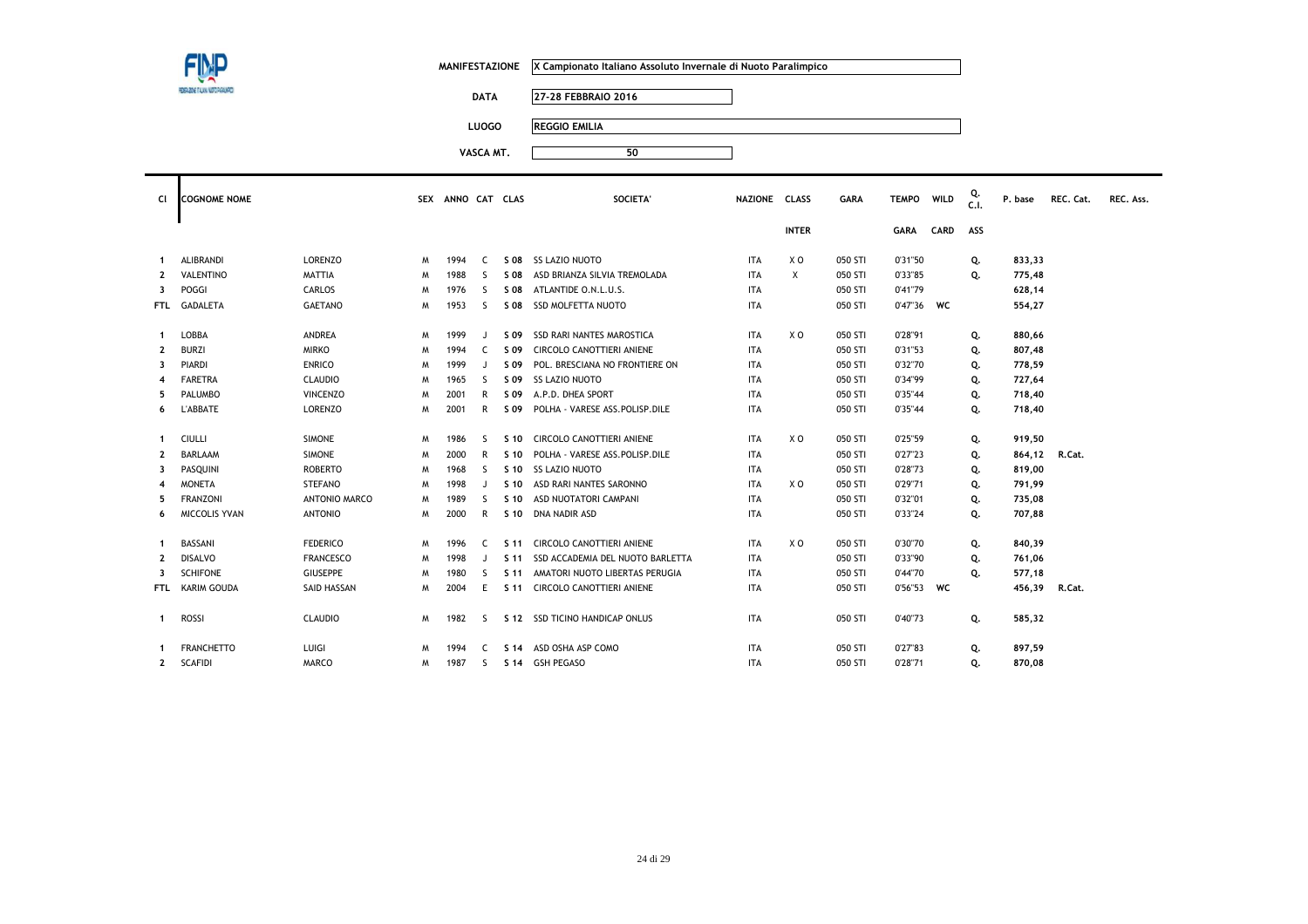**DATA 27-28 FEBBRAIO 2016**

**LUOGO REGGIO EMILIA**

| Cl                      | <b>COGNOME NOME</b>                  |                  | <b>SEX</b> | ANNO CAT CLAS |                          |                 | SOCIETA'                         | NAZIONE CLASS |                | <b>GARA</b> | <b>TEMPO</b> | WILD        | Q.<br>C.1. | P. base | REC. Cat. | REC. Ass. |
|-------------------------|--------------------------------------|------------------|------------|---------------|--------------------------|-----------------|----------------------------------|---------------|----------------|-------------|--------------|-------------|------------|---------|-----------|-----------|
|                         |                                      |                  |            |               |                          |                 |                                  |               | <b>INTER</b>   |             | <b>GARA</b>  | <b>CARD</b> | ASS        |         |           |           |
|                         | <b>CLASSIFICA OPEN MASCHI S1-S6</b>  |                  |            |               |                          |                 |                                  |               |                |             |              |             |            |         |           |           |
|                         | <b>BOCCIARDO</b>                     | <b>FRANCESCO</b> | M          | 1994          | C                        | S 06            | <b>SSD NUOTATORI GENOVESI</b>    | <b>ITA</b>    | X <sub>O</sub> | 050 STI     | 0'32"94      |             | Q.         | 893,14  |           |           |
| $\overline{2}$          | <b>DELLA PIETRA</b>                  | <b>MIRKO</b>     | M          | 1985          | $\overline{\phantom{0}}$ | $S$ 05          | POLHA - VARESE ASS. POLISP. DILE | <b>ITA</b>    |                | 050 STI     | 0'43''15     |             | Q.         | 768,25  |           |           |
| 3                       | <b>BEGGIATO</b>                      | LUIGI            | M          | 1998          | J                        | S 05            | ASD ASPEA PADOVA ONLUS           | <b>ITA</b>    | X <sub>0</sub> | 050 STI     | 0'43"20      |             | Q.         | 767,36  |           |           |
| 4                       | PLACIDI                              | ROBERTO          | M          | 1976          | ς                        | S 04            | <b>SS LAZIO NUOTO</b>            | <b>ITA</b>    |                | 050 STI     | 0'50"34      |             | Q.         | 750,70  |           |           |
| 5                       | <b>PAULON</b>                        | ALESSANDRO       | M          | 1991          | ς                        | S 05            | <b>SS LAZIO NUOTO</b>            | <b>ITA</b>    |                | 050 STI     | 0'46"81      |             | Q.         | 708,18  |           |           |
| 6                       | MAGGI                                | <b>FABIO</b>     | M          | 1991          | ς                        | S 04            | <b>SSD MOLFETTA NUOTO</b>        | <b>ITA</b>    |                | 050 STI     | 0'53"82      | <b>WC</b>   | Q.         | 702,16  |           |           |
|                         | PELLACANI                            | LUCA             | M          | 1984          | ς.                       | S 02            | ATLANTIDE O.N.L.U.S.             | <b>ITA</b>    |                | 050 STI     | 1'26"90      |             | Q.         | 697,24  |           |           |
| 8                       | <b>MANGO</b>                         | <b>MAURIZIO</b>  | M          | 1974          | ς                        | S 05            | CIRCOLO CANOTTIERI ANIENE        | <b>ITA</b>    |                | 050 STI     | 0'53"15      |             | Q.         | 623,71  |           |           |
|                         |                                      |                  |            |               |                          |                 |                                  |               |                |             |              |             |            |         |           |           |
|                         | <b>CLASSIFICA OPEN MASCHI S7-S13</b> |                  |            |               |                          |                 |                                  |               |                |             |              |             |            |         |           |           |
|                         | <b>CIULLI</b>                        | <b>SIMONE</b>    | M          | 1986          | $\varsigma$              | S <sub>10</sub> | CIRCOLO CANOTTIERI ANIENE        | <b>ITA</b>    | X <sub>O</sub> | 050 STI     | 0'25"51      |             | Q.         | 922,38  |           |           |
| $\overline{2}$          | <b>TARAS</b>                         | <b>VALERIO</b>   | M          | 1988          | $\varsigma$              | S 07            | <b>SS LAZIO NUOTO</b>            | <b>ITA</b>    | X <sub>0</sub> | 050 STI     | 0'31"76      |             | Q.         | 878,78  |           |           |
| $\overline{\mathbf{3}}$ | <b>LOBBA</b>                         | <b>ANDREA</b>    | M          | 1999          |                          | S 09            | <b>SSD RARI NANTES MAROSTICA</b> | <b>ITA</b>    | X <sub>0</sub> | 050 STI     | 0'29"12      |             | Q.         | 874,31  |           |           |
| 4                       | <b>BARLAAM</b>                       | <b>SIMONE</b>    | M          | 2000          | R                        | S <sub>10</sub> | POLHA - VARESE ASS.POLISP.DILE   | <b>ITA</b>    |                | 050 STI     | 0'27"34      |             | Q.         | 860,64  | R.Cat.    |           |
| 5                       | <b>BASSANI</b>                       | <b>FEDERICO</b>  | M          | 1996          | C.                       | S <sub>11</sub> | CIRCOLO CANOTTIERI ANIENE        | <b>ITA</b>    | X O            | 050 STI     | 0'31"23      |             | Q.         | 826,13  |           |           |
| 6                       | <b>ALIBRANDI</b>                     | <b>LORENZO</b>   | M          | 1994          | C.                       | S 08            | <b>SS LAZIO NUOTO</b>            | <b>ITA</b>    | X O            | 050 STI     | 0'32"31      |             | Q.         | 812,44  |           |           |
|                         | <b>FANTIN</b>                        | <b>ANTONIO</b>   | M          | 2001          | R                        | S 07            | <b>ASD FAI SPORT</b>             | <b>ITA</b>    |                | 050 STI     | 0'34"51      |             | Q.         | 808,75  | R.Cat.    |           |
| 8                       | PASQUINI                             | <b>ROBERTO</b>   | M          | 1968          | S.                       | S 10            | <b>SS LAZIO NUOTO</b>            | <b>ITA</b>    |                | 050 STI     | 0'29"21      |             | Q.         | 805,55  |           |           |
|                         |                                      |                  |            |               |                          |                 |                                  |               |                |             |              |             |            |         |           |           |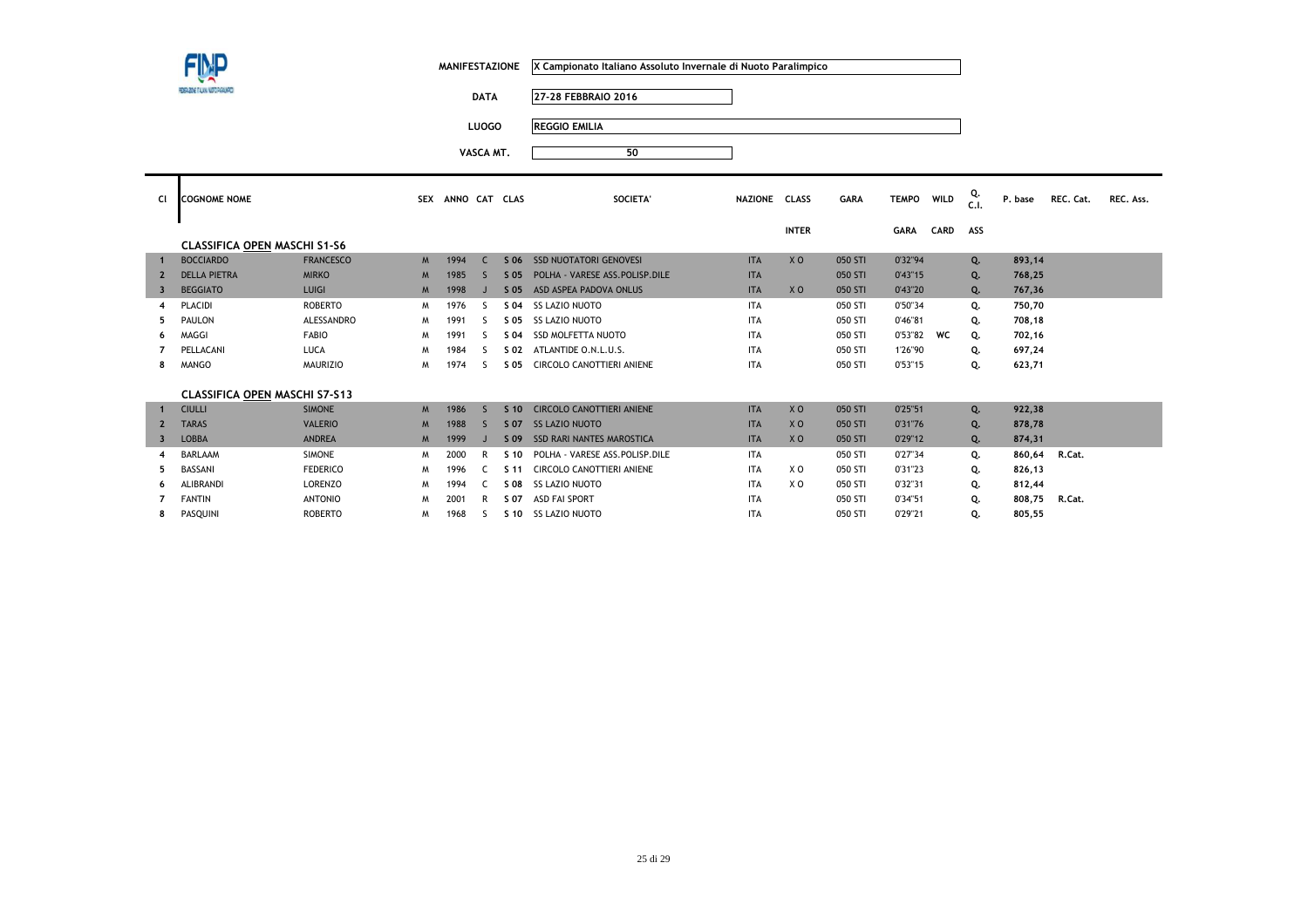|                |                                      |                           |   | <b>MANIFESTAZIONE</b> |              |      | X Campionato Italiano Assoluto Invernale di Nuoto Paralimpico |               |                |         |              |      |            |         |           |             |
|----------------|--------------------------------------|---------------------------|---|-----------------------|--------------|------|---------------------------------------------------------------|---------------|----------------|---------|--------------|------|------------|---------|-----------|-------------|
|                | SIZONE TALIAN NUTO PASAURAD          |                           |   |                       | <b>DATA</b>  |      | 27-28 FEBBRAIO 2016                                           |               |                |         |              |      |            |         |           |             |
|                |                                      |                           |   |                       | <b>LUOGO</b> |      | <b>REGGIO EMILIA</b>                                          |               |                |         |              |      |            |         |           |             |
|                |                                      |                           |   |                       |              |      |                                                               |               |                |         |              |      |            |         |           |             |
|                |                                      |                           |   |                       | VASCA MT.    |      | 50                                                            |               |                |         |              |      |            |         |           |             |
| CI             | <b>COGNOME NOME</b>                  |                           |   | SEX ANNO CAT CLAS     |              |      | <b>SOCIETA'</b>                                               | NAZIONE CLASS |                | GARA    | <b>TEMPO</b> | WILD | Q.<br>C.I. | P. base | REC. Cat. | REC. Ass.   |
|                |                                      |                           |   |                       |              |      |                                                               |               | <b>INTER</b>   |         | GARA         | CARD | ASS        |         |           |             |
|                | <b>CLASSIFICA PER CLASSE FEMMINE</b> |                           |   |                       |              |      |                                                               |               |                |         |              |      |            |         |           |             |
| $\mathbf{1}$   | AMODEO                               | GIORGIA                   | F | 2001                  | $\mathsf{R}$ |      | S 02 POL. DILETTANTISTICA INTEGRABILI                         | <b>ITA</b>    |                | 050 STI | 2'09"45      |      | Q.         | 536,11  |           |             |
| $\mathbf{1}$   | <b>GADOLA</b>                        | <b>GIULIA</b>             | F | 1986                  | S            | S 03 | POL. BRESCIANA NO FRONTIERE ON                                | <b>ITA</b>    | X <sub>0</sub> | 050 STI | 1'17"08      |      | Q.         | 646,08  |           |             |
| $\overline{2}$ | ZANMARCHI                            | VALENTINA                 | F | 1976                  | S.           |      | S 03 ASD FAI SPORT                                            | <b>ITA</b>    |                | 050 STI | 1'41"79      |      | Q.         | 489,24  |           |             |
| $\mathbf{1}$   | PADOVAN                              | <b>MICHELA</b>            | F | 1999                  | J            | S 04 | <b>CUS TORINO</b>                                             | <b>ITA</b>    |                | 050 STI | 1'08"55      |      | Q.         | 638,95  |           |             |
| FG             | TRIMI                                | ARJOLA                    | F | 1987                  | S            | S 04 | POL. BRESCIANA NO FRONTIERE ON                                | <b>ITA</b>    | XO             | 050 STI | 0'40"87      |      | Q.         |         | R.Cat.    | r.Ass. (ER) |
| $\mathbf{1}$   | <b>AGOSTINI</b>                      | <b>IRENE</b>              | F | 2001                  | R            | S 05 | ASD ASPEA PADOVA ONLUS                                        | <b>ITA</b>    |                | 050 STI | 0'53"11      |      | Q.         | 691,21  |           |             |
| $\mathbf{2}$   | <b>MESCHINI</b>                      | <b>CATERINA</b>           | F | 2002                  | $\mathsf{R}$ | S 05 | POL. DISABILI FABRIANO MIRASOL                                | <b>ITA</b>    | Χ              | 050 STI | 0'53"59      |      | Q.         | 685,02  |           |             |
| 3              | <b>BRIZIO</b>                        | SOFIA                     | F | 1997                  | J            | S 05 | PHB POL. BERGAMASCA ONLUS                                     | <b>ITA</b>    |                | 050 STI | 1'04"96      |      | Q.         | 565,12  |           |             |
| $\overline{4}$ | VELLUCCI                             | CHIARA                    | F | 1997                  | J            |      | S 05 SS LAZIO NUOTO                                           | <b>ITA</b>    |                | 050 STI | 1'06"50      |      | Q.         | 552,03  |           |             |
| -1             | <b>ROMANO</b>                        | <b>EMANUELA</b>           | F | 1990                  | S            | S 06 | ASD NUOTATORI CAMPANI                                         | <b>ITA</b>    | X O            | 050 STI | 0'36"37      |      | Q.         | 973,33  |           |             |
| $\mathbf{2}$   | <b>D'OTTAVI</b>                      | DARIA                     | F | 1994                  | $\mathsf{C}$ |      | S 06 SS LAZIO NUOTO                                           | <b>ITA</b>    |                | 050 STI | 0'56"78      |      |            | 623,46  |           |             |
| $\mathbf{1}$   | AERE                                 | KATIA                     | F | 1971                  | S.           |      | S 07 ASD FAI SPORT                                            | <b>ITA</b>    |                | 050 STI | 0'39"59      |      | Q.         | 820,16  |           |             |
| $\mathbf{2}$   | PIETRONI                             | <b>ELENA</b>              | F | 1996                  | $\mathsf{C}$ |      | S 07 ASD DIVERSAMENTE-ABILI BRIANTEA '84                      | <b>ITA</b>    | XO             | 050 STI | 0'44"40      |      | Q.         | 731,31  |           |             |
| FG             | BAZDOACA                             | <b>GEORGIANA VICTORIA</b> | F | 1983                  | <sub>S</sub> |      | S 08 CIRCOLO CANOTTIERI ANIENE                                | ROU           | X <sub>0</sub> | 050 STI | 0'39"12      |      | Q.         |         |           |             |
| -1             | <b>PUGNETTI</b>                      | SONIA                     | F | 1974                  | S.           |      | S 10 ASD ASPEA PADOVA ONLUS                                   | <b>ITA</b>    |                | 050 STI | 0'39"99      |      | Q.         | 707,93  |           |             |
| $\mathbf{1}$   | CAMELLINI                            | <b>CECILIA</b>            | F | 1992                  | S.           |      | S 11 ASD TRICOLORE - RE                                       | <b>ITA</b>    | X O            | 050 STI | 0'32"29      |      | Q.         | 966,24  |           |             |
| -1             | <b>GASTALDI</b>                      | ANNA LAURA                | F | 2000                  | R            |      | S 12 ASD ASPEA PADOVA ONLUS                                   | ITA           | X O            | 050 STI | 0'46''14     |      | Q.         | 594,06  |           |             |
| $\mathbf{2}$   | <b>MANTOAN</b>                       | LARA                      | F | 1999                  | J            |      | S 12 ASD ASPEA PADOVA ONLUS                                   | <b>ITA</b>    | XO             | 050 STI | 0'46"34      |      | Q.         | 591,50  |           |             |
|                | FTL TEOFILI                          | <b>VIVIANA</b>            | F | 2003                  | E            |      | S 13 SS LAZIO NUOTO                                           | <b>ITA</b>    |                | 050 STI | 0'41"40      | WC   |            | 667,87  |           |             |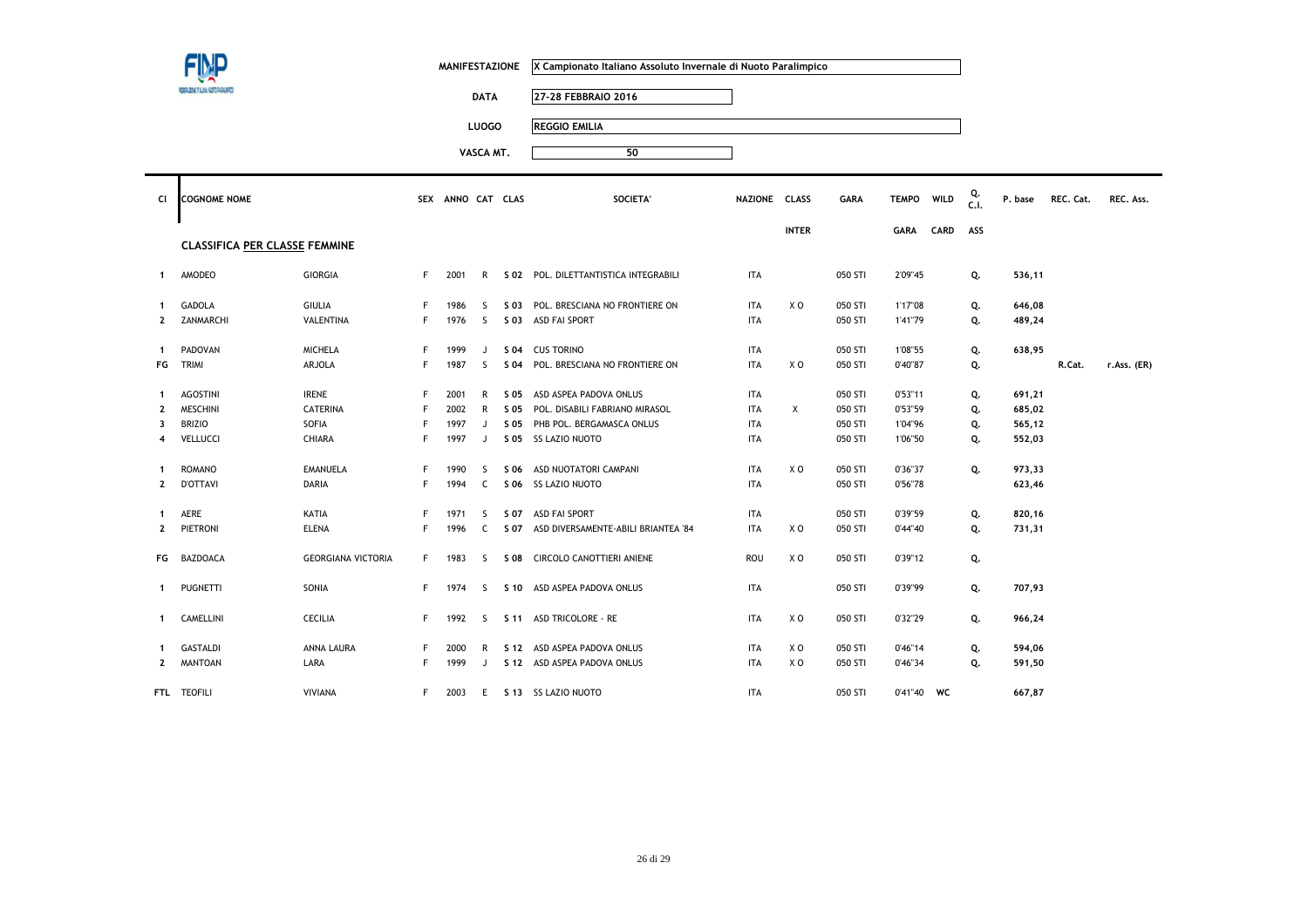**DATA 27-28 FEBBRAIO 2016**

**LUOGO REGGIO EMILIA**

| <b>CI</b>      | <b>COGNOME NOME</b>                   |                   |    | SEX ANNO CAT CLAS |              |                 | SOCIETA'                            | NAZIONE CLASS |                | <b>GARA</b> | <b>TEMPO</b> | <b>WILD</b> | Q.<br>C.1. | P. base | REC. Cat. | REC. Ass. |
|----------------|---------------------------------------|-------------------|----|-------------------|--------------|-----------------|-------------------------------------|---------------|----------------|-------------|--------------|-------------|------------|---------|-----------|-----------|
|                |                                       |                   |    |                   |              |                 |                                     |               | <b>INTER</b>   |             | GARA         | <b>CARD</b> | ASS        |         |           |           |
|                | <b>CLASSIFICA OPEN FEMMINE S1-S6</b>  |                   |    |                   |              |                 |                                     |               |                |             |              |             |            |         |           |           |
|                | <b>ROMANO</b>                         | <b>EMANUELA</b>   |    | 1990              | $\varsigma$  | S 06            | ASD NUOTATORI CAMPANI               | <b>ITA</b>    | X <sub>O</sub> | 050 STI     | 0'36"84      |             | Q.         | 960,91  |           |           |
| $\overline{2}$ | <b>AGOSTINI</b>                       | <b>IRENE</b>      |    | 2001              | $\mathsf{R}$ | S 05            | ASD ASPEA PADOVA ONLUS              | <b>ITA</b>    |                | 050 STI     | 0'50"34      |             | Q.         | 729,24  | R.Cat.    |           |
| 3              | <b>MESCHINI</b>                       | <b>CATERINA</b>   |    | 2002              | R            | $S$ 05          | POL. DISABILI FABRIANO MIRASOL      | <b>ITA</b>    | $\mathsf{X}$   | 050 STI     | 0'54"16      |             | Q.         | 677,81  |           |           |
|                | <b>D'OTTAVI</b>                       | <b>DARIA</b>      |    | 1994              |              | S 06            | <b>SS LAZIO NUOTO</b>               | <b>ITA</b>    |                | 050 STI     | 0'55"68      |             | Q.         | 635,78  |           |           |
| 5              | PADOVAN                               | <b>MICHELA</b>    |    | 1999              |              | S 04            | <b>CUS TORINO</b>                   | <b>ITA</b>    |                | 050 STI     | 1'09"28      |             | Q.         | 632,22  |           |           |
| -6             | <b>GADOLA</b>                         | <b>GIULIA</b>     |    | 1986              |              | S 03            | POL. BRESCIANA NO FRONTIERE ON      | <b>ITA</b>    | X <sub>0</sub> | 050 STI     | 1'20"18      |             | Q.         | 621,10  |           |           |
|                | <b>BRIZIO</b>                         | SOFIA             |    | 1997              |              | S 05            | PHB POL. BERGAMASCA ONLUS           | <b>ITA</b>    |                | 050 STI     | 1'03"19      |             | Q.         | 580,95  |           |           |
| 8              | <b>VELLUCCI</b>                       | CHIARA            |    | 1997              |              | S 05            | <b>SS LAZIO NUOTO</b>               | <b>ITA</b>    |                | 050 STI     | 1'07"25      |             | Q.         | 545,87  |           |           |
|                |                                       |                   |    |                   |              |                 |                                     |               |                |             |              |             |            |         |           |           |
|                | <b>CLASSIFICA OPEN FEMMINE S7-S13</b> |                   |    |                   |              |                 |                                     |               |                |             |              |             |            |         |           |           |
| $\mathbf{1}$   | <b>CAMELLINI</b>                      | <b>CECILIA</b>    | F. | 1992              | $\varsigma$  | S <sub>11</sub> | <b>ASD TRICOLORE - RE</b>           | <b>ITA</b>    | X <sub>O</sub> | 050 STI     | 0'32"29      |             | Q.         | 966,24  |           |           |
| $\overline{2}$ | <b>AERE</b>                           | <b>KATIA</b>      |    | 1971              | <sub>S</sub> | S 07            | <b>ASD FAI SPORT</b>                | <b>ITA</b>    |                | 050 STI     | 0'39"59      |             | Q.         | 820,16  |           |           |
| -3             | <b>PIETRONI</b>                       | <b>ELENA</b>      |    | 1996              |              | S 07            | ASD DIVERSAMENTE-ABILI BRIANTEA '84 | <b>ITA</b>    | X <sub>0</sub> | 050 STI     | 0'44''40     |             | Q.         | 731,31  |           |           |
|                | <b>PUGNETTI</b>                       | SONIA             |    | 1974              | S            | S <sub>10</sub> | ASD ASPEA PADOVA ONLUS              | <b>ITA</b>    |                | 050 STI     | 0'39"99      |             | Q.         | 707,93  |           |           |
| 5              | <b>GASTALDI</b>                       | <b>ANNA LAURA</b> |    | 2000              | R            | S 12            | ASD ASPEA PADOVA ONLUS              | <b>ITA</b>    | X <sub>0</sub> | 050 STI     | 0'46"14      |             | Q.         | 594,06  |           |           |
|                | <b>MANTOAN</b>                        | LARA              |    | 1999              |              | S 12            | ASD ASPEA PADOVA ONLUS              | <b>ITA</b>    | X O            | 050 STI     | 0'46"34      |             | Q.         | 591,50  |           |           |
| <b>FTL</b>     | <b>TEOFILI</b>                        | <b>VIVIANA</b>    |    | 2003              | E            | S 13            | <b>SS LAZIO NUOTO</b>               | <b>ITA</b>    |                | 050 STI     | 0'41"40 WC   |             |            | 667,87  |           |           |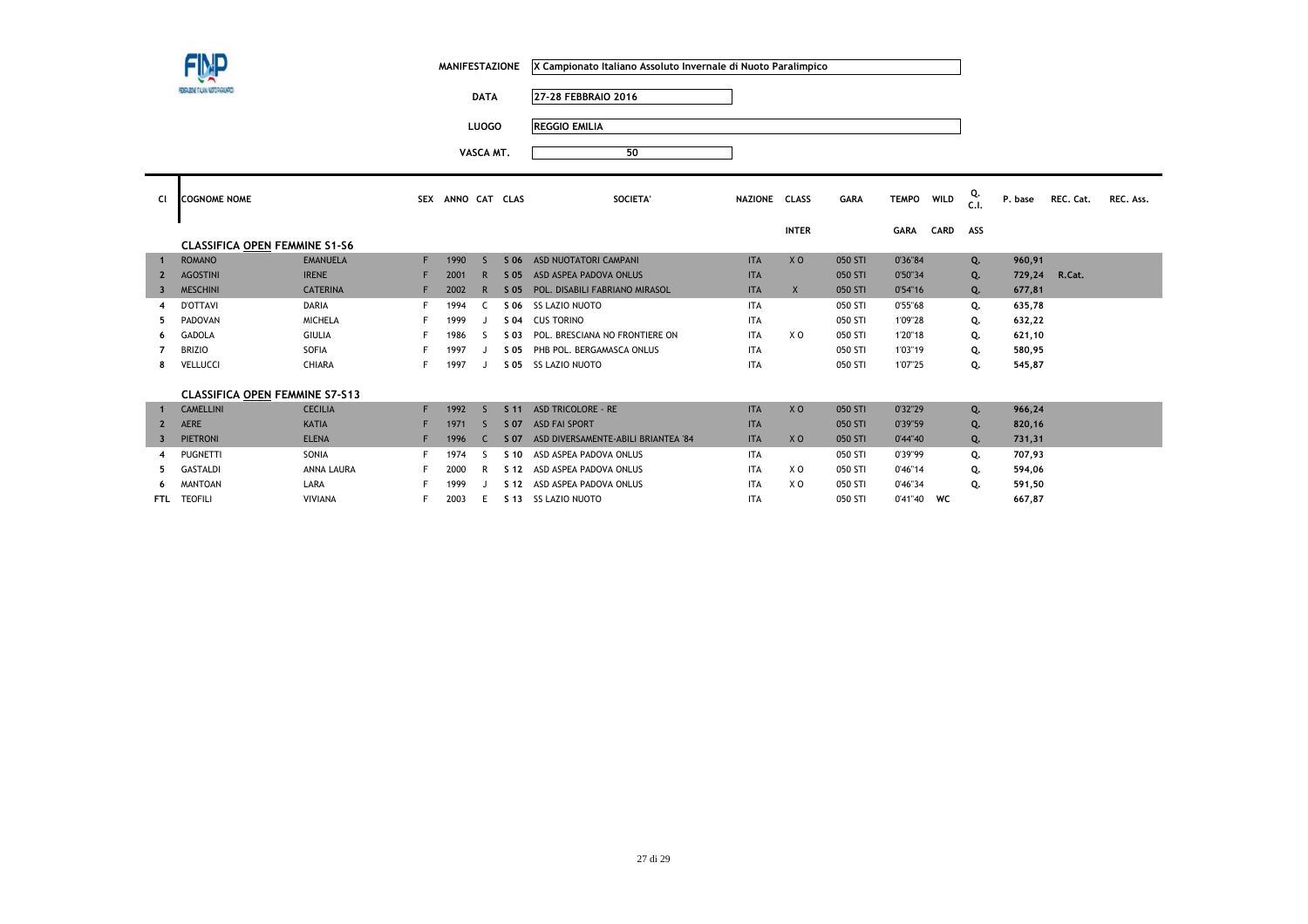|                |                                            |                 |   | <b>MANIFESTAZIONE</b> |              |                 | X Campionato Italiano Assoluto Invernale di Nuoto Paralimpico |               |                |             |              |             |            |         |           |           |
|----------------|--------------------------------------------|-----------------|---|-----------------------|--------------|-----------------|---------------------------------------------------------------|---------------|----------------|-------------|--------------|-------------|------------|---------|-----------|-----------|
|                |                                            |                 |   |                       | <b>DATA</b>  |                 | 27-28 FEBBRAIO 2016                                           |               |                |             |              |             |            |         |           |           |
|                |                                            |                 |   |                       |              |                 |                                                               |               |                |             |              |             |            |         |           |           |
|                |                                            |                 |   |                       | <b>LUOGO</b> |                 | <b>REGGIO EMILIA</b>                                          |               |                |             |              |             |            |         |           |           |
|                |                                            |                 |   |                       | VASCA MT.    |                 | 50                                                            |               |                |             |              |             |            |         |           |           |
|                |                                            |                 |   |                       |              |                 |                                                               |               |                |             |              |             |            |         |           |           |
| Cl             | <b>COGNOME NOME</b>                        |                 |   | SEX ANNO CAT CLAS     |              |                 | <b>SOCIETA</b>                                                | NAZIONE CLASS |                | <b>GARA</b> | <b>TEMPO</b> | <b>WILD</b> | Q.<br>C.I. | P. base | REC. Cat. | REC. Ass. |
|                | Metri 400 Stile Libero / Free Style S6-S13 |                 |   |                       |              |                 |                                                               |               | <b>INTER</b>   |             | <b>GARA</b>  | <b>CARD</b> | ASS        |         |           |           |
|                | <b>CLASSIFICA PER CLASSE MASCHI</b>        |                 |   |                       |              |                 |                                                               |               |                |             |              |             |            |         |           |           |
| $\mathbf{1}$   | SCIACCALUGA                                | <b>GIOVANNI</b> | M | 1994                  | C            | S 06            | <b>SSD NUOTATORI GENOVESI</b>                                 | <b>ITA</b>    |                | 400 STI     | 6'28"19      |             |            | 770,04  |           |           |
| $\mathbf{2}$   | <b>ROTA</b>                                | <b>MATTEO</b>   | W | 1994                  | $\mathsf{C}$ | S 06            | PHB POL. BERGAMASCA ONLUS                                     | <b>ITA</b>    |                | 400 STI     | 7'03"39      |             | Q.<br>Q.   | 706,02  |           |           |
| 3              | <b>RECCHIA</b>                             | <b>MARIANO</b>  | M | 1986                  | S            | S 06            | DNA NADIR ASD                                                 | <b>ITA</b>    |                | 400 STI     | 7'44"01      | WC          | Q.         | 644,21  |           |           |
| 4              | <b>GROTTESI</b>                            | ALESSANDRO      | Μ | 1970                  | S            | S 06            | <b>SS LAZIO NUOTO</b>                                         | <b>ITA</b>    |                | 400 STI     | 7'52"37      |             |            | 632,81  |           |           |
|                |                                            |                 |   |                       |              |                 |                                                               |               |                |             |              |             |            |         |           |           |
| 1              | <b>CAPUTO</b>                              | <b>MICHELE</b>  | M | 1973                  | <sub>S</sub> | S 07            | ASD ASPEA PADOVA ONLUS                                        | <b>ITA</b>    | X              | 400 STI     | 5'51"63      |             | Q.         | 803,91  |           |           |
| 2              | <b>GIACOMIN</b>                            | <b>ENRICO</b>   | M | 1967                  | S            | S 07            | ASD NUOTO VICENZA LIBERTAS                                    | <b>ITA</b>    |                | 400 STI     | 6'11"64      |             | Q.         | 760,63  |           |           |
| 3              | <b>MISURI</b>                              | <b>DAVIDE</b>   | W | 1998                  | J            | S 07            | ASD TEAM SPORT ISOLA                                          | <b>ITA</b>    |                | 400 STI     | 6'44"74      |             | Q.         | 698,42  |           |           |
| FG             | <b>TARAS</b>                               | <b>VALERIO</b>  | W | 1988                  | S            | S 07            | SS LAZIO NUOTO                                                | <b>ITA</b>    | X <sub>0</sub> | 400 STI     | 5'15"61      |             | Q.         |         |           |           |
| $\mathbf 1$    | POZZAN                                     | <b>STEFANO</b>  | W | 1985                  | <sub>S</sub> | <b>SO8</b>      | ASD TEAM SPORT ISOLA                                          | <b>ITA</b>    |                | 400 STI     | 6'14"49      |             | Q.         | 719,35  |           |           |
| $\mathbf{1}$   | RECALCATI                                  | MARCO           | Μ | 1994                  | C            | S 09            | ASD BRIANZA SILVIA TREMOLADA                                  | <b>ITA</b>    | XO             | 400 STI     | 5'38"37      |             | Q.         | 750,48  |           |           |
| $\mathbf{2}$   | <b>FARETRA</b>                             | <b>CLAUDIO</b>  | M | 1965                  | S            | S 09            | <b>SS LAZIO NUOTO</b>                                         | <b>ITA</b>    |                | 400 STI     | 6'04"22      |             | Q.         | 697,22  |           |           |
|                |                                            |                 |   |                       |              |                 |                                                               |               |                |             |              |             |            |         |           |           |
| 1              | PASQUINI                                   | <b>ROBERTO</b>  | W | 1968                  | S            | S 10            | <b>SS LAZIO NUOTO</b>                                         | <b>ITA</b>    |                | 400 STI     | 5'03"81      |             | Q.         | 807,71  |           |           |
| $\overline{2}$ | BERNARDELLI                                | <b>FEDERICO</b> | M | 1981                  | S            | S 10            | CIRCOLO CANOTTIERI ANIENE                                     | <b>ITA</b>    |                | 400 STI     | 5'35"14      |             | Q.         | 732,20  |           |           |
| FG             | <b>MENCIOTTI</b>                           | <b>RICCARDO</b> | W | 1994                  | C            | S 10            | <b>SSD ARIA SPORT ARL</b>                                     | <b>ITA</b>    | X O            | 400 STI     | 4'35"79      |             | Q.         |         |           |           |
| $\mathbf 1$    | CASALI                                     | <b>KEVIN</b>    | W | 1993                  | S.           | S 14            | ASD TRICOLORE - RE                                            | <b>ITA</b>    | X O            | 400 STI     | 4'36"07      |             | Q.         | 931,65  | R.Cat.    | R.Ass.    |
|                | <b>CLASSIFICA OPEN MASCHI</b>              |                 |   |                       |              |                 |                                                               |               |                |             |              |             |            |         |           |           |
| $\mathbf{1}$   | <b>PASQUINI</b>                            | <b>ROBERTO</b>  | M | 1968                  | $\mathsf{S}$ | S <sub>10</sub> | <b>SS LAZIO NUOTO</b>                                         | <b>ITA</b>    |                | 400 STI     | 5'03"81      |             | Q.         | 807,71  |           |           |
| $\overline{2}$ | <b>CAPUTO</b>                              | <b>MICHELE</b>  | M | 1973                  | $\mathsf{S}$ | S 07            | ASD ASPEA PADOVA ONLUS                                        | <b>ITA</b>    | X              | 400 STI     | 5'51"63      |             | Q.         | 803,91  |           |           |
| $\mathbf{3}$   | <b>SCIACCALUGA</b>                         | <b>GIOVANNI</b> | M | 1994                  | $\mathsf{C}$ | S 06            | <b>SSD NUOTATORI GENOVESI</b>                                 | <b>ITA</b>    |                | 400 STI     | 6'28"19      |             | Q.         | 770,04  |           |           |
| 4              | <b>GIACOMIN</b>                            | <b>ENRICO</b>   | M | 1967                  | S.           | S 07            | ASD NUOTO VICENZA LIBERTAS                                    | ITA           |                | 400 STI     | 6'11"64      |             | Q.         | 760,63  |           |           |
| 5              | <b>RECALCATI</b>                           | MARCO           | W | 1994                  | C            | S 09            | ASD BRIANZA SILVIA TREMOLADA                                  | <b>ITA</b>    | X O            | 400 STI     | 5'38"37      |             | Q.         | 750,48  |           |           |
| 6              | BERNARDELLI                                | <b>FEDERICO</b> | W | 1981                  | S.           | S 10            | CIRCOLO CANOTTIERI ANIENE                                     | <b>ITA</b>    |                | 400 STI     | 5'35"14      |             | Q.         | 732,20  |           |           |
| $\overline{7}$ | POZZAN                                     | <b>STEFANO</b>  | W | 1985                  | S            | S 08            | ASD TEAM SPORT ISOLA                                          | <b>ITA</b>    |                | 400 STI     | 6'14"49      |             | Q.         | 719,35  |           |           |
| 8              | <b>ROTA</b>                                | <b>MATTEO</b>   | M | 1994                  | C            | S 06            | PHB POL. BERGAMASCA ONLUS                                     | <b>ITA</b>    |                | 400 STI     | 7'03"39      |             | Q.         | 706,02  |           |           |
| 9              | <b>MISURI</b>                              | <b>DAVIDE</b>   | M | 1998                  | J            | S 07            | ASD TEAM SPORT ISOLA                                          | <b>ITA</b>    |                | 400 STI     | 6'44"74      |             | Q.         | 698,42  |           |           |
| 10             | <b>FARETRA</b>                             | <b>CLAUDIO</b>  | M | 1965                  | S            | S 09            | <b>SS LAZIO NUOTO</b>                                         | <b>ITA</b>    |                | 400 STI     | 6'04"22      |             | Q.         | 697,22  |           |           |
| 11             | <b>RECCHIA</b>                             | <b>MARIANO</b>  | W | 1986                  | S            | S 06            | DNA NADIR ASD                                                 | <b>ITA</b>    |                | 400 STI     | 7'44"01      | WC          | Q.         | 644,21  |           |           |
| 12             | <b>GROTTESI</b>                            | ALESSANDRO      | Μ | 1970                  | $\mathsf{S}$ | S 06            | SS LAZIO NUOTO                                                | ITA           |                | 400 STI     | 7'52"37      |             |            | 632,81  |           |           |